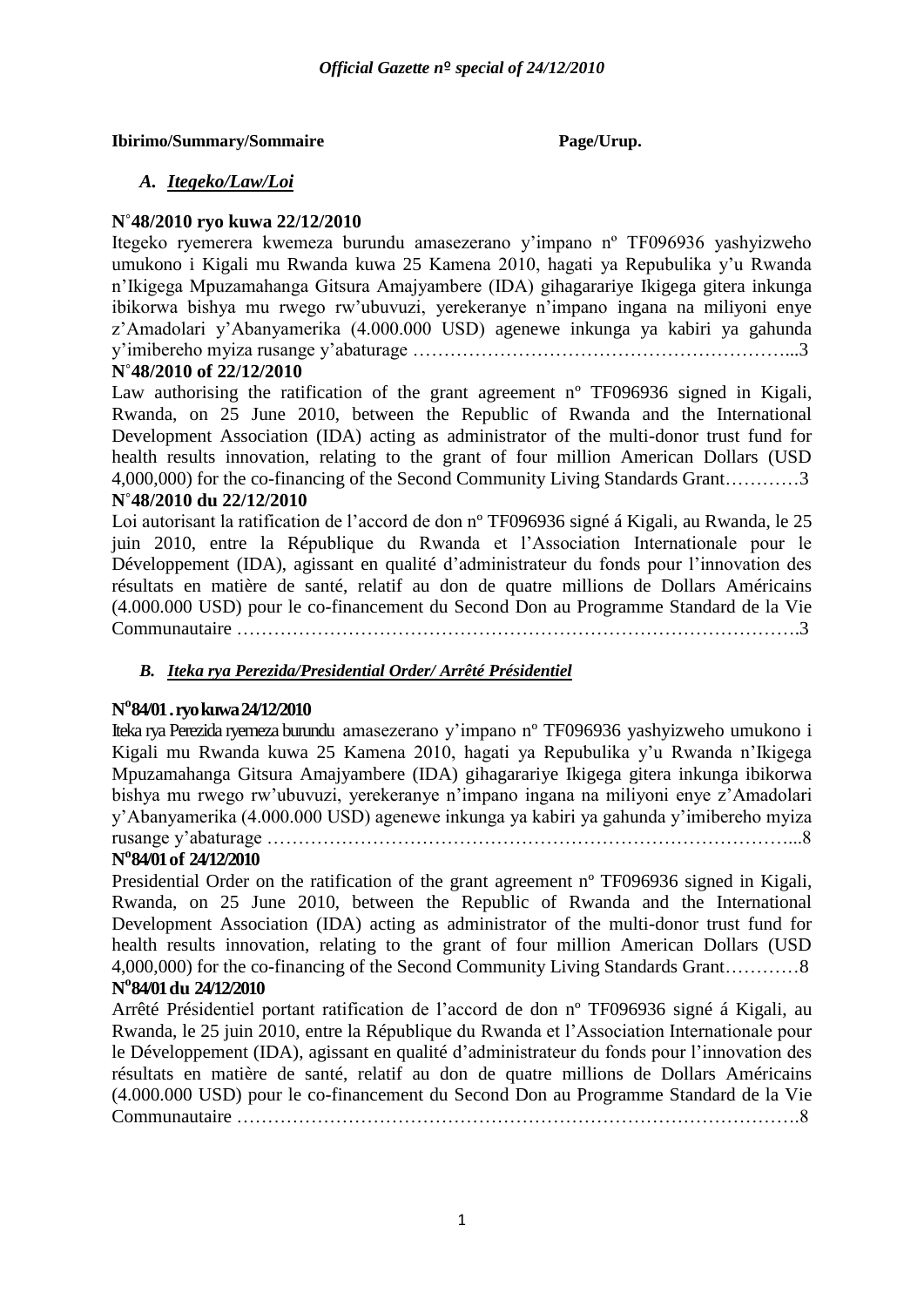# *C. Iteka rya Minisitiri/Ministerial Order/Arrêté Ministériel*

# **Nº 20/21 ryo kuwa 30/11/2010**

| Iteka rya Minisitiri rigena imitunganyirize n'imigendekere y'amatora y'abagize inama                                |
|---------------------------------------------------------------------------------------------------------------------|
| y'ubuyobozi bw'inama y'igihugu y'abaforomokazi, abaforomo n'ababyaza13                                              |
| N°20/21 of 30/11/2010                                                                                               |
| Ministerial Order determining the organisation and procedures for election of the board members of the national     |
|                                                                                                                     |
| N°20/21 du 30/11/2010                                                                                               |
| Arrêté Ministériel portant organisation et procédures d'élection des membres du conseil d'administration du conseil |
|                                                                                                                     |
|                                                                                                                     |

### *D. Amabwiriza/Instructions/Instructions*

### **N°002/2010 yo kuwa 09/12/2010**

| Amabwiriza ya Minisitiri w'Uburezi agenga kwigisha abantu bakuru gusoma, kwandika no |  |
|--------------------------------------------------------------------------------------|--|
|                                                                                      |  |
| N°002/2010 of 09/12/2010                                                             |  |
|                                                                                      |  |
| N°002/2010 du 09/12/2010                                                             |  |
| Instructions Ministérielles régissant l'alphabétisation des adultes au Rwanda23      |  |
| N° 003/2010 yo kuwa 09/12/2010                                                       |  |
| Amabwiriza ya Minisitiri agenga imirimo y'ubushakashatsi mu Rwanda45                 |  |
| N°003/2010 of 09/12/2010                                                             |  |
|                                                                                      |  |
| N°003/2010 du 09/12/2010                                                             |  |
| Instructions Ministérielles régissant les activités de recherche au Rwanda45         |  |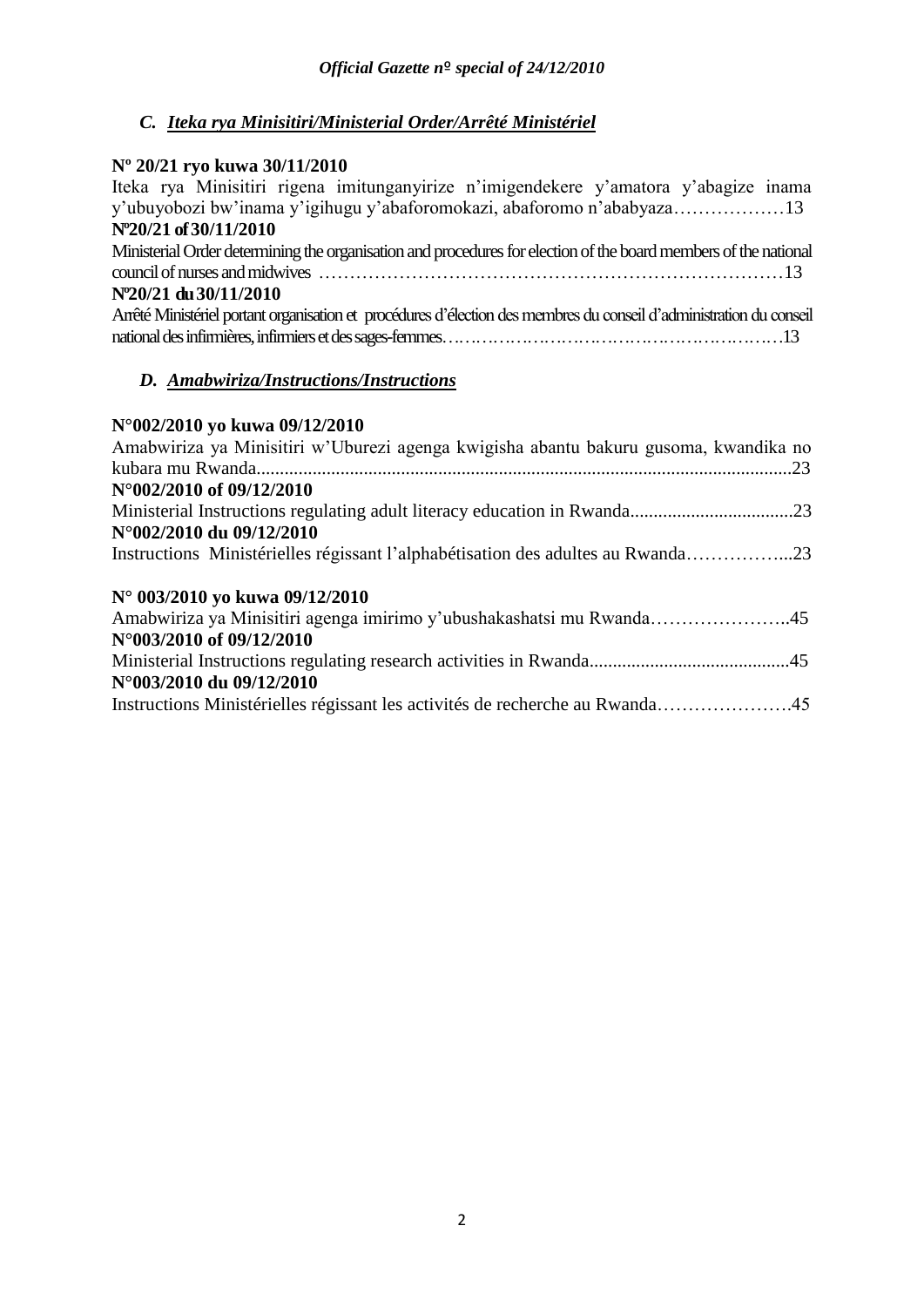**ITEGEKO N˚48/2010 RYO KUWA 22/12/2010 RYEMERERA KWEMEZA**  KAMENA 2010, HAGATI **MPUZAMAHANGA IKIGEGA GITERA INKUNGA IBIKORWA Y'ABANYAMERIKA AGENEWE INKUNGA YA KABIRI YA STANDARDS GRANT GAHUNDA Y'IMIBEREHO MYIZA RUSANGE Y'ABATURAGE** 

**LAW N°48/2010 OF** 

**BURUNDU AMASEZERANO Y'IMPANO THE GRANT AGREEMENT Nº TF096936 Nº TF096936 SIGNE A KIGALI, AU Nº TF096936 YASHYIZWEHO UMUKONO SIGNED IN KIGALI, RWANDA, ON 25 RWANDA, LE 25 JUIN 2010, ENTRE LA I KIGALI MU RWANDA KUWA 25 JUNE 2010, BETWEEN THE REPUBLIC OF REPUBLIQUE DU RWANDA ET REPUBULIKA Y'U RWANDA N'IKIGEGA DEVELOPMENT ASSOCIATION (IDA) LE DEVELOPPEMENT (IDA), AGISSANT EN AMAJYAMBERE (IDA) GIHAGARARIYE MULTI-DONOR TRUST FUND FOR POUR L'INNOVATION DES RESULTATS BISHYA MU RWEGO RW'UBUVUZI, RELATING TO THE GRANT OF FOUR DON DE QUATRE MILLIONS DE DOLLARS YEREKERANYE N'IMPANO INGANA NA MILLION AMERICAN DOLLARS (USD AMERICAINS (4.000.000 USD) POUR LE CO-MILIYONI ENYE Z'AMADOLARI 4,000,000) FOR THE CO-FINANCING OF FINANCEMENT DU SECOND DON AU AUTHORISING THE RATIFICATION OF LA RATIFICATION DE L'ACCORD DE DON RWANDA AND THE INTERNATIONAL L'ASSOCIATION INTERNATIONALE POUR ACTING AS ADMINISTRATOR OF THE QUALITE D'ADMINISTRATEUR DU FONDS HEALTH RESULTS INNOVATION, EN MATIERE DE SANTE, RELATIF AU THE SECOND COMMUNITY LIVING PROGRAMME STANDARD DE LA VIE LOI N˚48/2010 DU 22/12/2010 AUTORISANT COMMUNAUTAIRE** 

### **ISHAKIRO**

### **TABLE OF CONTENTS**

**Ingingo ya mbere : Uruhushya rwo kwemeza burundu**

**Ingingo ya 2 : Itegurwa, isuzumwa n'itorwa ry'iri tegeko**

**Ingingo ya 3: Igihe iri tegeko ritangira gukurikizwa** 

**Article One : Authorization for ratification** 

**Article 2: Drafting, consideration and adoption of this Law**

**Article 3: Commencement**

### **TABLE DES MATIERES**

**Article premier : Autorisation de ratification**

**Article 2 : Initiation, examen et adoption de la présente loi**

**Article 3: Entrée en vigueur**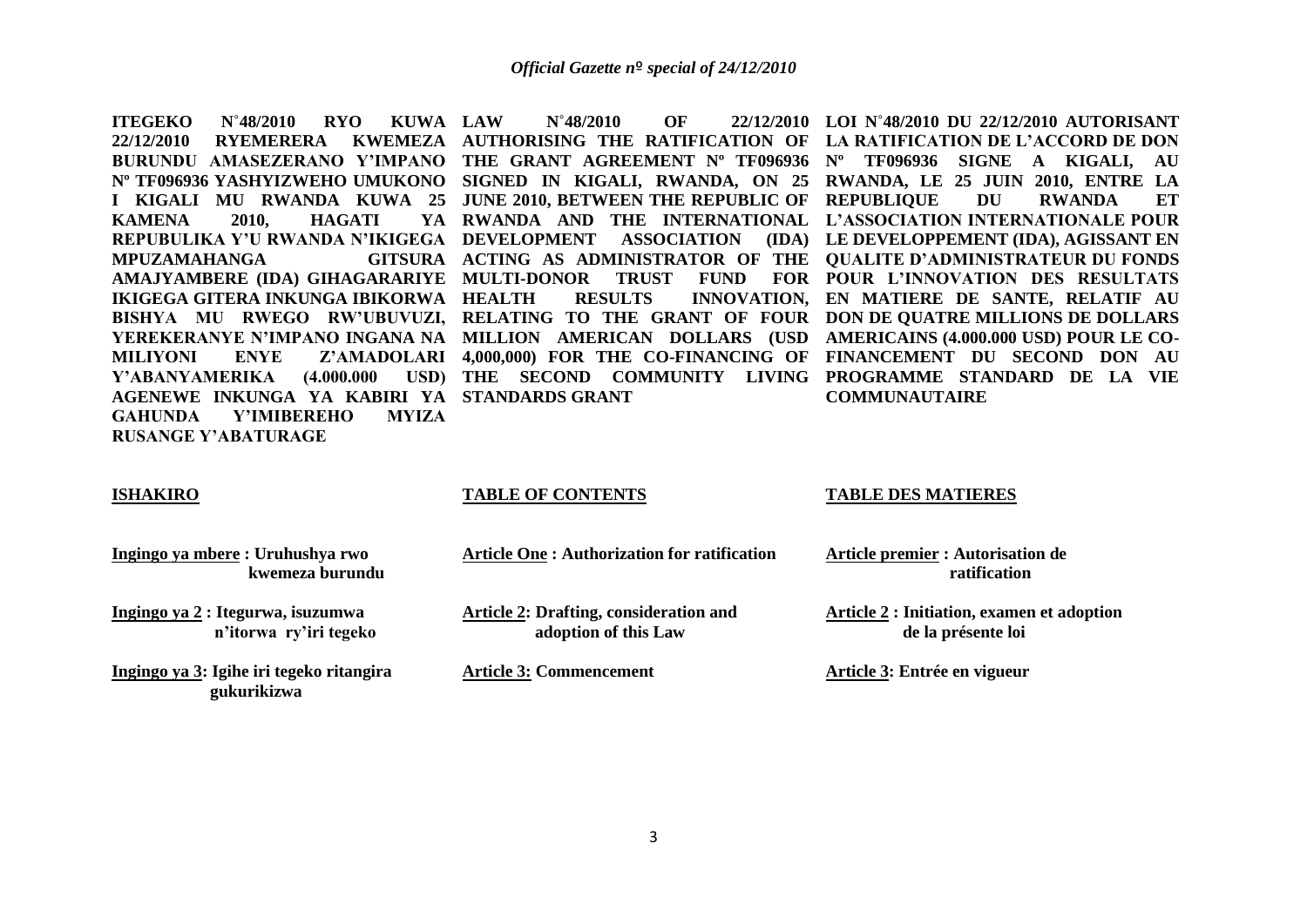**ITEGEKO N˚48/2010 RYO KUWA** KAMENA 2010, HAGATI **MPUZAMAHANGA IKIGEGA GITERA INKUNGA IBIKORWA Y'ABANYAMERIKA AGENEWE INKUNGA YA KABIRI YA STANDARDS GRANT GAHUNDA Y'IMIBEREHO MYIZA RUSANGE Y'ABATURAGE** 

**LAW N˚48/2010 OF 22/12/2010 LOI N˚48/2010 DU 22/12/2010 AUTORISANT** 

**22/12/2010 RYEMERERA KWEMEZA AUTHORISING THE RATIFICATION OF LA RATIFICATION DE L'ACCORD DE DON BURUNDU AMASEZERANO Y'IMPANO THE GRANT AGREEMENT Nº TF096936 Nº TF096936 SIGNE A KIGALI, AU Nº TF096936 YASHYIZWEHO UMUKONO SIGNED IN KIGALI, RWANDA, ON 25 RWANDA, LE 25 JUIN 2010, ENTRE LA I KIGALI MU RWANDA KUWA 25 JUNE 2010, BETWEEN THE REPUBLIC OF REPUBLIQUE DU RWANDA ET REPUBULIKA Y'U RWANDA N'IKIGEGA DEVELOPMENT ASSOCIATION (IDA) LE DEVELOPPEMENT (IDA), AGISSANT EN AMAJYAMBERE (IDA) GIHAGARARIYE MULTI-DONOR TRUST FUND FOR POUR L'INNOVATION DES RESULTATS BISHYA MU RWEGO RW'UBUVUZI, RELATING TO THE GRANT OF FOUR DON DE QUATRE MILLIONS DE DOLLARS YEREKERANYE N'IMPANO INGANA NA MILLION AMERICAN DOLLARS (USD AMERICAINS (4.000.000 USD) POUR LE CO-MILIYONI ENYE Z'AMADOLARI 4,000,000) FOR THE CO-FINANCING OF FINANCEMENT DU SECOND DON AU RWANDA AND THE INTERNATIONAL L'ASSOCIATION INTERNATIONALE POUR ACTING AS ADMINISTRATOR OF THE QUALITE D'ADMINISTRATEUR DU FONDS HEALTH RESULTS INNOVATION, EN MATIERE DE SANTE, RELATIF AU THE SECOND COMMUNITY LIVING PROGRAMME STANDARD DE LA VIE COMMUNAUTAIRE** 

**Twebwe, KAGAME Paul,** 

Perezida wa Repubulika;

**We, KAGAME Paul,**  President of the Republic; **Nous, KAGAME Paul,**  Président de la République ;

**MU IGAZETI YA LETA YA REPUBULIKA OF THE REPUBLIC OF RWANDA. Y'U RWANDA.**

### **INTEKO ISHINGA AMATEGEKO:**

15 Ugushyingo 2010;

**INTEKO ISHINGA AMATEGEKO THE PARLIAMENT HAS ADOPTED AND LE PARLEMENT A ADOPTE ET NOUS YEMEJE NONE NATWE DUHAMIJE, WE SANCTION, PROMULGATE THE SANCTIONNONS, PROMULGUONS LA LOI DUTANGAJE ITEGEKO RITEYE RITYA, FOLLOWING LAW AND ORDER IT BE DONT LA TENEUR SUIT ET ORDONNONS KANDI DUTEGETSE KO RYANDIKWA PUBLISHED IN THE OFFICIAL GAZETTE QU'ELLE SOIT PUBLIEE AU JOURNAL** 

### **THE PARLIAMENT:**

November 2010;

### **LE PARLEMENT :**

**RWANDA.**

Umutwe w'Abadepite, mu nama yawo yo kuwa The Chamber of Deputies, in its session of 15 La Chambre des Députés, en sa séance du 15 novembre 2010;

**OFFICIEL DE LA REPUBLIQUE DU**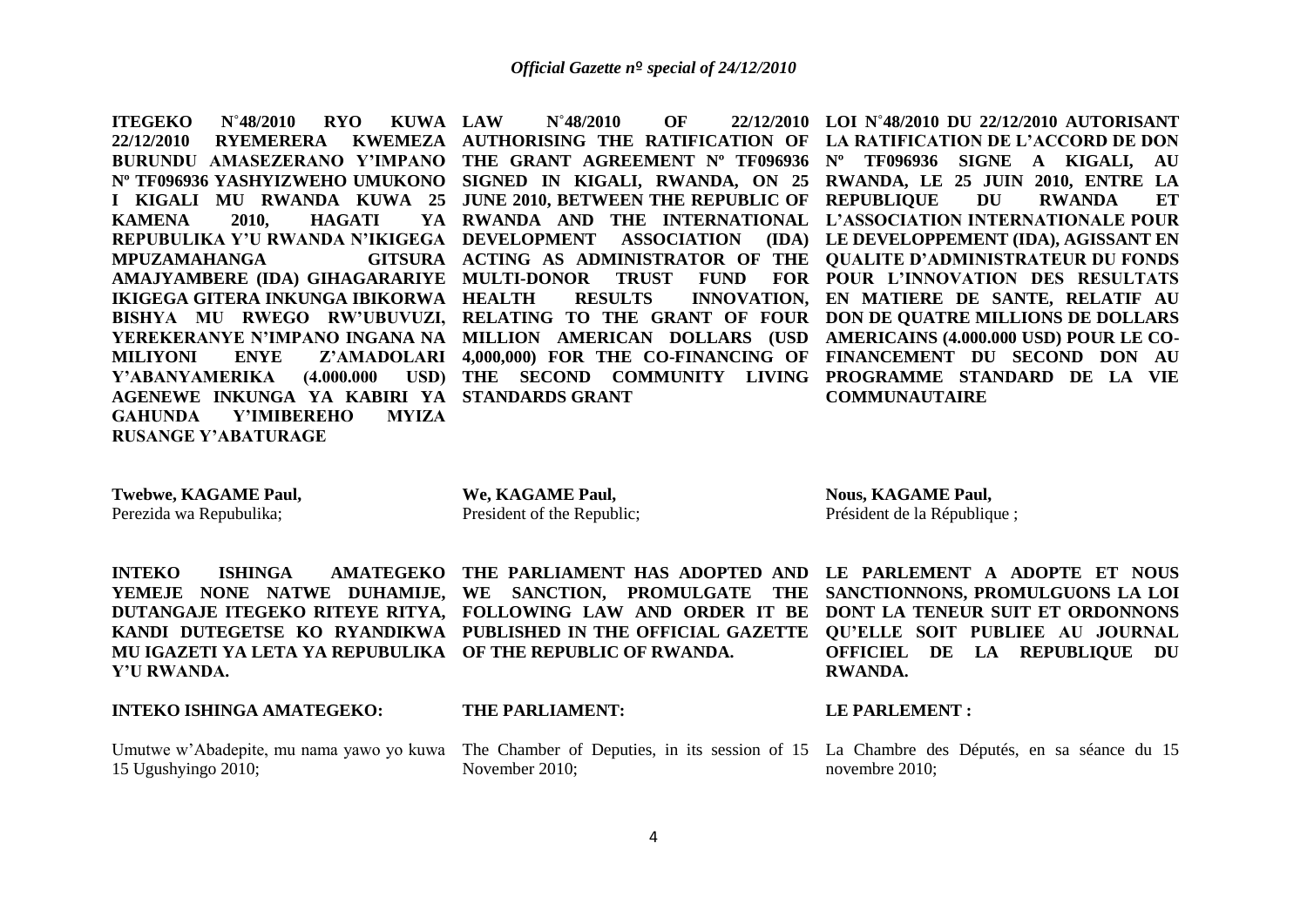Umutwe wa Sena, mu nama yawo yo ku wa 22 The Senate, in its session of 22 November 2010; Ugushyingo 2010; Le Sénat, en sa séance du 22 novembre 2010;

y'u Rwanda ryo kuwa 04 Kamena 2003, nk'uko ryavuguruwe kugeza ubu, cyane cyane mu ngingo zaryo, iya 62, iya 66, iya 67, iya 88, iya 93, 94, 95, 108, 189, 190 and 201; 89, iya 90, iya 92, iya 93, iya 94, iya 95, iya 108, iya 189, iya 190 n'iya 201;

Imaze gusuzuma amasezerano y'impano n° Having considered the Grant Agreement n° Rwanda ku wa 25 Kamena 2010, hagati ya Repubulika y'u Rwanda Mpuzamahanga Gitsura Amajyambere (IDA) Bishya mu Rwego Rw'ubuvuzi, yerekeranye y'Abanyamerika (4.000.000 USD) agenewe Community Living Standards Grant; Inkunga ya Kabiri ya Gahunda y'Imibereho Myiza Rusange y'Abaturage;

Rwanda of 04 June 2003, as amended to date,

TF096936 yashyizweho umukono i Kigali mu TF096936 signed in Kigali, Rwanda, on 25 June gihagarariye Ikigega Gitera Inkunga Ibikorwa Fund for Health Results Innovation, relating to the n'impano ingana na miliyoni enye z'amadolari 4,000,000) for the co-financing of the Second 2010, between the Republic of Rwanda and the n'Ikigega International Development Association (IDA) acting as Administrator of the Multi-Donor Trust grant of four million American dollars (USD

Ishingiye ku Itegeko Nshinga rya Repubulika Pursuant to the Constitution of the Republic of Vula Constitution de la République du Rwanda du especially in Articles 62, 66, 67, 88, 89, 90, 92, spécialement en ses articles 62, 66, 67, 88, 89, 90, 04 juin 2003 telle que révisée à ce jour, 92, 93, 94, 95, 108, 189, 190 et 201;

> Après examen de l'Accord de don n° TF096936 signé à Kigali, au Rwanda, le 25 juin 2010, entre la République du Rwanda et l'Association Internationale pour le Développement (IDA) agissant en qualité d'Administrateur du Fonds pour l'Innovation des Résultats en matière de Santé, relatif au don de quatre millions de dollars  $(4.000.000 \text{ USD})$  pour le cofinancement du Second Don au Programme Standard de la Vie Communautaire;

### **YEMEJE:**

### **Ingingo ya mbere: Uruhushya rwo kwemeza Article One: Authorization for ratification burundu amasezerano**

Amasezerano v'impano n° yashyizweho umukono i Kigali mu Rwanda ku wa 25 Kamena 2010, hagati ya Repubulika y'u Rwanda n'Ikigega Mpuzamahanga Gitsura rw'Ubuvuzi, yerekeranye n'impano ingana na four million American dollars (USD

### **ADOPTS:**

The Grant Agreement n° TF096936 signed in L'Accord de don n° TF096936 signé à Kigali, au

### **ADOPTE :**

### **Article premier : Autorisation de ratification**

Amajyambere (IDA) gihagarariye Ikigega Administrator of the Multi-Donor Trust Fund for d'Administrateur du Fonds pour l'Innovation des Gitera Inkunga Ibikorwa Bishya mu Rwego Health Results Innovation, relating to the grant of Résultats en matière de Santé, relatif au don de Kigali, Rwanda, on 25 June 2010, between the Rwanda, le 25 juin 2010, entre la République du Republic of Rwanda and the International Rwanda et l'Association Internationale pour le Development Association (IDA) acting as Développement (IDA) agissant en qualité quatre millions de dollars Américains (4.000.000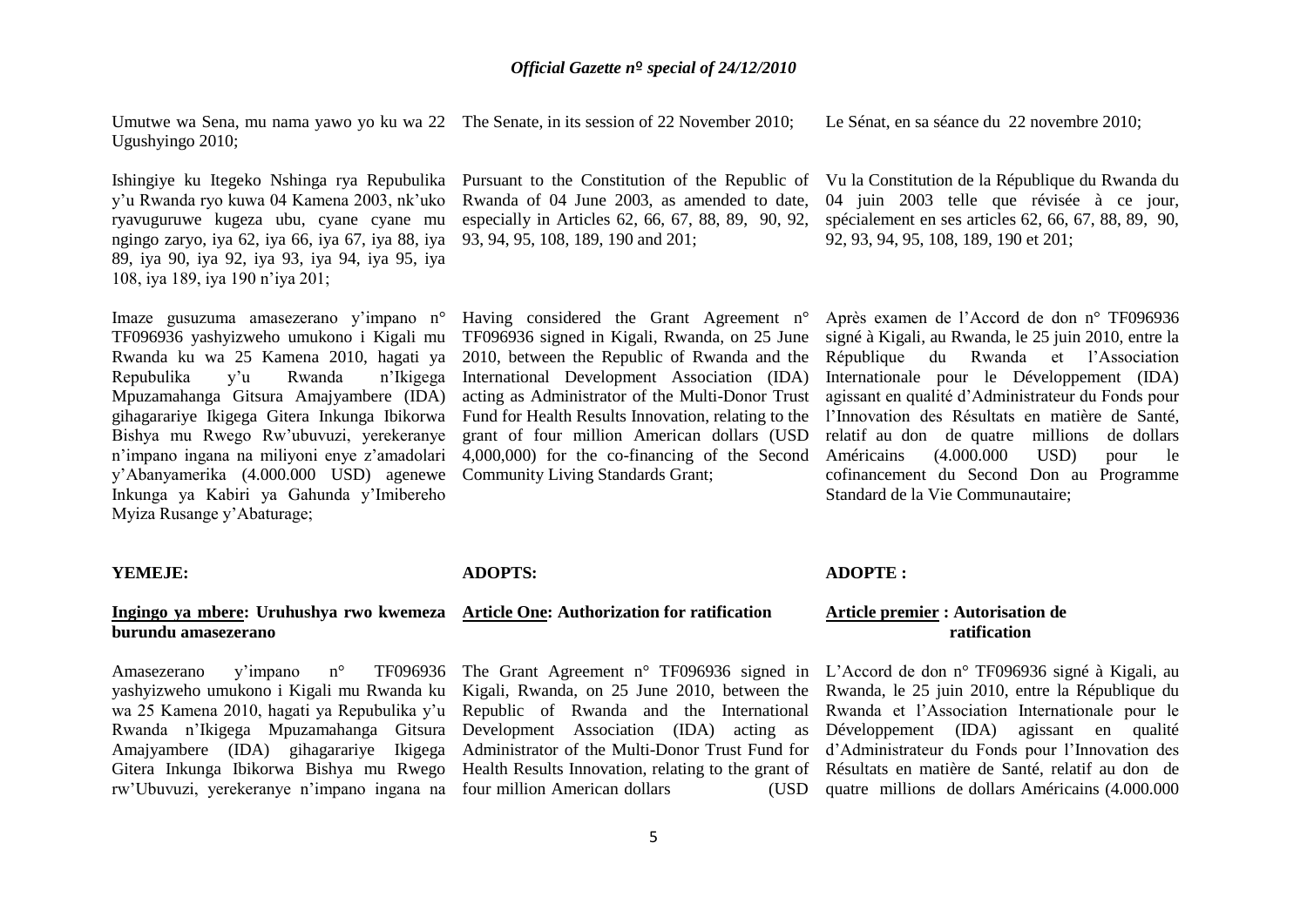Gahunda y'Imibereho Myiza Rusange authorized for ratification. y'Abaturage, yemerewe kwemezwa burundu.

### **Ingingo ya 2: Itegurwa, isuzumwa n'itorwa ry'iri tegeko**

Iri tegeko ryateguwe mu rurimi rw'Icyongereza, risuzumwa kandi ritorwa mu rurimi rw'Ikinyarwanda.

### **Ingingo ya 3: Igihe iri tegeko ritangira gukurikizwa**

Repubulika y'u Rwanda.

Kigali, kuwa 22/12/2010

(4.000.000 USD) agenewe Inkunga ya Kabiri ya Community Living Standards Grant, is hereby

### **Article 2: Drafting, consideration and adoption of this Law**

This law was drafted in English, considered and adopted in Kinyarwanda.

### **Article 3: Commencement**

ritangarijweho mu Igazeti ya Leta ya publication in the Official Gazette of the Republic of Rwanda.

Kigali, on 22/12/2010

miliyoni enye z'amadolari y'Abanyamerika 4,000,000) for the co-financing of the Second USD) pour le cofinancement du Second Don au Programme Standard de la Vie Communautaire, est autorisé à être ratifié.

### **Article 2 : Initiation, examen et adoption de la présente loi**

La présente loi a été initiée en Anglais, examinée et adoptée en Kinyarwanda.

### **Article 3 : Entrée en vigueur**

Iri tegeko ritangira gukurikizwa ku munsi This Law shall come into force on the date of its La présente loi entre en vigueur le jour de sa publication au Journal Officiel de la République du Rwanda.

Kigali, le 22/12/2010

**(sé)**

**KAGAME Paul** Perezida wa Repubulika (sé)

**KAGAME Paul** President of the Republic **(sé)**

**KAGAME Paul** Président de la République

**(sé) MAKUZA Bernard** Minisitiri w'Intebe

(sé) **MAKUZA Bernard** Prime Minister

**(sé) MAKUZA Bernard** Premier Ministre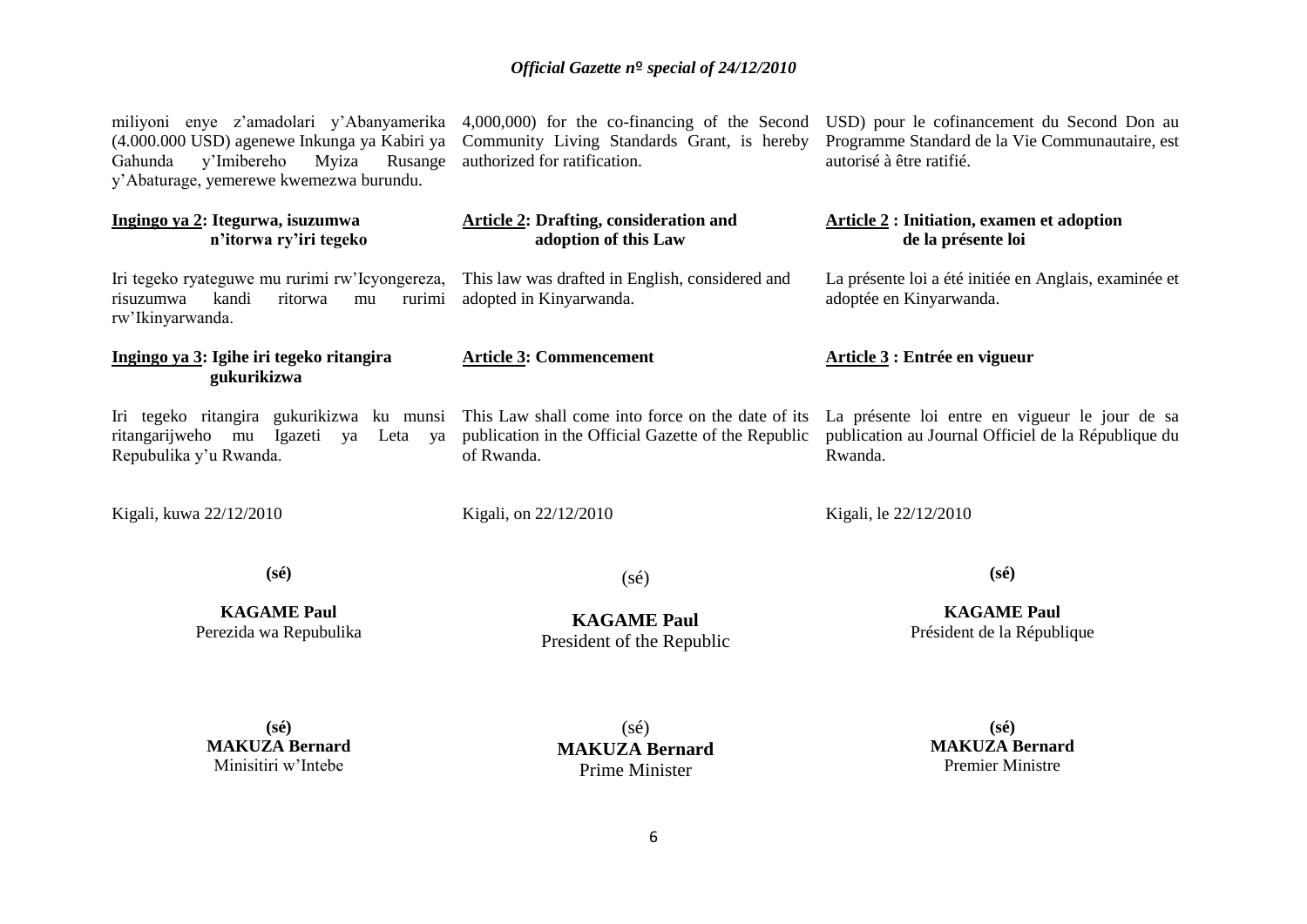**Bibonywe kandi bishyizweho Ikirango cya Repubulika:**

**Seen and sealed with the Seal of the Republic:**

**Vu et scellé du Sceau de la République :**

**(sé)**

**(sé)**

**(sé)**

**KARUGARAMA Tharcisse** Minisitiri w'Ubutabera/ Intumwa Nkuru ya Leta

**KARUGARAMA Tharcisse** Minister of Justice/ Attorney General

**KARUGARAMA Tharcisse** Ministre de la Justice/ Garde des Sceaux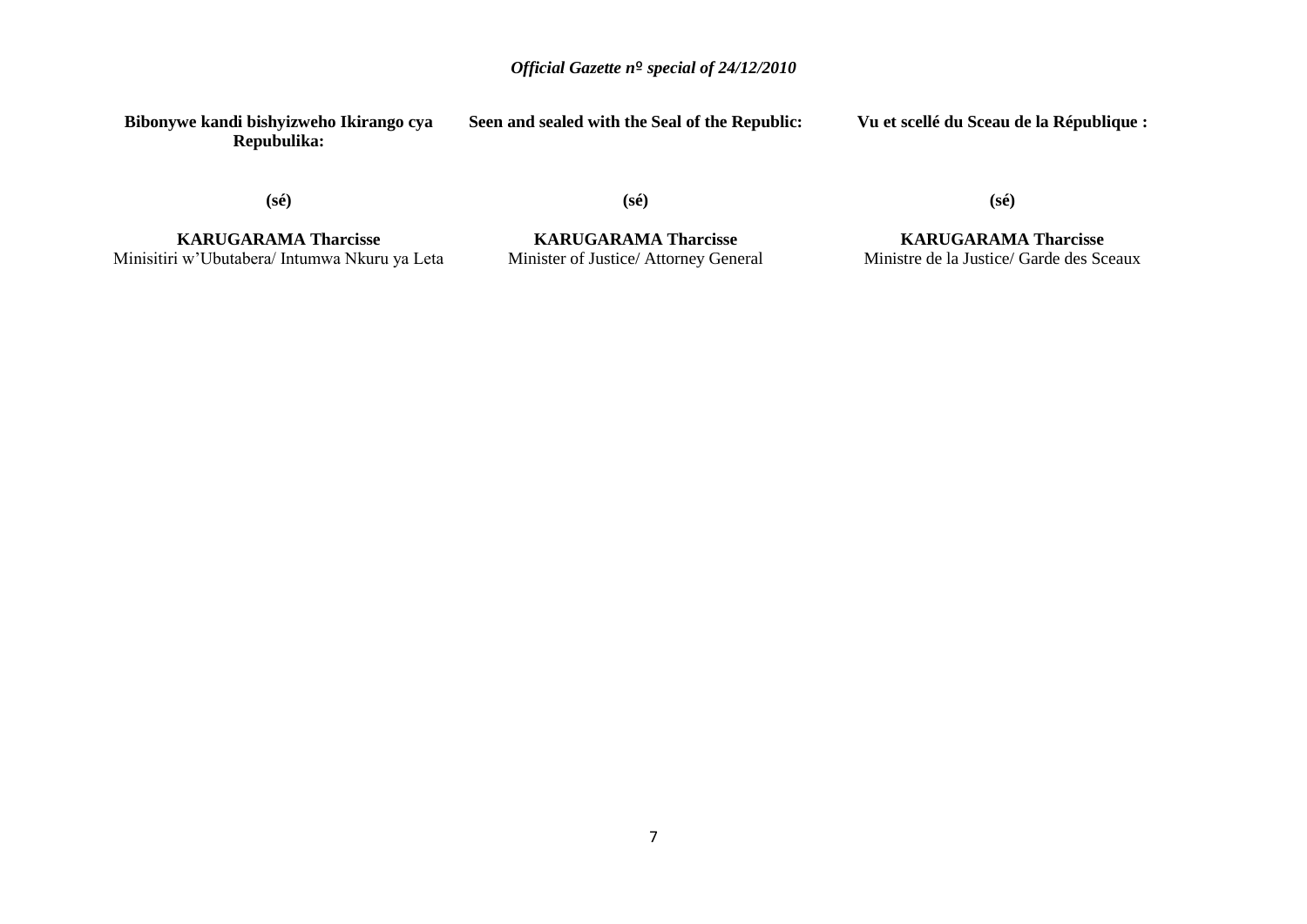**HAGATI YA REPUBULIKA Y'U MPUZAMAHANGA IKIGEGA GITERA INKUNGA Y'ABANYAMERIKA AGENEWE INKUNGA YA KABIRI YA GAHUNDA Y'IMIBEREHO MYIZA RUSANGE Y'ABATURAGE** 

**STANDARDS GRANT**

**ITEKA RYA PEREZIDA N°84/01 . RYO KUWA PRESIDENTIAL ORDER N°84/01 OF 24/12/2010 ARRETE PRESIDENTIEL N°84/01 DU 24/12/2010 24/12/2010 RYEMEZA BURUNDU ON THE RATIFICATION OF THE GRANT PORTANT RATIFICATION DE L'ACCORD AMASEZERANO Y'IMPANO Nº TF096936 AGREEMENT Nº TF096936 SIGNED IN DE DON Nº TF096936 SIGNE A KIGALI, AU YASHYIRIWEHO UMUKONO I KIGALI KIGALI, RWANDA, ON 25 JUNE 2010, RWANDA, LE 25 JUIN 2010, ENTRE LA MU RWANDA KU WA 25 KAMENA 2010, BETWEEN THE REPUBLIC OF RWANDA REPUBLIQUE DU RWANDA ET RWANDA N'IKIGEGA DEVELOPMENT ASSOCIATION (IDA), LE DEVELOPPEMENT (IDA), AGISSANT EN AMAJYAMBERE (IDA), GIHAGARARIYE MULTI-DONOR TRUST FUND FOR POUR L'INNOVATION DES RESULTATS IBIKORWA BISHYA MU RWEGO RELATING TO THE GRANT OF FOUR DON DE QUATRE MILLIONS DE DOLLARS RW'UBUVUZI, YEREKERANYE MILLION AMERICAN DOLLARS (USD AMERICAINS (4.000.000 USD) POUR LE CO-N'IMPANO INGANA NA MILIYONI 4,000,000) FOR THE CO-FINANCING OF FINANCEMENT DU SECOND DON AU ENYE Z'AMADOLARI THE SECOND COMMUNITY LIVING PROGRAMME STANDARD DE LA VIE AND THE INTERNATIONAL L'ASSOCIATION INTERNATIONALE POUR ACTING AS ADMINISTRATOR OF THE QUALITE D'ADMINISTRATEUR DU FONDS HEALTH RESULTS INNOVATION, EN MATIERE DE SANTE, RELATIF AU COMMUNAUTAIRE** 

### **ISHAKIRO**

### **TABLE OF CONTENTS**

### **TABLE DES MATIERES**

**Ingingo ya mbere : Kwemeza burundu**

**Article One** : **Ratification** 

**Article premier : Ratification** 

Ingingo ya 2: Abashinzwe kubahiriza iri Article 2: Authorities responsible for the **teka implementation of this Order**

**Article 2 : Autorités chargées de la mise en exécution du présent arrêté** 

**Ingingo ya 3 : Igihe iteka ritangira Article 3 : Commencement gukurikizwa**

**Article 3 : Entrée en vigueur**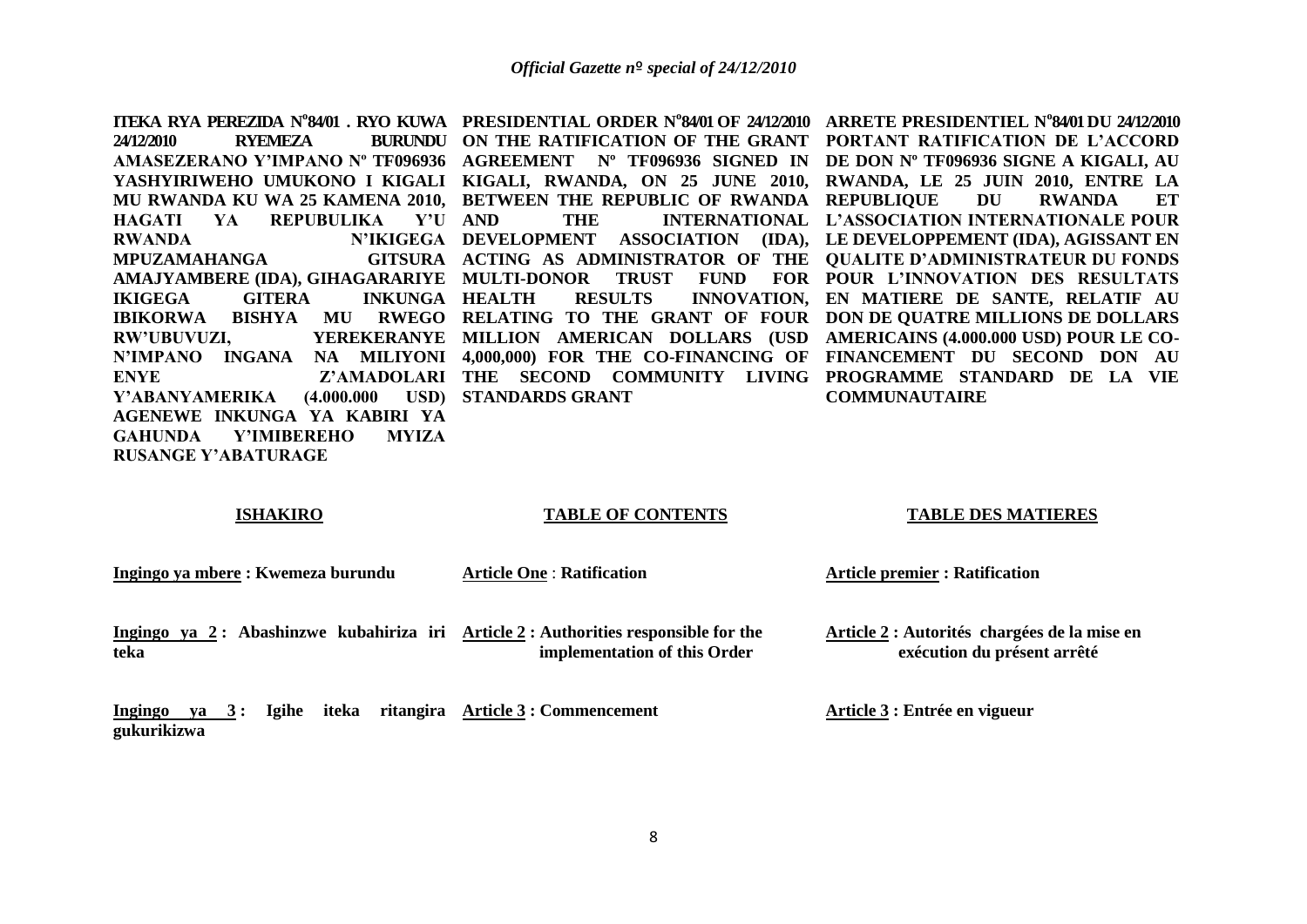**HAGATI YA REPUBULIKA Y'U MPUZAMAHANGA IKIGEGA GITERA INKUNGA Y'ABANYAMERIKA AGENEWE INKUNGA YA KABIRI YA GAHUNDA Y'IMIBEREHO MYIZA RUSANGE Y'ABATURAGE** 

**STANDARDS GRANT**

**ITEKA RYA PEREZIDA N°84/01 . RYO KUWA PRESIDENTIAL ORDER N°84/01 OF 24/12/2010 ARRETE PRESIDENTIEL N°84/01 DU 24/12/2010 24/12/2010 RYEMEZA BURUNDU ON THE RATIFICATION OF THE GRANT PORTANT RATIFICATION DE L'ACCORD AMASEZERANO Y'IMPANO Nº TF096936 AGREEMENT Nº TF096936 SIGNED IN DE DON Nº TF096936 SIGNE A KIGALI, AU YASHYIRIWEHO UMUKONO I KIGALI KIGALI, RWANDA, ON 25 JUNE 2010, RWANDA, LE 25 JUIN 2010, ENTRE LA MU RWANDA KU WA 25 KAMENA 2010, BETWEEN THE REPUBLIC OF RWANDA REPUBLIQUE DU RWANDA ET RWANDA N'IKIGEGA DEVELOPMENT ASSOCIATION (IDA), LE DEVELOPPEMENT (IDA), AGISSANT EN AMAJYAMBERE (IDA), GIHAGARARIYE MULTI-DONOR TRUST FUND FOR POUR L'INNOVATION DES RESULTATS IBIKORWA BISHYA MU RWEGO RELATING TO THE GRANT OF FOUR DON DE QUATRE MILLIONS DE DOLLARS RW'UBUVUZI, YEREKERANYE MILLION AMERICAN DOLLARS (USD AMERICAINS (4.000.000 USD) POUR LE CO-N'IMPANO INGANA NA MILIYONI 4,000,000) FOR THE CO-FINANCING OF FINANCEMENT DU SECOND DON AU ENYE Z'AMADOLARI THE SECOND COMMUNITY LIVING PROGRAMME STANDARD DE LA VIE AND THE INTERNATIONAL L'ASSOCIATION INTERNATIONALE POUR ACTING AS ADMINISTRATOR OF THE QUALITE D'ADMINISTRATEUR DU FONDS HEALTH RESULTS INNOVATION, EN MATIERE DE SANTE, RELATIF AU COMMUNAUTAIRE** 

### **Twebwe, KAGAME Paul,**

Perezida wa Repubulika;

y'u Rwanda ryo ku wa 04 Kamena 2003, nk'uko ryavuguruwe kugeza ubu, cyane cyane mu especially in Articles 98, 121, 189 and 201; ngingo zaryo, iya 98, iya 121, iya 189 n'iya 201;

Dushingiye ku Itegeko n°48/2010 ryo kuwa Pursuant to Law n°48/2010 of 22/12/2010 Vu la Loi n°48/2010 du 22/12/2010 portant 22/12/2010 ryemerera kwemeza burundu amasezerano y'impano  $n^{\circ}$ 

### **We, KAGAME Paul,**

President of the Republic;

Rwanda of 04 June 2003, as amended to date,

### **Nous, KAGAME Paul,**

Président de la République;

Dushingiye ku Itegeko Nshinga rya Repubulika Pursuant to the Constitution of the Republic of Vu la Constitution de la République du Rwanda du 04 juin 2003, telle que révisée à ce jour, spécialement en ses articles 98, 121, 189 et 201 ;

yashyiriweho umukono i Kigali mu Rwanda ku Rwanda, on 25 June 2010, between the Republic 2010, entre la République du Rwanda et wa 25 Kamena 2010, hagati ya Repubulika y'u of Rwanda and the International Development l'Association Internationale pour le Rwanda n'Ikigega Mpuzamahanga Gitsura Association (IDA), acting as Administrator of the Développement (IDA), agissant en qualité authorising the ratification of the Grant autorisation de ratification de l'Accord de don nº Agreement nº TF096936 signed in Kigali, TF096936 signé à Kigali, au Rwanda, le 25 juin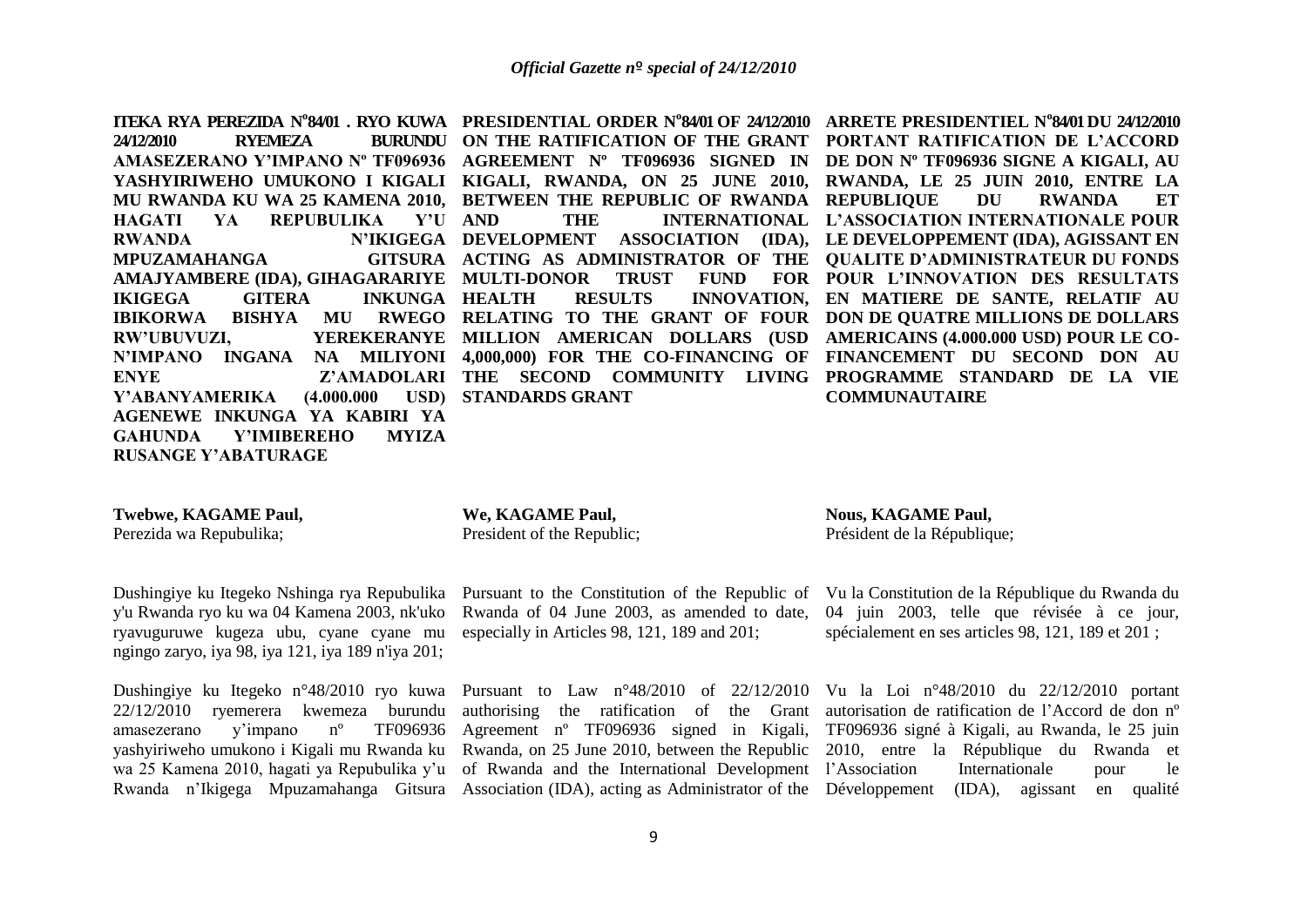Gitera Inkunga Ibikorwa Bishya mu Rwego rw'ubuvuzi, yerekeranye n'impano ingana na American dollars (USD 4,000,000) for the comiliyoni enye z'amadolari y'Abanyamerika financing of the Second Community Living (4.000.000 USD) agenewe Inkunga ya Kabiri ya Standards Grant; Gahunda y'Imibereho Myiza Rusange y'Abaturage;

Repubulika y'u Rwanda n'Ikigega Mpuzamahanga Gitsura Amajyambere (IDA), Bishya mu Rwego rw'ubuvuzi, yerekeranye y'Abanyamerika (4.000.000 USD) agenewe Community Living Standards Grant; Inkunga ya Kabiri ya Gahunda y'Imibereho Myiza Rusange y'Abaturage;

Innovation, relating to the grant of four million

Amajyambere (IDA), gihagarariye Ikigega Multi-Donor Trust Fund for Health Results d'Administrateur du Fonds pour l'Innovation des Résultats en matière de Santé, relatif au don de quatre millions de dollars Américains (4.000.000 USD) pour le cofinancement du Second Don au Programme Standard de Vie Communautaire;

TF096936 yashyiriweho umukono i Kigali mu signed in Kigali, Rwanda, on 25 June 2010, Rwanda kuwa 25 Kamena 2010, hagati ya between the Republic of Rwanda and the n'impano ingana na miliyoni enye z'amadolari 4,000,000) for the co-financing of the Second International Development Association (IDA), grant of four million American dollars (USD

Tumaze kubona amasezerano y'impano nº Considering the Grant Agreement nº TF096936 Considérant l'Accord de don nº TF096936 signé à gihagarariye Ikigega Gitera Inkunga Ibikorwa Fund for Health Results Innovation, relating to the l'Innovation des Résultats en matière de Santé, acting as Administrator of the Multi-Donor Trust agissant en qualité d'Administrateur du Fonds pour Kigali, au Rwanda, le 25 juin 2010, entre la République du Rwanda et l'Association Internationale pour le Développement (IDA), relatif au don de quatre millions de dollars  $(4.000.000 \quad \text{USD})$  pour le cofinancement du Second Don au Programme Standard de Vie Communautaire;

| Bisabwe na Minisitiri w'Imari n'Igenamigambi; | Economic Planning;                                                                         | On proposal by the Minister of Finance and Sur proposition du Ministre des Finances et de la<br>Planification Economique;                                                                                                                    |
|-----------------------------------------------|--------------------------------------------------------------------------------------------|----------------------------------------------------------------------------------------------------------------------------------------------------------------------------------------------------------------------------------------------|
| kubyemeza;                                    | Inama y'Abaminisitiri imaze kubisuzuma no After consideration and adoption by the Cabinet; | Après examen et adoption par le Conseil des<br>Ministres;                                                                                                                                                                                    |
| <b>TWATEGETSE KANDI DUTEGETSE:</b>            | <b>HAVE ORDERED AND HEREBY ORDER:</b>                                                      | <b>AVONS ARRETE ET ARRETONS :</b>                                                                                                                                                                                                            |
| Ingingo ya mbere : Kwemeza burundu            | <b>Article One: Ratification</b>                                                           | <b>Article premier : Ratification</b>                                                                                                                                                                                                        |
| y'impano n <sup>o</sup><br>Amasezerano        |                                                                                            | TF096936 The Grant Agreement n° TF096936 signed in L'Accord de don n° TF096936 signé à Kigali, au<br>yashyiriweho umukono i Kigali mu Rwanda ku Kigali, Rwanda, on 25 June 2010, between the Rwanda, le 25 juin 2010, entre la République du |

wa 25 Kamena 2010, hagati ya Repubulika y'u Republic of Rwanda and the International Rwanda et l'Association Internationale pour le Rwanda n'Ikigega Mpuzamahanga Gitsura Development Association (IDA), acting as Développement (IDA), agissant en qualité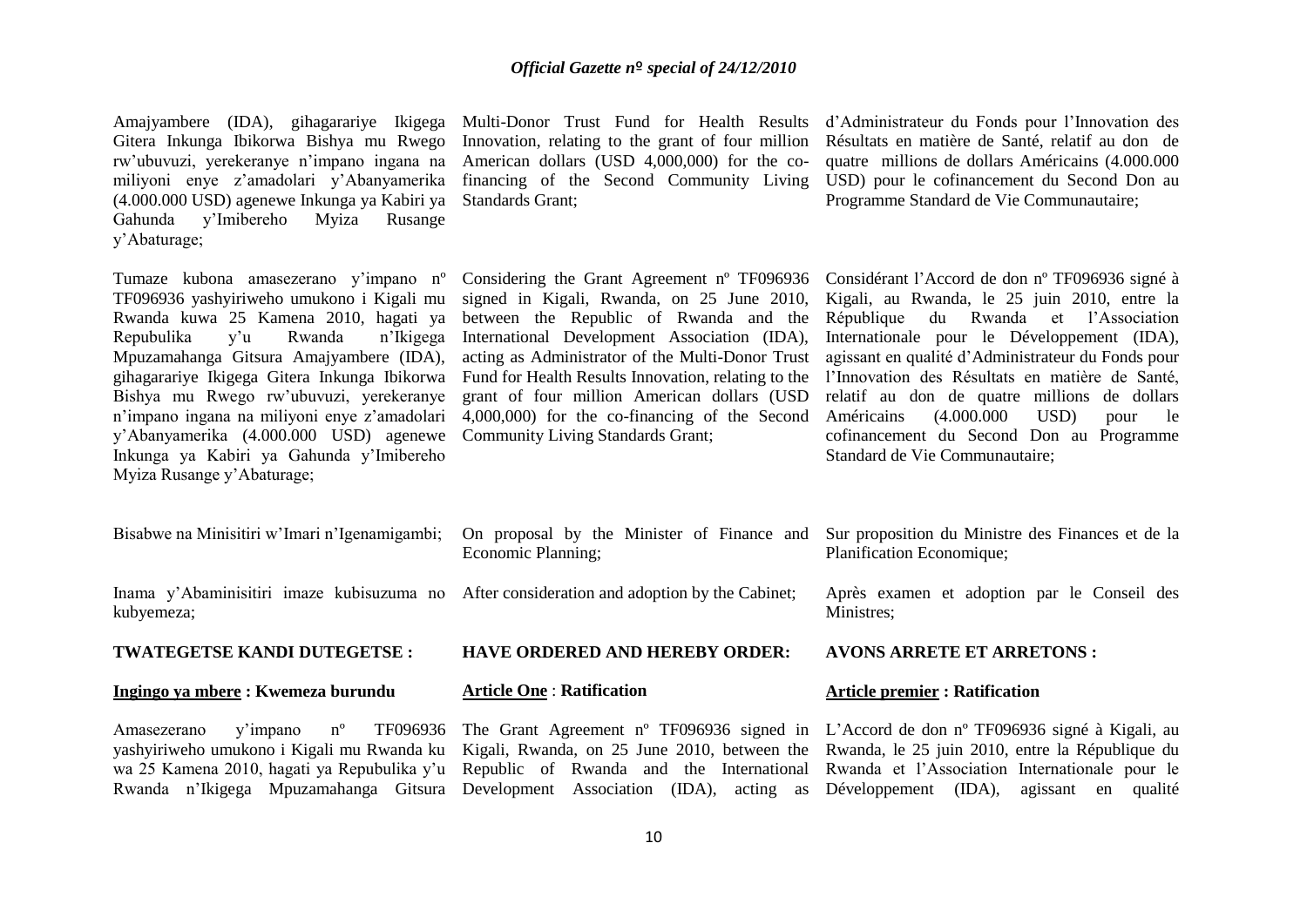Gitera Inkunga Ibikorwa Bishya mu Rwego Health Results Innovation, relating to the grant of Gahunda y'Imibereho Myiza Rusange becomes fully effective. y'Abaturage, yemejwe burundu kandi atangiye gukurikizwa uko yakabaye.

**Ingingo ya 2 : Abashinzwe kubahiriza iri Article 2 : Authorities responsible for the teka**

n'Igenamigambi, Minisitiri n'Amahanga n'Ubutwererane, bw'Igihugu basabwe kubahiriza iri teka.

**Ingingo ya 3 : Igihe iteka ritangira Article 3 : Commencement gukurikizwa**

ritangarijweho mu Igazeti ya Leta ya Repubulika y'u Rwanda.

Kigali, kuwa 24/12/2010 Kigali, on 24/12/2010 Kigali, le 24/12/2010

rw'ubuvuzi, yerekeranye n'impano ingana na four million American dollars (USD 4,000,000) miliyoni enye z'amadolari y'Abanyamerika for the co-financing of the Second Community (4.000.000 USD) agenewe Inkunga ya Kabiri ya Living Standards Grant, is hereby ratified and

 **implementation of this Order**

w'Ubuzima na Minisitiri w'Ubutegetsi and the Minister of Local Government are w'Ububanyi Economic Planning, the Minister of Foreign Affairs and Cooperation, the Minister of Health entrusted with the implementation of this Order.

Amajyambere (IDA), gihagarariye Ikigega Administrator of the Multi-Donor Trust Fund for d'Administrateur du Fonds pour l'Innovation des Résultats en matière de Santé, relatif au don de quatre millions de dollars Américains (4.000.000 USD) pour le cofinancement du Second Don au Programme Standard de Vie Communautaire, est ratifié et sort son plein et entier effet.

### **Article 2 : Autorités chargées de l'exécution du présent arrêté**

Ministiri w'Intebe, Minisitiri w'Imari The Prime Minister, the Minister of Finance and Le Premier Ministre, le Ministre des Finances et de la Planification Economique, le Ministre des Affaires Etrangères et de la Coopération, le Ministre de la Santé et le Ministre de l'Administration Locale sont chargés de l'exécution du présent arrêté.

### Iri teka ritangira gukurikizwa ku munsi This Order shall come into force on the date of its publication in the Official Gazette of the Republic of Rwanda.

**Article 3 : Entrée en vigueur**

Le présent arrêté entre en vigueur le jour de sa publication au Journal Officiel de la République du Rwanda.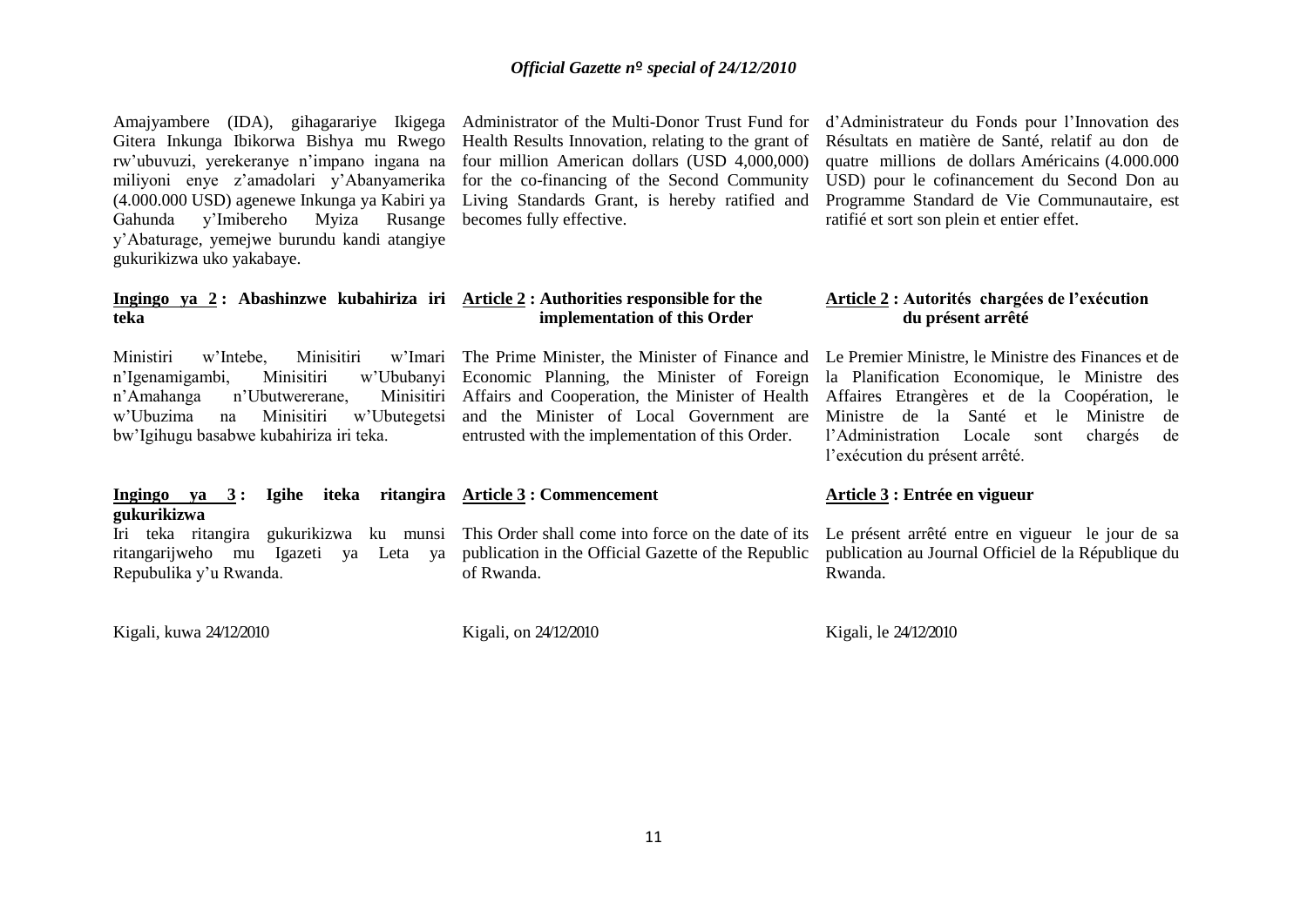(sé) **KAGAME Paul** Perezida wa Repubulika

(sé) **MAKUZA Bernard** Minisitiri w'Intebe

**Bibonywe kandi bishyizweho Ikirango cya Repubulika:**

(sé) **KAGAME Paul** President of the Republic

(sé) **MAKUZA Bernard** Prime Minister

**Seen and sealed with the Seal of the Republic**

(sé) **KAGAME Paul** Président de la République

(sé) **MAKUZA Bernard** Premier Ministre

**Vu et scellé du Sceau de la République :**

(sé) **KARUGARAMA Tharcisse** Minisitiri w'Ubutabera/Intumwa Nkuru ya Leta

(sé) **KARUGARAMA Tharcisse** Minister of Justice/Attorney General

(sé) **KARUGARAMA Tharcisse** Ministre de la Justice/Garde des Sceaux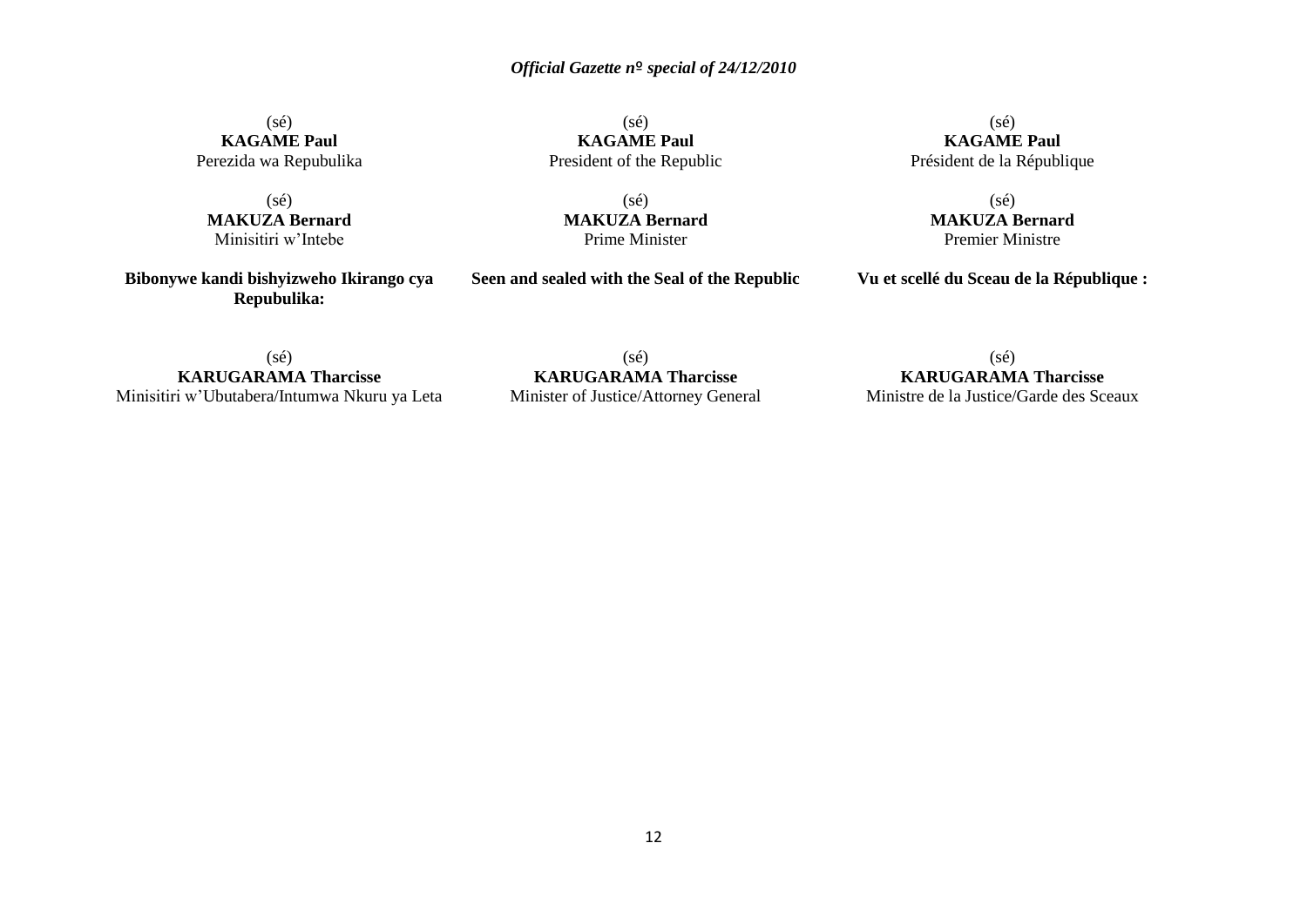| ITEKA RYA MINISITIRI Nº 20/21 RYO<br><b>KUWA</b><br>30/11/2010<br><b>RIGENA</b><br><b>IMITUNGANYIRIZE N'IMIGENDEKERE</b><br>Y'ABAGIZE<br><b>INAMA</b><br>Y'AMATORA<br>Y'UBUYOBOZI BW'INAMA Y'IGIHUGU<br><b>ABAFOROMO</b><br>Y'ABAFOROMOKAZI,<br>N'ABABYAZA | MINISTERIAL ORDER N°20/21 OF 30/11/2010<br>DETERMINING THE ORGANISATION AND<br>PROCEDURES FOR ELECTION OF THE BOARD<br>MEMBERS OF THE NATIONAL COUNCIL OF<br><b>NURSES AND MIDWIVES</b> | ARRETE MINISTERIEL N'20/21 DU 30/11/2010<br>PORTANT ORGANISATION ET PROCEDURES<br>D'ELECTION DES MEMBRES DU CONSEIL<br>D'ADMINISTRATION DU CONSEIL NATIONAL<br>DES INFIRMIERES, INFIRMIERS ET DES SAGES-<br><b>FEMMES</b> |
|------------------------------------------------------------------------------------------------------------------------------------------------------------------------------------------------------------------------------------------------------------|-----------------------------------------------------------------------------------------------------------------------------------------------------------------------------------------|---------------------------------------------------------------------------------------------------------------------------------------------------------------------------------------------------------------------------|
| <b>ISHAKIRO</b>                                                                                                                                                                                                                                            | <b>TABLE OF CONTENTS</b>                                                                                                                                                                | <b>TABLE DES MATIERES</b>                                                                                                                                                                                                 |
| <b>MBERE:</b><br><b>INGINGO</b><br><b>UMUTWE</b><br><b>WA</b><br><b>RUSANGE</b>                                                                                                                                                                            | <b>CHAPTER ONE: GENERAL PROVISIONS</b>                                                                                                                                                  | <b>DISPOSITIONS</b><br><b>CHAPITRE</b><br><b>PREMIER:</b><br><b>GENERALES</b>                                                                                                                                             |
| Ingingo ya mbere: Icyo iri teka rigamije                                                                                                                                                                                                                   | <b>Article One: Purpose of this Order</b>                                                                                                                                               | Article premier: Objet du présent arrêté                                                                                                                                                                                  |
| Ingingo ya 2: Ibisobanuro by'amagambo                                                                                                                                                                                                                      | <b>Article 2: Definitions of terms</b>                                                                                                                                                  | Article 2 : Définitions des termes                                                                                                                                                                                        |
| <b>IMIGENDEKERE</b><br>UMUTWE WA II:<br>Y'AMATORA                                                                                                                                                                                                          | <b>CHAPTER II: ELECTION PROCESS</b>                                                                                                                                                     | <b>CHAPITRE</b><br><b>PROCESSUS</b><br><b>DES</b><br>II:<br><b>ELECTIONS</b>                                                                                                                                              |
| Ingingo ya 3: Guhitamo abakandida                                                                                                                                                                                                                          | <b>Article 3: Choosing candidates</b>                                                                                                                                                   | Article 3: Choix des candidats                                                                                                                                                                                            |
| Ingingo ya 4: Uwemerewe gutorwa                                                                                                                                                                                                                            | <b>Article 4: Eligibility to candidacy</b>                                                                                                                                              | Article 4: Droit à la candidature                                                                                                                                                                                         |
| Ingingo ya 5: Ibisabwa umukandida                                                                                                                                                                                                                          | <b>Article 5:</b> Criteria for candidacy                                                                                                                                                | Articles 5: Critères de candidature                                                                                                                                                                                       |
| Ingingo ya 6: Inama zo guhitamo abakandida                                                                                                                                                                                                                 | Article 6: Meetings for choosing candidates                                                                                                                                             | Article 6: Réunions pour choisir les délégués                                                                                                                                                                             |
| Ingingo ya 7: Umubare w'abatorwa                                                                                                                                                                                                                           | <b>Article 7: Number of candidates</b>                                                                                                                                                  | <b>Article 7: Nombre de Candidats</b>                                                                                                                                                                                     |
| Ingingo ya 8: Impapuro z'itora zuzuzwa                                                                                                                                                                                                                     | <b>Article 8: Nomination forms</b>                                                                                                                                                      | Article 8: Formulaires de nomination                                                                                                                                                                                      |
| Article 9: Uko amatora akorwa                                                                                                                                                                                                                              | <b>Article 9: Voting procedure</b>                                                                                                                                                      | Article 9: Déroulement des élections                                                                                                                                                                                      |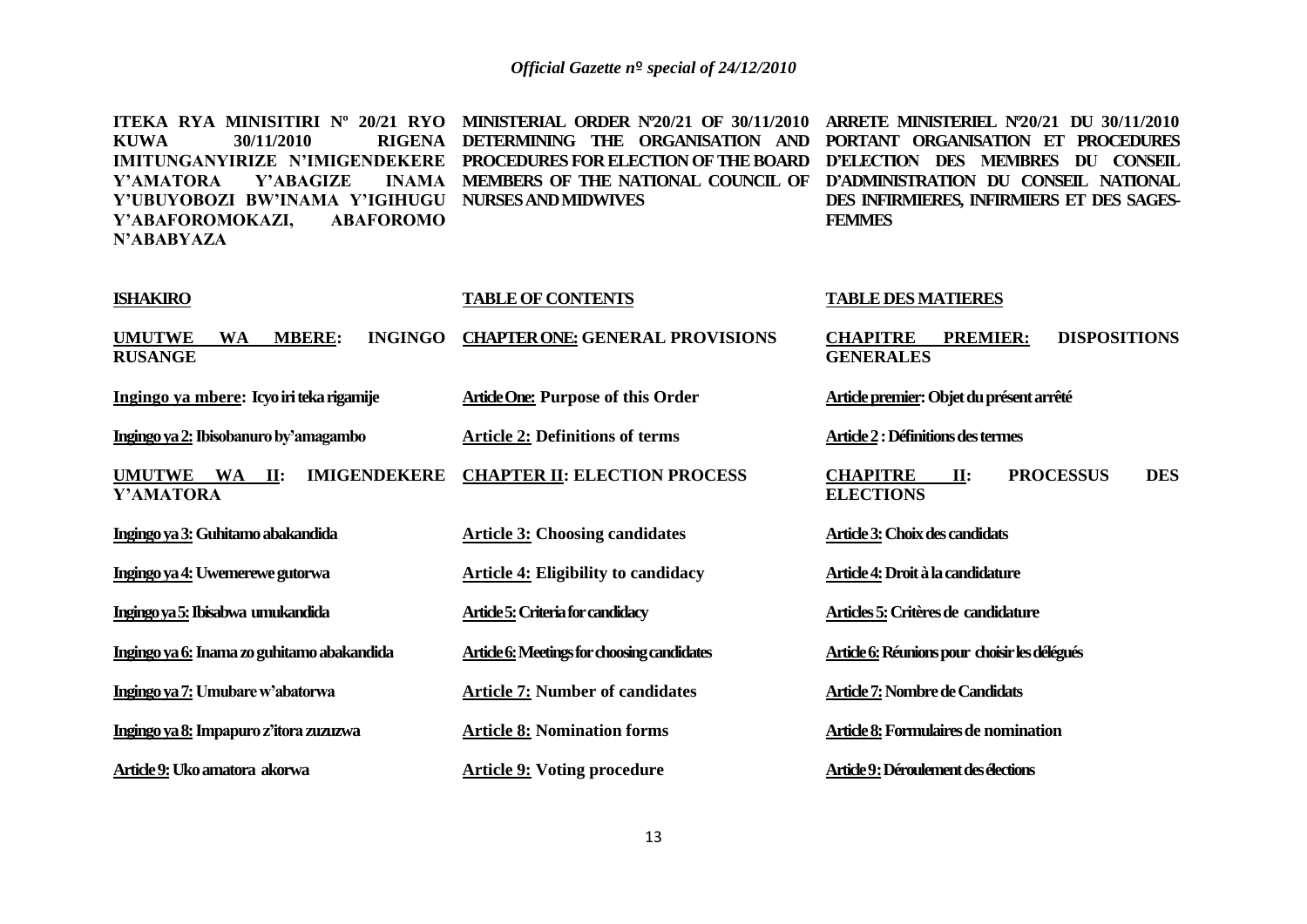| Ingingo ya 10: Kubara amajwi                                                                  | <b>Article 10: Counting Votes</b>            | Article 10: Dépouillement des votes                             |
|-----------------------------------------------------------------------------------------------|----------------------------------------------|-----------------------------------------------------------------|
| UMUTWE WA III: INGINGO ZINYURANYE CHAPTER III:<br><b>N'IZISOZA</b>                            | MISCELLANEOUS AND<br><b>FINAL PROVISIONS</b> | <b>CHAPITRE III: DISPOSITIONS DIVERSES ET</b><br><b>FINALES</b> |
| Ingingo ya 11: Amatora azakurikira                                                            | <b>Article 11: Future elections</b>          | <b>Article 11: Elections futures</b>                            |
| Ingingo ya 12: Ivanwaho ry'ingingo zinyuranyije n'iri Article 12: Repealing provision<br>teka |                                              | Article 12: Disposition abrogatoire                             |
| Ingingo ya 13: Igihe iteka ritangira gukurikizwa                                              | <b>Article 13: Commencement</b>              | Article 13 : Entrée en vigueur                                  |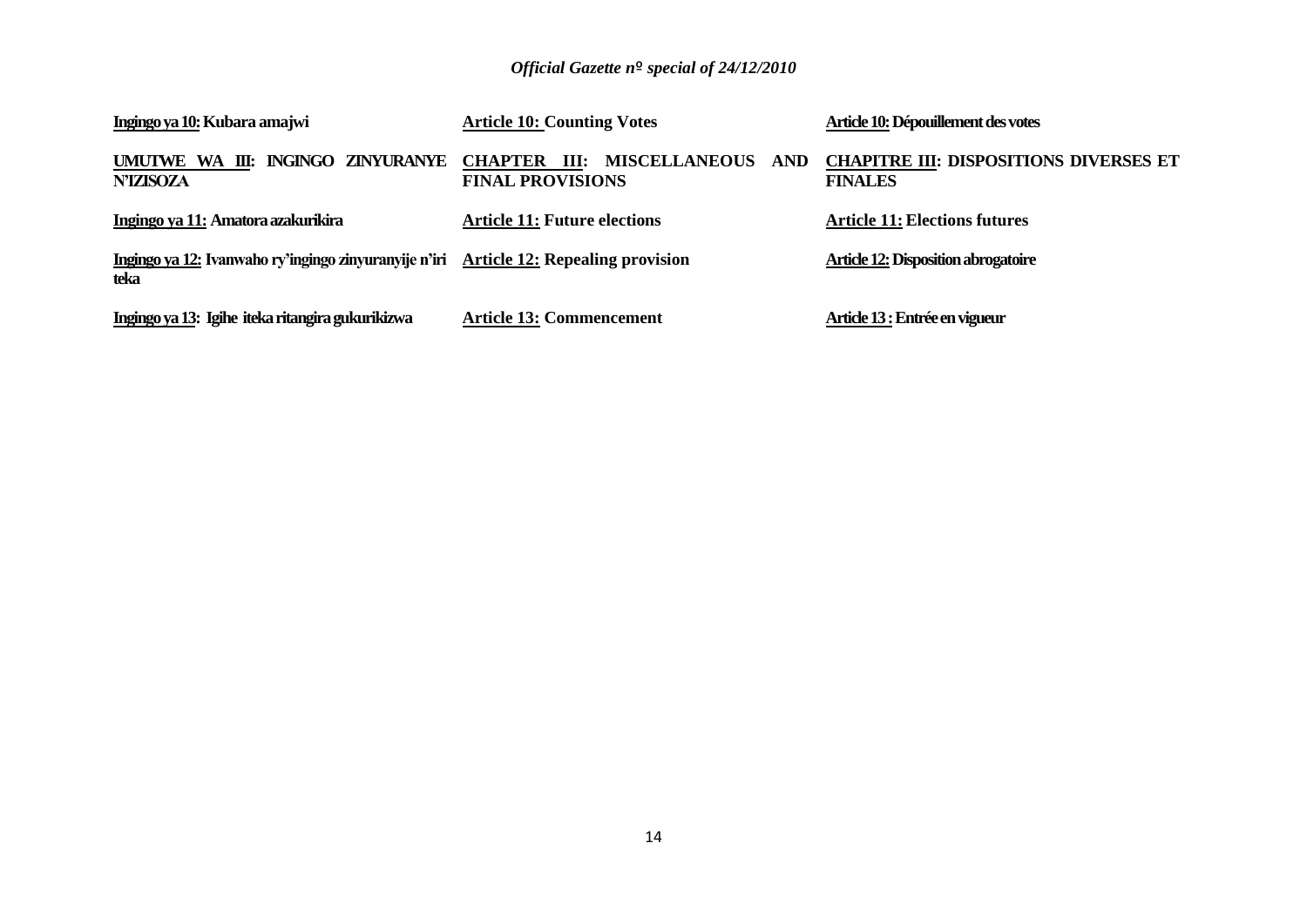| ITEKA RYA MINISITIRI Nº 20/21 RYO<br>30/11/2010<br>RIGENA<br><b>KUWA</b><br>IMITUNGANYIRIZE N'IMIGENDEKERE<br>Y'ABAGIZE<br>Y'AMATORA<br><b>INAMA</b><br>Y'UBUYOBOZI BW'INAMA Y'IGIHUGU<br><b>ABAFOROMO</b><br>Y'ABAFOROMOKAZI,<br>N'ABABYAZA | <b>MINISTERIAL ORDER N°20/21 OF 30/11/2010</b><br>DETERMINING THE ORGANISATION AND<br>PROCEDURES FOR ELECTION OF THE BOARD<br>MEMBERS OF THE NATIONAL COUNCIL OF<br><b>NURSES AND MIDWIVES</b> | ARRETE MINISTERIEL N'20/21 DU 30/11/2010<br>PORTANT ORGANISATION ET<br><b>PROCEDURES</b><br>D'ELECTION DES MEMBRES DU CONSEIL<br>D'ADMINISTRATION DU CONSEIL NATIONAL<br>DES INFIRMIERES, INFIRMIERS ET DES SAGES-<br><b>FEMMES</b> |  |  |
|----------------------------------------------------------------------------------------------------------------------------------------------------------------------------------------------------------------------------------------------|------------------------------------------------------------------------------------------------------------------------------------------------------------------------------------------------|-------------------------------------------------------------------------------------------------------------------------------------------------------------------------------------------------------------------------------------|--|--|
| Minisitiri w'Ubuzima;                                                                                                                                                                                                                        | The Minister of Health;                                                                                                                                                                        | Le Ministre de la Santé;                                                                                                                                                                                                            |  |  |
| Ashingiye ku Itegeko Nshinga rya Repubulika<br>y'u Rwanda ryo ku wa 04 Kamena 2003 nk'uko<br>ryavuguruwe kugeza ubu, cyane cyane mu<br>ngingo zaryo; iya 120, iya 121 n'iya 201;                                                             | Rwanda of 04 June 2003 as amended to date,<br>especially in Articles 120, 121 and 201;                                                                                                         | Pursuant to the Constitution of the Republic of Vu la Constitution de la République du Rwanda du<br>04 juin 2003 telle que révisée à ce jour,<br>spécialement en ses articles 120, 121 et 201;                                      |  |  |
| Ashingiye ku Itegeko n° 25/2008 ryo ku wa<br>Inama y'Igihugu<br>25/07/2008<br>rishyiraho<br>y'Abaforomokazi, Abaforomo n'Ababyaza,<br>cyane cyane mu ngingo zaryo iya 9, iya 10 n'iya<br>11:                                                 | Pursuant to Law $n^{\circ}$ 25/2008 of 25/07/2008<br>establishing the National Council of Nurses and<br>Midwives, especially in Articles 9, 10 and 11;                                         | Vu la Loi nº 25/2008 du 25/07/2008 portant<br>création du Conseil National des Infirmières,<br>Infirmiers et des Sages-femmes spécialement en<br>ses articles 9, 10 et 11;                                                          |  |  |
| Inama y'Abaminisitiri yateranye ku wa<br>22/07/2009 imaze kubisuzuma no kubyemeza;                                                                                                                                                           | After consideration and approval by the Cabinet<br>in its session of $22/07/2009$ ;                                                                                                            | Après examen et adoption par le Conseil des<br>Ministres, en sa séance du 22/07/2009;                                                                                                                                               |  |  |
| <b>ATEGETSE:</b>                                                                                                                                                                                                                             | <b>HEREBY ORDERS:</b>                                                                                                                                                                          | <b>ARRETE:</b>                                                                                                                                                                                                                      |  |  |
| UMUTWEWAMBERE: INGINGO RUSANGE                                                                                                                                                                                                               | <b>CHAPTER ONE: GENERAL PROVISIONS</b>                                                                                                                                                         | <b>CHAPITRE</b><br><b>DISPOSITIONS</b><br><b>PREMIER:</b><br><b>GENERALES</b>                                                                                                                                                       |  |  |
| Ingingo ya mbere: Icyo iri teka rigamije                                                                                                                                                                                                     | Article One: Purpose of this Order                                                                                                                                                             | Article premier: Objet du présent arrêté                                                                                                                                                                                            |  |  |
| Iri teka riteganya imitunganyirize y'amatora                                                                                                                                                                                                 |                                                                                                                                                                                                | This Order determines the procedure for elections Le présent arrête détermine la procédure pour                                                                                                                                     |  |  |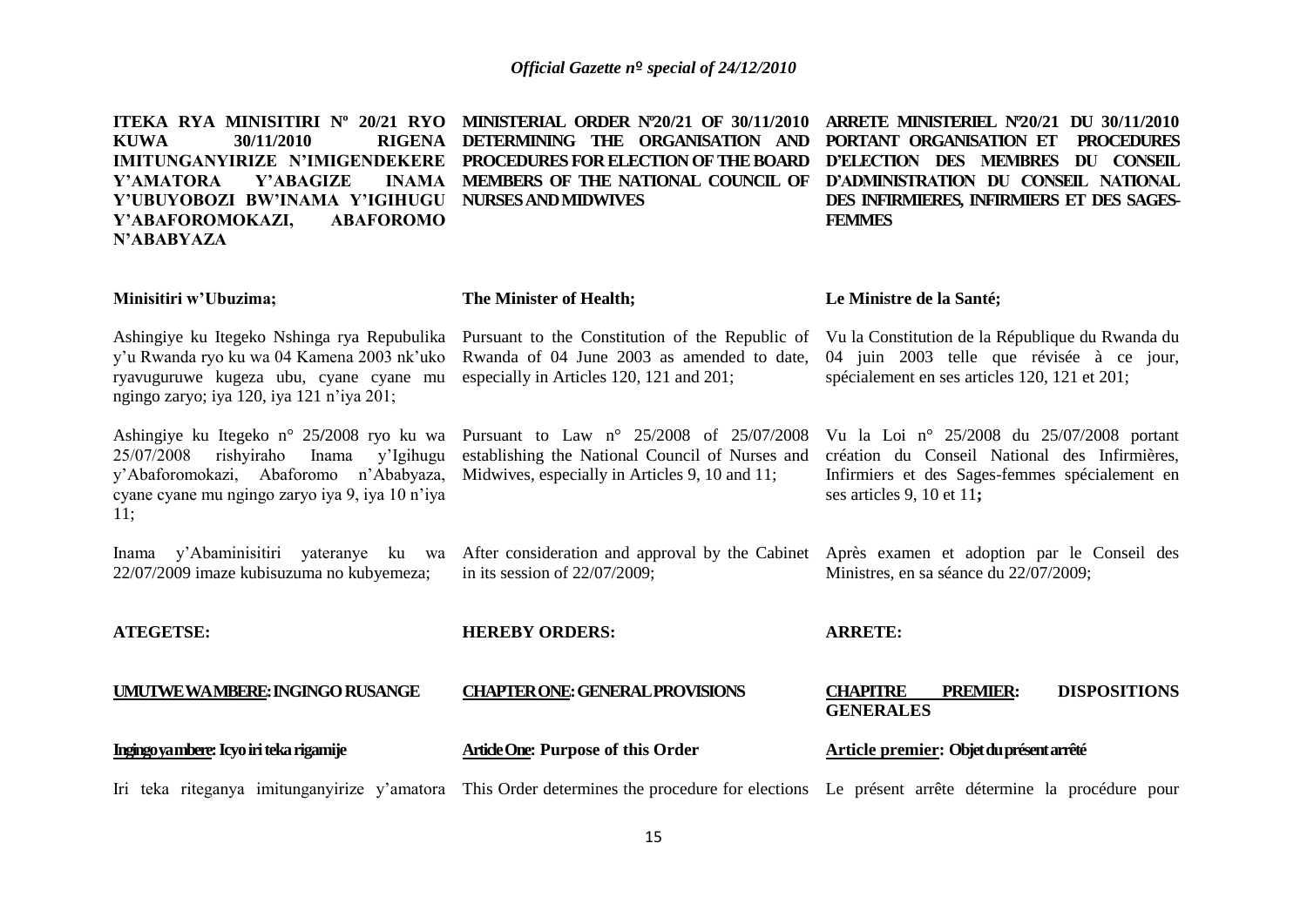|                      | y'abagize Inama y'Igihugu y'Abaforomokazi,<br>abaforomo n'ababyaza.                                                                                                                  | of the members of the Board of the National<br>Council of Nurses and Midwives.                                                                                                      |               | l'élection des membres du Conseil National des<br>Infirmières, des Infirmiers et des Sages-femmes.                                                                                  |
|----------------------|--------------------------------------------------------------------------------------------------------------------------------------------------------------------------------------|-------------------------------------------------------------------------------------------------------------------------------------------------------------------------------------|---------------|-------------------------------------------------------------------------------------------------------------------------------------------------------------------------------------|
|                      | Ingingo ya 2: Ibisobanuro by'amagambo                                                                                                                                                | <b>Article 2: Definitions of terms</b>                                                                                                                                              |               | <b>Article 2 : Définitions des termes</b>                                                                                                                                           |
|                      | Muri iri teka, amagambo akurikira asobanurwa For the purpose<br>ku buryo bukurikira:                                                                                                 | of this Order, the terms<br>hereinafter<br>shall have the following<br>listed<br>meaning:                                                                                           | comme suit:   | Aux fins du présent arrêté, les termes suivants sont définis                                                                                                                        |
| 25/07/2008<br>byayo; | 1 <sup>°</sup> "Itegeko": Itegeko nº 25/2008 ryo kuwa<br>rishyiraho<br>Inama<br>y'Igihugu<br>y'Abaforomokazi, Abaforomo n'<br>Ababyaza<br>rikanagena imiterere imikorere, n'ububasha | $1^{\circ}$ "The Law": Law n° 25/2008 of 25/07/2008<br>establishing the National Council of Nurses and<br>Midwives and determining its organisation,<br>functioning and competence; | femmes;       | $1^{\circ}$ "La Loi": Loi nº 25/2008 du 25/07/2008 portant<br>création, organisation, fonctionnement et compétence du<br>Conseil National des Infirmières, Infirmiers et des Sages- |
|                      | $2^{\circ}$ "Icyiciro": kimwe mu bikurikira:                                                                                                                                         | $2^{\circ}$ "Category": any of the following:                                                                                                                                       |               | $2^{\circ}$ "Catégorie": une des catégories suivantes:                                                                                                                              |
| a)<br>b)             | Umuforomokazi/umuforomo rusange;<br>Umuforomokazi/umuforomo wita ku<br>bafite ibibazo byo mu mutwe;                                                                                  | general nurse;<br>a)<br>b)<br>mental health nurse;                                                                                                                                  | a)<br>b)      | infirmière/infirmier généraliste;<br>infirmière/infirmier en santé mentale;                                                                                                         |
| c)<br>d)             | Umubyaza;<br>umwarimu/kazi wigisha ubuforomo cyangwa                                                                                                                                 | midwife;<br>c)<br>d)<br>nurse or midwife educator.                                                                                                                                  | c)<br>$\rm d$ | sage-femme;<br>infirmière ou sage-femme enseignant(e).                                                                                                                              |

### **UMUTWE WA II: IMIGENDEKERE CHAPTER II: ELECTION PROCESS Y'AMATORA**

### **Ingingo ya 3: Gutoranya abakandida**

ububyaza .

Abaforomokazi, abaforomo n'ababyaza bose All nurses and midwives in the Country have the Toutes les infirmières, tous les infirmiers et toutes babona bakwiriye kubahagararira mu matora represent them in general elections. rusange.

### **Article 3: Choosing candidates**

### **CHAPITRE II: PROCESSUS DES ELECTIONS**

### **Article 3: Choix des candidats**

bafite uburenganzira bwo guhitamo abakandida right to choose qualified candidates who shall les sages-femmes du pays ont droit à la désignation des candidats aptes à les représenter aux élections générales.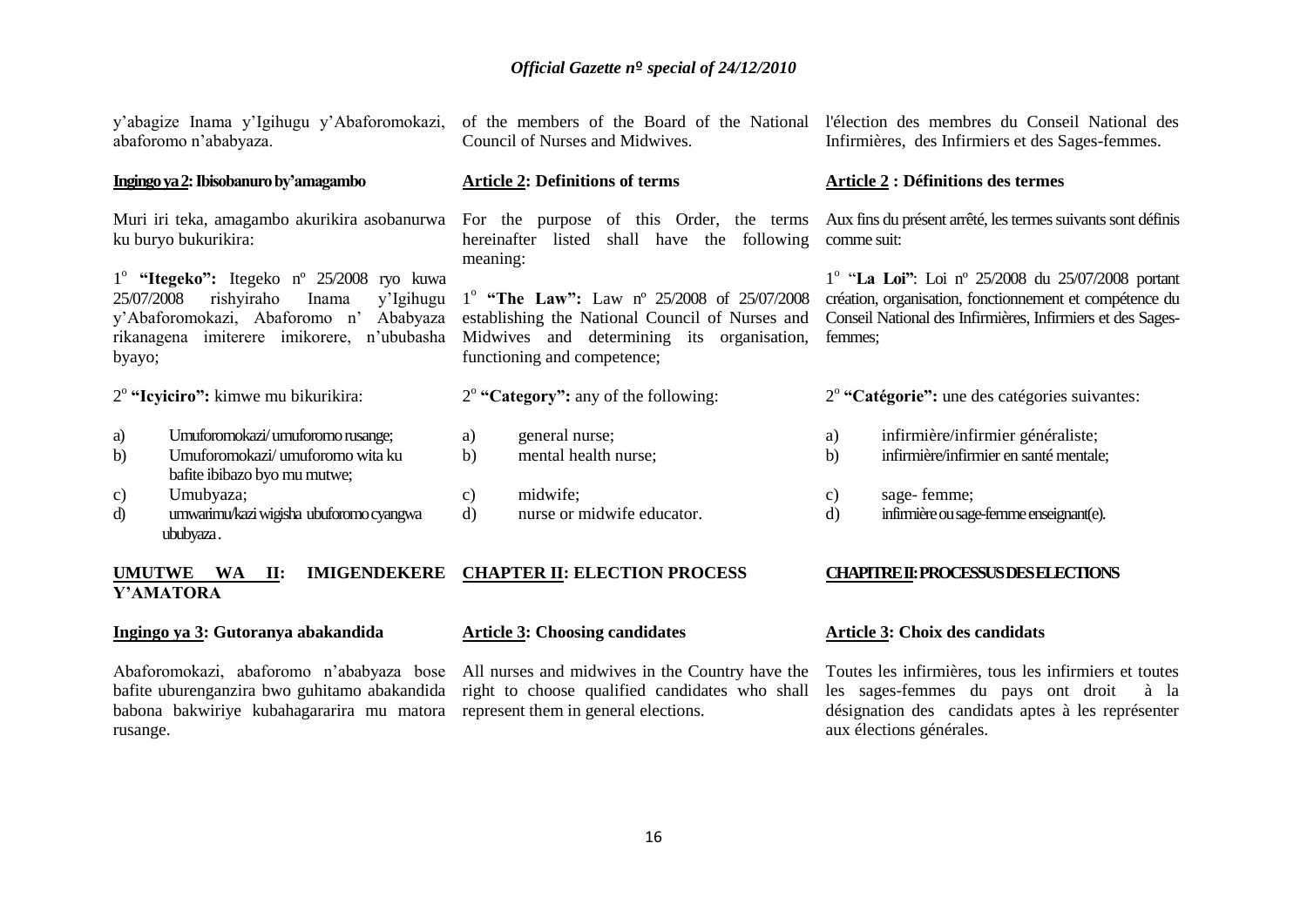| Ingingo ya 4: Uwemerewe gutorwa                                                                                                                                                                    | <b>Article 4: Eligibility to candidacy</b>                                                                                                                                                                    | Article 4: Droit à la candidature                                                                                                                                                                                                                             |
|----------------------------------------------------------------------------------------------------------------------------------------------------------------------------------------------------|---------------------------------------------------------------------------------------------------------------------------------------------------------------------------------------------------------------|---------------------------------------------------------------------------------------------------------------------------------------------------------------------------------------------------------------------------------------------------------------|
| Utorerwa guhagararira abandi ni umuntu wujuje<br>ibyangombwa byo gutora mu bwisanzure no kuba ubwe<br>yatorwa.                                                                                     | The nominee is any person who qualifies to<br>participate in elections with a possibility of being<br>elected.                                                                                                | Le candidat est toute personne qui remplit les conditions pour<br>participer aux élections et pour être éligible.                                                                                                                                             |
| Ingingo ya 5: Ibisabwa umukandida                                                                                                                                                                  | <b>Article 5: Criteria for candidacy</b>                                                                                                                                                                      | Articles 5: Critères de candidature                                                                                                                                                                                                                           |
| Utorwa agomba kuba:                                                                                                                                                                                | The candidate shall:                                                                                                                                                                                          | Le candidat doit:                                                                                                                                                                                                                                             |
| ari Umunyarwandakazi, Umunyarwanda utuye mu<br>$1^{\circ}$<br>Rwanda kandi ahakorera umwuga w'ubuforomo cyangwa<br>w'ububyaza;                                                                     | 1 <sup>°</sup> be a Rwanda national residing and working in<br>Rwanda as a nurse or midwife;                                                                                                                  | $1^\circ$ être infirmière, infirmier et/ou sage-femme de nationalité<br>rwandaise résidant et travaillant au Rwanda;                                                                                                                                          |
| $2^{\circ}$<br>impamyabumenyi yo gukora umwuga<br>afite<br>w'ubuforomo cyangwa w'ububyaza nibura yo ku rwego rwa<br>$A2$ ;                                                                         | $2^{\circ}$ possess at least A2 certificate as a nurse or<br>midwife;                                                                                                                                         | 2 <sup>°</sup> posséder un diplôme d'infirmière ou de sage-<br>femme de niveau A2 au moins;                                                                                                                                                                   |
| 3 <sup>°</sup> ari ku rutonde rw'abanditse mu gitabo<br>y'abaforomokazi,<br>cy'Inama<br>y'Igihugu<br>abaforomo n'ababyaza;                                                                         | $3o$ be on the list of applicant to be inscribed in the<br>register of the National Council of Nurses and<br>Midwives;                                                                                        | 3 <sup>°</sup> être inscrit au registre gardé par le Conseil<br>National des<br>infirmières, infirmiers et des sages-femmes;                                                                                                                                  |
| 4° arangwa n'imyifatire n'imikorere myiza;                                                                                                                                                         | $4^{\circ}$ be well behaved and rendering good services;                                                                                                                                                      | $4^\circ$ avoir un bon comportement et une bonne pratique;                                                                                                                                                                                                    |
| 5° yiteguye kuzakorana umurava akorera Inama y'Igihugu<br>y'Abaforomokazi, Abaforomo, n'Ababyaza;                                                                                                  | $5^\circ$ be prepared to work with commitment for the<br>National Council of Nurses and Midwives.                                                                                                             | 5° être prêt à travailler avec assiduité pour le Conseil<br>National des infirmières, infirmiers et des sages-femmes.                                                                                                                                         |
| Ingingo ya 6: Inama zo guhitamo abakandida                                                                                                                                                         | <b>Article 6: Meetings for choosing candidates</b>                                                                                                                                                            | Article 6: Réunions pour choisir les candidats                                                                                                                                                                                                                |
| Abaforomokazi, abaforomo n'ababyaza muri<br>buri Karere bakora mu<br>bigo bya Leta<br>n'ibyigenga, uretse ibitaro, bahurira hamwe<br>bakitoramo abakandida bo kubahagararira mu<br>matora rusange; | Nurses and midwives in each District, working<br>with public and private institutions, except those<br>working in hospitals, shall meet to choose their<br>candidates to represent them in general elections; | Les infirmières, infirmiers et les sages-femmes de<br>chaque District, œuvrant au sein des établissements<br>publics et privés autres que les hôpitaux se<br>réunissent pour choisir parmi eux les candidats<br>pour les représenter aux élections générales; |
|                                                                                                                                                                                                    |                                                                                                                                                                                                               | Abaforomokazi, abaforomo n'ababyaza muri Nurses and midwives in each hospital shall meet Les infirmières, infirmiers et les sages-femmes de                                                                                                                   |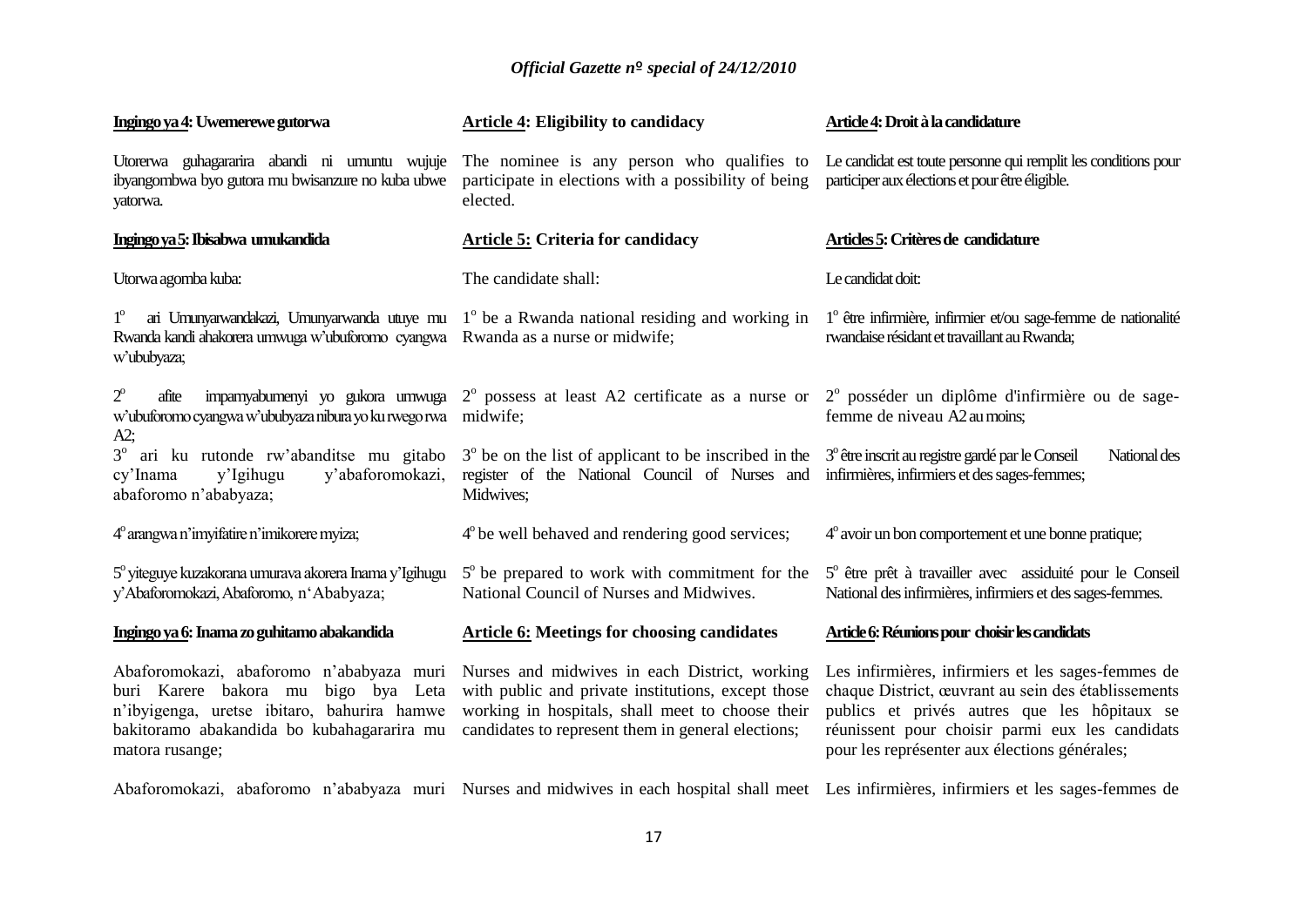| buri bitaro barahura bakitoramo abakandida<br>babahagararira mu matora rusange;                                                                                                                                | and nominate candidates to represent them in<br>general elections;                                                                                                 | chaque hôpital se réunissent et choisissent parmi<br>eux les candidats pour les représenter aux élections<br>générales;                                                                                     |
|----------------------------------------------------------------------------------------------------------------------------------------------------------------------------------------------------------------|--------------------------------------------------------------------------------------------------------------------------------------------------------------------|-------------------------------------------------------------------------------------------------------------------------------------------------------------------------------------------------------------|
| Buri shuri ryigisha ubuforomo n'ububyaza ryemewe na<br>Leta ryitoramo abakandida barihagararira mu matora<br>rusange.                                                                                          | Each of the government approved nursing and<br>midwifery school shall nominate candidates to<br>represent it in general elections.                                 | Chaque école des sciences infirmières ou de sages-<br>femmes agréée choisit ses candidats pour la représenter<br>aux élections générales.                                                                   |
| Ingingo ya 7: Umubare w'abatorwa                                                                                                                                                                               | <b>Article 7: Number of candidates</b>                                                                                                                             | Article 7: Nombre de candidats                                                                                                                                                                              |
| Buri bitaro n'akarere byitoramo abakandida<br>batanu (5) hakurikijwe ibyiciro barimo ku buryo<br>bukurikira:                                                                                                   | Each hospital and District shall nominate five (5)<br>representatives according to their categories:                                                               | Tout hôpital et tout District choisit cinq (5)<br>représentants sur base des catégories et de la<br>manière suivante:                                                                                       |
| $1^{\circ}$<br>abakandida<br>(3)<br>batatu<br>ku<br>cyiciro<br>cy'abaforomokazi, n'abaforomo;                                                                                                                  | $1^{\circ}$ three (3)<br>candidates for general nurses<br>category;                                                                                                | 1º trois (3) candidats pour la catégorie des<br>infirmières, infirmiers généralistes;                                                                                                                       |
| $2^{\circ}$<br>umukandida<br>(1)<br>umwe<br>ku<br>cyiciro<br>cy'ababyaza;                                                                                                                                      | $2^{\circ}$ one (1) candidate for midwifery category;                                                                                                              | $2^{\circ}$ un (1) candidat pour la catégorie des sages-<br>femmes;                                                                                                                                         |
| $3^{\circ}$<br>umukandida<br>(1)<br>umwe<br>ku<br>cyiciro<br>cy'abaforomokazi, n'abaforomo b'indwara zo mu<br>mutwe.                                                                                           | 3° one (1) candidate for mental health nurse<br>category.                                                                                                          | $3o$ un $(1)$ candidat pour la catégorie des infirmières<br>et infirmiers en santé mentale.                                                                                                                 |
| Mu mashuri ya Leta<br>y'abaforomokazi<br>n'abaforomo n'avigenga yemewe, buri shuri<br>ryitoramo abakandida babiri (2) biyamamaza ku<br>w'umuforomokazi,<br>umuforomo<br>mwanya<br>cyangwa umubyaza w'umwarimu. | Each of the approved public and private nursing<br>schools shall nominate two (2) candidates to be<br>elected to the position of a nurse or a midwife<br>educator. | Toute école des sciences infirmières approuvée,<br>publique et privée, choisit deux (2) candidats pour<br>participer aux élections au poste d'infirmière,<br>$d'$ infirmier ou de sage-femme enseignant(e). |
| Ingingo ya 8: Impapuro z'itora zuzuzwa                                                                                                                                                                         | <b>Article 8: Nomination forms</b>                                                                                                                                 | <b>Article 8: Formulaires de nomination</b>                                                                                                                                                                 |

Impapuro zuzuzwa n'izindi

ziziherekeje zitegurwa kandi zikoherezwa prepared by the office of the National Council of seront préparés et délivrés par le bureau du Conseil n'ibiro by'Inama y'Igihugu y'Abaforomokazi, Nurses and Midwives and delivered to all National des Infirmières, Infirmiers et des Sages-Forms and other relevant documents shall be Les formulaires et autres documents pertinents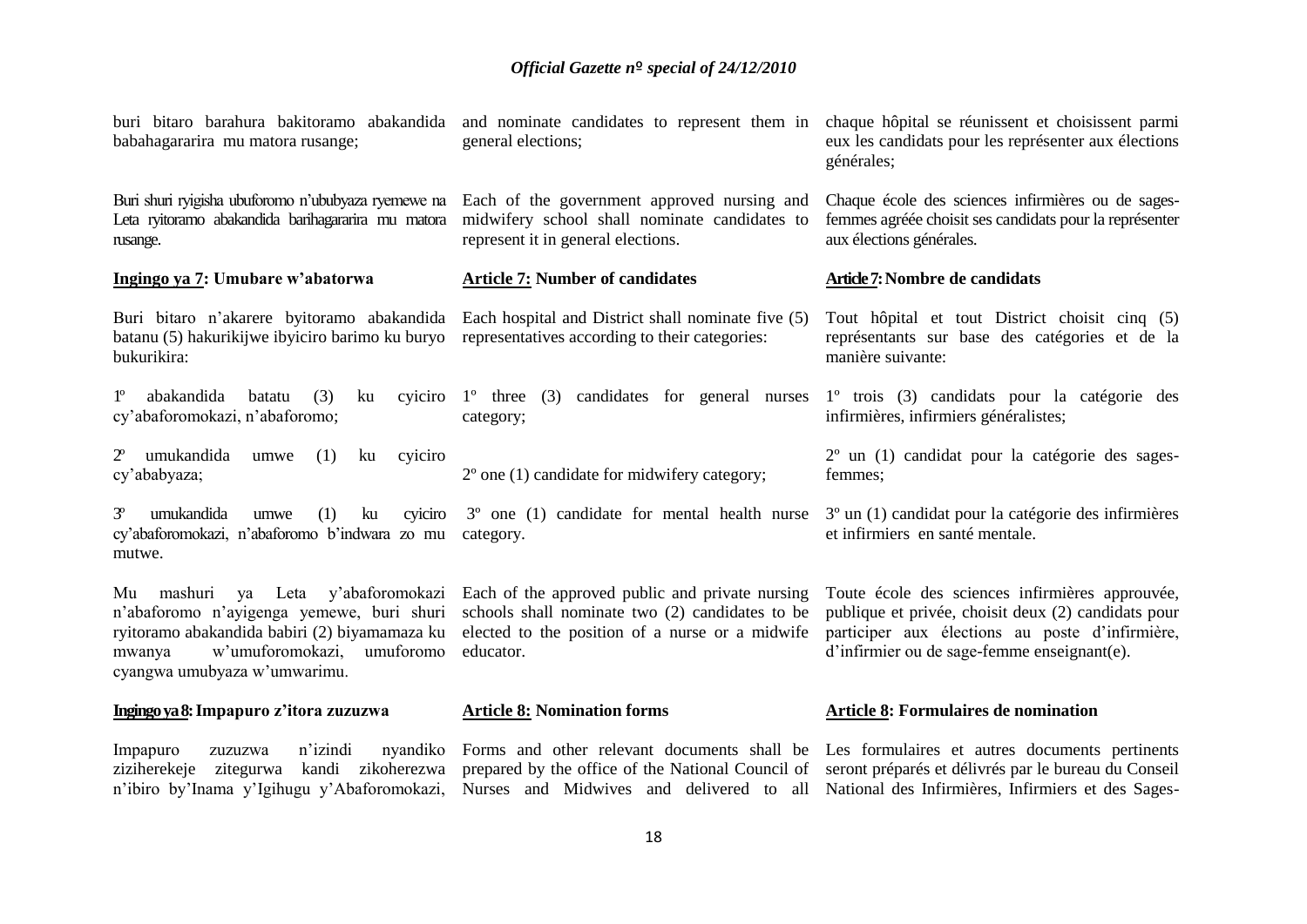turere, mu bitaro no mu mashuri mu minsi mirongo itatu (30) mbere y'uko amatora akorwa.

Buri karere n'ibitaro bihabwa impapuro eshanu (5), zuzuzwa kandi buri rupapuro rugashyirwaho amazina y'umukandida umwe. Buri shuri ryemewe ribona impapuro zuzuzwa Each approved school shall receive two (2) forms Toute école de sciences infirmières agréée reçoit ebyiri (2), buri rupapuro rugashyirwaho amazina y'umukandida umwe.

amazina yuzuye y'uwatowe, amazina atandatu (6) n'umukono wabo, bahamya ko uwatowe yujuje eligibility. ibisabwa

mwanya runaka ntabwo urwo rupapuro rwuzuzwa. Urwo n'izindi mpapuro ntakirwanditseho.

mpapuro zujujwe ku biro by'Inama y'Igihugu y'Abaforomokazi, Abaforomo n'Ababyaza.

Ugaruye impapuro zujujwe ahabwa urupapuro ruhamya ko impapuro zose zatanzwe zagaruwe ku biro by'Inama y'Igihugu y'Abaforomokazi, Abaforomo n'Ababyaza hagashyirwaho Council of Nurses and Midwives. n'umubare wazo.

before the election date.

candidate.

and each one shall be used to nominate one candidate.

the candidate, names and signatures of six (6)

Nurses and Midwives.

to the office of the National Council of Nurses and Midwives.

with a receipt indicating the number of forms returned and received at the office of the National

Abaforomo n'Ababyaza, bigomba kugera mu Districts, hospitals and schools at least (30) days femmes au moins (30) jours avant les élections à tous les districts, hôpitaux et écoles.

> Each district and hospital shall receive five (5) Tout district et tout hôpital reçoit cinq (5) forms and each one shall be used to nominate one formulaires et chaque formulaire est utilisé pour choisir un seul candidat.

> > deux (2) formulaires et chaque formulaire est utilisé pour choisir un seul candidat.

Buri rupapuro rwuzuzwa rugomba kuba rufite Each nomination form must bear the full name of Tout formulaire doit porter les noms complets du y'abaforomokazi, abaforomo cyangwa ababyaza nurses or midwives substantiating the candidate's infirmières ou sages-femmes prouvant l'éligibilité candidat, les noms et signatures des six (6) du candidat.

Iyo abahuye badafite umukandida wujuje ibisabwa ku If there is no candidate who qualifies for a Si un groupe n'a pas de candidat ayant les rupapuro rugarurwa ku biro by'Inama y'Igihugu must be left blank and shall be returned with other formulaire ne doit pas être complété et est retourné au y'Abaforomokazi, Abaforomo n'Ababyaza hamwe forms to the office of the National Council of bureau du Conseil National des Infirmières, Infirmiers particular category among the group, the form qualifications pour une catégorie particulière, le et des Sages-femmes avec les autres formulaires.

Umuntu wese watumwe n'abatoye ageza izo A delegated representative shall return the forms Les formulaires dûment remplis sont retournés au bureau du Conseil National des Infirmières, Infirmiers et des Sages-femmes par les délégués.

> A bearer of the returned forms shall be issued La personne qui ramène les formulaires reçoit un accusé de réception du bureau du Conseil National des Infirmières, Infirmiers et des Sages-femmes, spécifiant leur nombre.

Ugaruye impapuro agomba kwemeza ko The bearer of the form(s) shall confirm delivery of La personne qui ramène le(s) formulaire(s)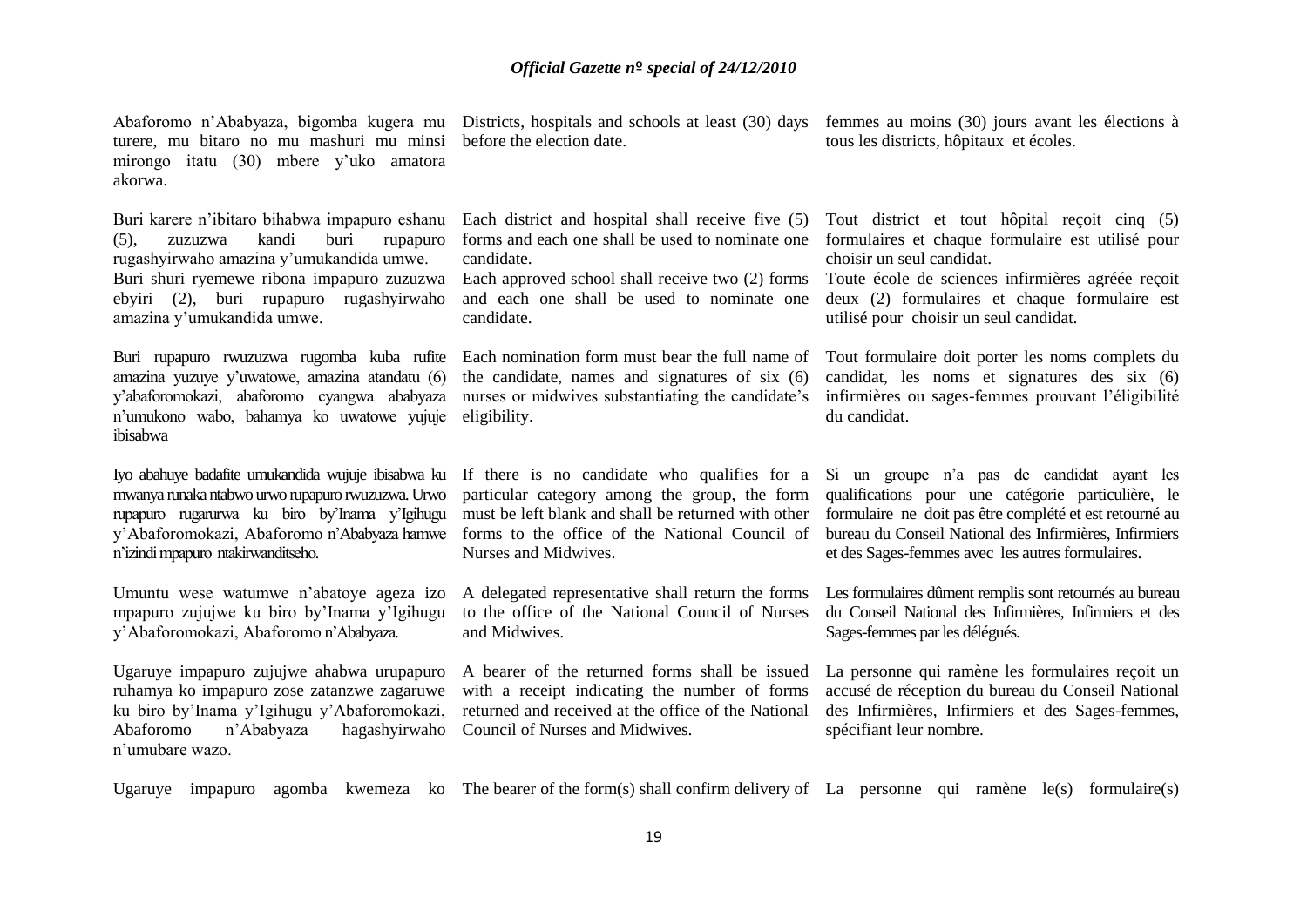y'Igihugu y'Abaforomokazi, Abaforomo n'Ababyaza ashyira umukono mu gitabo book. cyabigenewe.

Igihe urupapuro rutujujwe neza nk'uko bisabwa cyangwa hariho ibituzuye, uwo mukandida ntabwo ashyirwa ku rutonde rw'abazatora cyangwa bazitoza.

Impapuro zujujwe zigomba kugezwa ku biro by'Inama y'Igihugu y'Abaforomokazi, Abaforomo n'Ababyaza nibura iminsi makumyabiri (20) mbere y'amatora rusange, bitaba ibyo, izo mpapuro zikaba zitaye agaciro.

Uwujuje ibyangombwa byose nk'uko bisabwa mu ngingo ya 5 y'iri teka kandi yujuje neza urupapuro rugomba kuzuzwa yemerewe gutora cyangwa gutorwa.

### **Article 9: Uko amatora akorwa**

Amatora nyirizina atangira iyo nibura bibiri bya bahari.

buryo icyiciro kimwe kirangiza burundu gutora umukandida/ abakandida mbere yo gutangira completed before proceeding to the next. ikindi cyiciro.

ya Minisitiri w'Ubuzima.

impapuro zujujwe yazitanze mu biro by'Inama the forms to the Council of Nurses and Midwives of Nurses and Midwives by signing in the relevant

> disqualified from electing or being elected if required.

All forms must reach the office of the National Council of Nurses and Midwives not later than twenty (20) days before the election date. Failure to do so, the forms will no longer be valid.

A representative who meets the requirements as stipulated under Article 5 of this Order and has the nomination form fully completed is entitled to vote or to be elected.

### **Article 9: Voting Procedure**

gatatu (2/3) by'abari ku rutonde rw'abakandida least two thirds (2/3) of the candidates are present. deux tiers (2/3) des candidats sont présents. The voting procedures shall commence when at Il n'est procédé au vote que lorsqu'au moins les

manner that the voting in each category is

Abayobora amatora bashyirwaho n'amabwiriza A ministerial instruction shall determine the Une instruction ministérielle détermine les supervisors of the elections.

complété(s) atteste les avoir livrés au bureau du Conseil des Infirmières, Infirmiers et des Sagesfemmes en signant dans un registre approprié.

A candidature shall be annulled and the person Lorsque le formulaire n'est pas correctement ou est his/her nomination form is not completed as l'enregistrement du Candidat sur la liste des incomplètement rempli il est sursis à électeurs et des candidats.

> Tous les formulaires sont apportés au bureau du Conseil National des Infirmières, Infirmiers et des Sages-femmes au plus tard vingt (20) jours avant la date des élections. Après cette période, les formulaires ne sont pas pris en considération.

> Tout représentant qui remplit des conditions stipulées dans l'article 5 du présent arrêté et ayant le formulaire dûment rempli a le droit de voter ou d'être élu.

### **Article 9: Déroulement des élections**

Igikorwa cyo gutora kiyoborwa kikanakorwa ku The voting process shall be organized in such a Les élections sont organisées et conduites de façon que le vote portant sur une catégorie se termine complètement avant d'entamer le vote se rapportant à une autre catégorie.

superviseurs des élections.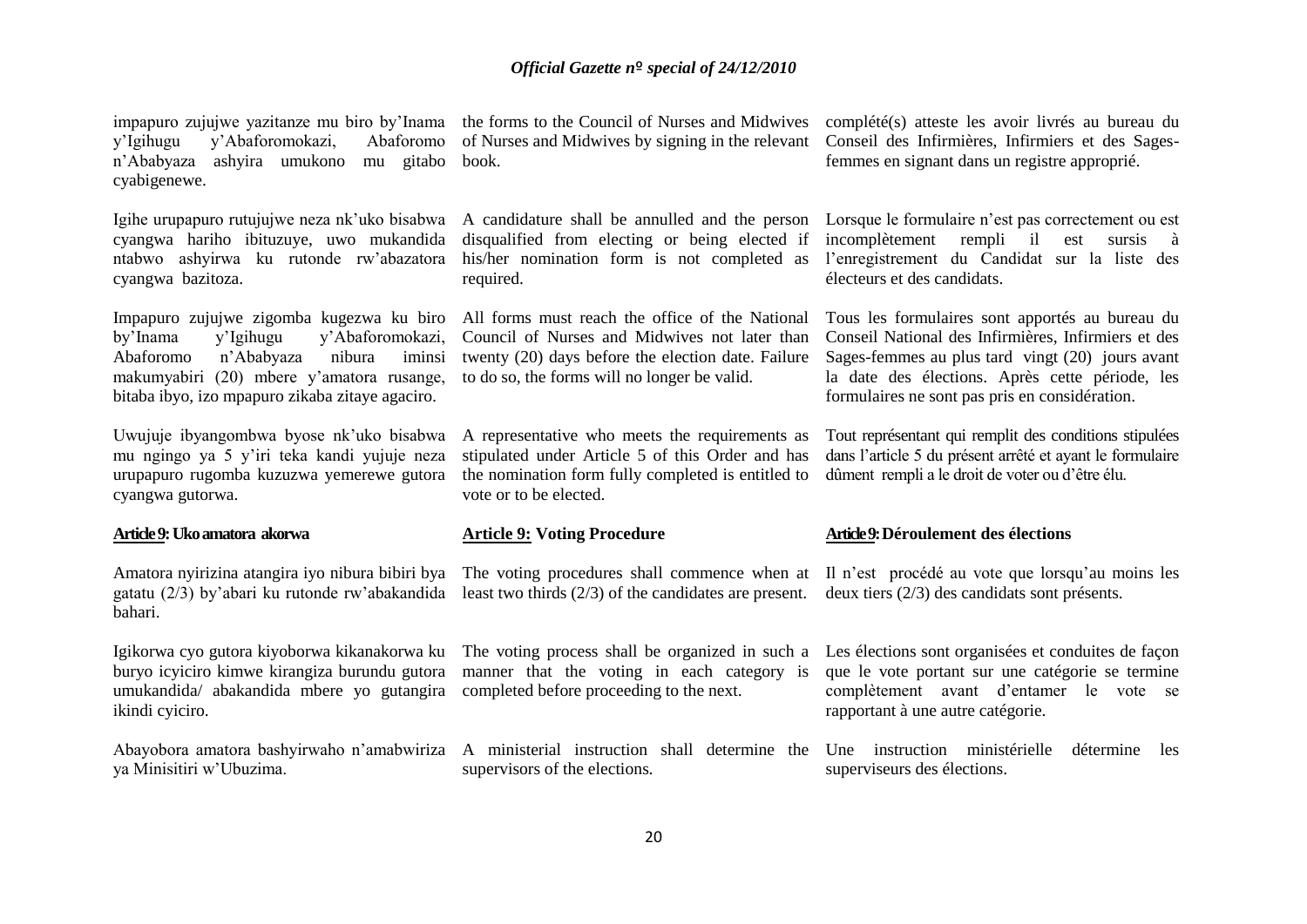| Amatora akorwa mu ibanga.                                                                                                                                                            | Voting shall be by secret ballot.                                                                                                                                       | Les élections se font au scrutin secret.                                                                                                                                                                                                            |
|--------------------------------------------------------------------------------------------------------------------------------------------------------------------------------------|-------------------------------------------------------------------------------------------------------------------------------------------------------------------------|-----------------------------------------------------------------------------------------------------------------------------------------------------------------------------------------------------------------------------------------------------|
| Ingingo ya 10: Kubara amajwi                                                                                                                                                         | <b>Article 10: Counting votes</b>                                                                                                                                       | Article 10: Dépouillement des votes                                                                                                                                                                                                                 |
| Ibarura ry'amajwi no gutangaza abatsinze mu<br>matora ni inshingano ya Minisiteri<br>ifite<br>ubuzima mu nshingano zayo.                                                             | Counting votes and announcement of results<br>remain a responsibility of the Ministry in charge<br>of Health.                                                           | Le dépouillement des votes et la proclamation des<br>résultats sont de la responsabilité du Ministère<br>ayant la santé dans ses attributions.                                                                                                      |
| <b>UMUTWE</b><br><b>INGINGO</b><br><b>WA</b><br>III:<br>ZINYURANYE N'IZISOZA                                                                                                         | <b>CHAPTER III: MISCELLANEOUS</b><br>AND<br><b>FINAL PROVISIONS</b>                                                                                                     | <b>CHAPITRE III: DISPOSITIONS DIVERSES ET</b><br><b>FINALES</b>                                                                                                                                                                                     |
| Ingingo ya 11: Amatora azakurikira                                                                                                                                                   | <b>Article 11: Future elections</b>                                                                                                                                     | <b>Article 11: Elections futures</b>                                                                                                                                                                                                                |
| Ashingiye<br>biteganywa<br>n'amategeko,<br>ku<br>Minisitiri ufite ubuzima mu nshingano ze<br>atumiza inama ya mbere y'abagize Inama<br>y'Ubuyobozi igamije gutora abagize Biro yayo. | In conformity with the law, the Minister in charge<br>of health shall convene the first meeting of the<br>Board members to elect members of the Bureau of<br>the Board. | En conformité avec la loi, le Ministre ayant la santé<br>dans ses attributions convoque la première réunion<br>du Conseil d'Administration en vue d'élire les<br>membres de son Bureau.                                                             |
| abajya<br>y'Inama<br>Gutora<br>myanya<br>mu<br>y'Ubuyobozi ni igikorwa gikomeza. Ayo<br>matora akurikiza ibiteganywa n'iri teka.                                                     | Election of members to the Board shall be a<br>continuous exercise. Such elections shall conform<br>to the same procedures provided for in this Order.                  | élections<br>membres<br>des<br>Conseil<br>Les<br>du<br>d'Administration est un exercice continu. Il doit se<br>conformer aux mêmes procédures stipulées dans le<br>présent arrêté.                                                                  |
| $Ingingo$ ya 12:<br>Ivanwaho<br>ry'ingingo<br>zinyuranyije n'iri teka                                                                                                                | <b>Article 12: Repealing provision</b>                                                                                                                                  | <b>Article 12: Disposition abrogatoire</b>                                                                                                                                                                                                          |
| zinyuranyije na ryo zivanyweho.                                                                                                                                                      | Ingingo zose z'amateka abanziriza iri kandi All prior provisions contrary to this Order are<br>hereby repealed.                                                         | Toutes les dispositions antérieures contraires au<br>présent arrêté sont abrogées.                                                                                                                                                                  |
| Ingingo ya<br><b>13:</b><br>gukurikizwa                                                                                                                                              | Igihe iteka ritangira Article 13: Commencement                                                                                                                          | Article 13: Entrée en vigueur                                                                                                                                                                                                                       |
| Iri<br>Igazeti ya Leta ya<br>ritangarijweho<br>mu                                                                                                                                    |                                                                                                                                                                         | teka ritangira gukurikizwa ku munsi This Order shall come into force on the date of its Le présent arrêté entre en vigueur le jour de sa<br>publication in the Official Gazette of the Republic publication au Journal Officiel de la République du |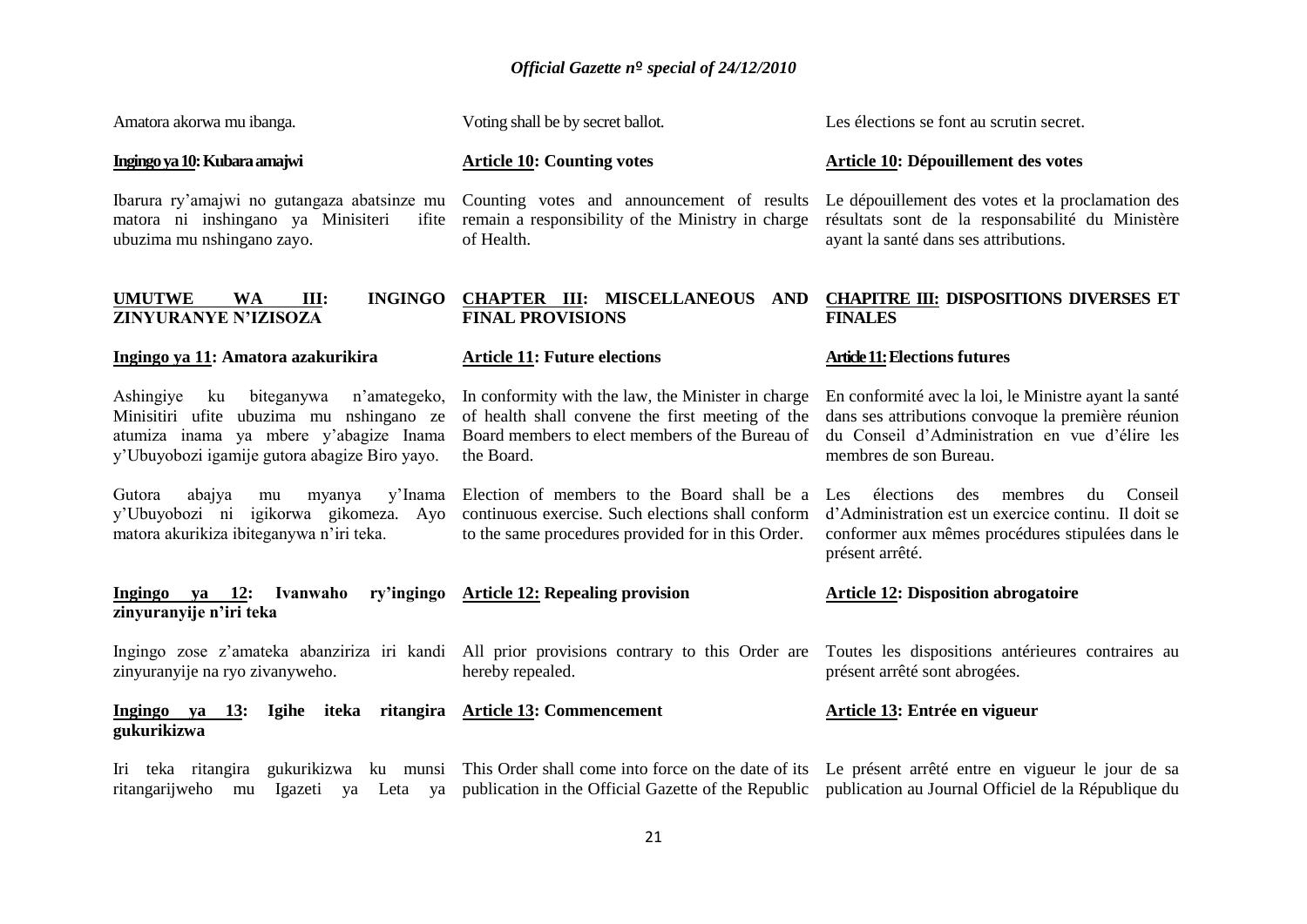| Repubulika y'u Rwanda.                                 | of Rwanda.                                     | Rwanda.                                      |
|--------------------------------------------------------|------------------------------------------------|----------------------------------------------|
| Kigali, kuwa 30/11/2010                                | Kigali, on 30/11/2010                          | Kigali, le 30/11/2010                        |
| $(s\acute{e})$                                         | $(s\acute{e})$                                 | $(s\acute{e})$                               |
| Dr. SEZIBERA Richard<br>Minisitiri w'Ubuzima           | Dr. SEZIBERA Richard<br>Minister of Health     | Dr. SEZIBERA Richard<br>Ministre de la Santé |
| Bibonywe kandi bishyizweho Ikirango cya<br>Repubulika: | Seen and sealed with the Seal of the Republic: | Vu et scellé du Sceau de la République:      |
| $(s\acute{e})$                                         | $(s\acute{e})$                                 | (s <sub>e</sub> )                            |

**KARUGARAMA Tharcisse** Minisitiri w'Ubutabera/Intumwa Nkuru ya Leta

**KARUGARAMA Tharcisse** Minister of Justice/ Attorney General

### **KARUGARAMA Tharcisse** Ministre de la Justice/Garde des Sceaux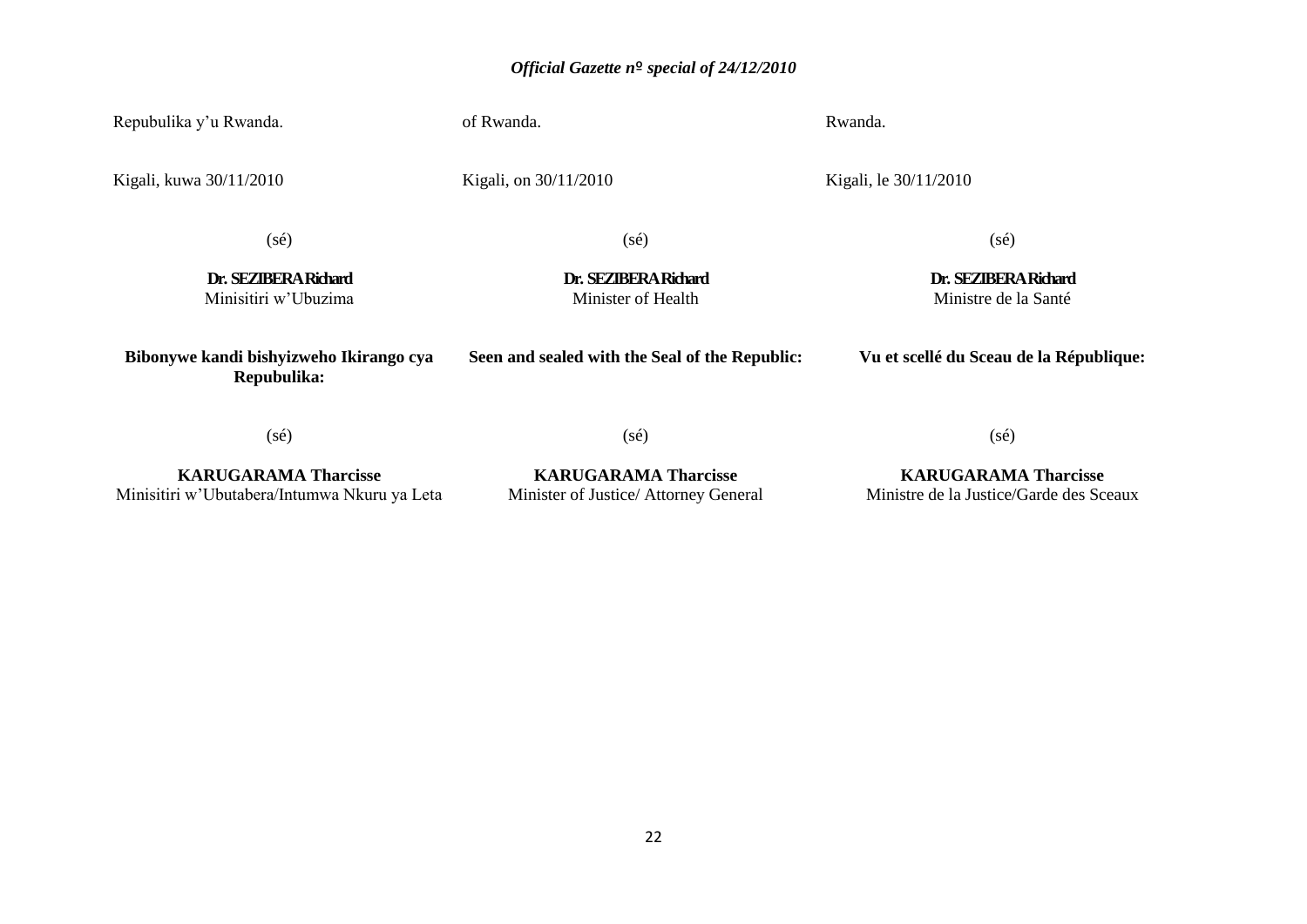**AMABWIRIZA YA MINISITIRI W'UBUREZI MINISTERIAL INSTRUCTIONS N°002/2010 N°002/2010 YO KUWA 09/12/2010 AGENGA OF 09/12/2010 REGULATING ADULT N°002/2010 DU 09/12/2010 REGISSANT KWIGISHA ABANTU BAKURU GUSOMA, LITERACY EDUCATION IN RWANDA KWANDIKA NO KUBARA MU RWANDA MINISTERIELLES L'ALPHABETISATION DES ADULTES AU RWANDA**

| <b>ISHAKIRO</b>                                                                                  | <b>TABLE OF CONTENTS</b>                                                                                        | <b>TABLE DES MATIERES</b>                                                                                  |
|--------------------------------------------------------------------------------------------------|-----------------------------------------------------------------------------------------------------------------|------------------------------------------------------------------------------------------------------------|
| <b>UMUTWE WA MBERE: INGINGO RUSANGE</b>                                                          | <b>CHAPTER ONE: GENERAL PROVISIONS</b>                                                                          | <b>CHAPITRE PREMIER: DISPOSITIONS</b><br><b>GENERALES</b>                                                  |
| Ingingo ya mbere: Ikigamijwe n'aya mabwiriza                                                     | <b>Article One: Purpose of these instructions</b>                                                               | Objet<br>Article premier:<br>des<br>présentes<br>instructions                                              |
| Ingingo ya 2: Abarebwa n'aya mabwiriza                                                           | <b>Article 2: Scope</b>                                                                                         | <b>Article 2: Champ d'application</b>                                                                      |
| UMUTWE WA II : IMITUNGANYIRIZE YO<br>KWIGISHA ABANTU BAKURU GUSOMA,<br><b>KWANDIKA NO KUBARA</b> | CHAPTER II : ORGANISATION ADULT<br><b>LITERACY EDUCATION PROGRAMMES</b>                                         | <b>CHAPITRE II: ORGANISATION DE</b><br>L'ALPHABETISATION DES ADULTES                                       |
| <b>Icyiciro</b><br>cva mbere:<br>zishinzwe ibyerekeye gusoma, kwandika no<br>kubara              | Inshingano z'inzego Section One: Responsibilities of Institutions in<br>charge of literacy education programmes | Section première: Attributions des organes<br>chargés de l'alphabétisation                                 |
| Ingingo ya 3: Inshingano za Minisiteri ifite<br>uburezi mu nshingano zayo                        | Article 3: Responsibilities of the Ministry in<br>charge of education                                           | Article 3: Attributions du Ministère ayant<br>l'éducation dans ses attributions                            |
| Ingingo ya 4: Inshingano z'urwego rufite<br>ubugenzuzi bw'uburezi mu nshingano zarwo             | <b>Article 4: Responsibilities of organ in charge of</b><br>inspectorate of education                           | Article 4: Attributions de l'organe ayant<br>l'inspection<br>de<br>l'éducation dans<br>ses<br>attributions |
| Ingingo ya 5: Inshingano z'Intara n'Umujyi wa<br><b>Kigali</b>                                   | Article 5: Responsibilities of Province and<br><b>Kigali City</b>                                               | Article 5: Attributions de la Province et de<br>la Ville de Kigali                                         |
| Ingingo ya 6: Inshingano z'Akarere                                                               | <b>Article 6: Responsibilities of a District</b>                                                                | <b>Article 6: Attributions du District</b>                                                                 |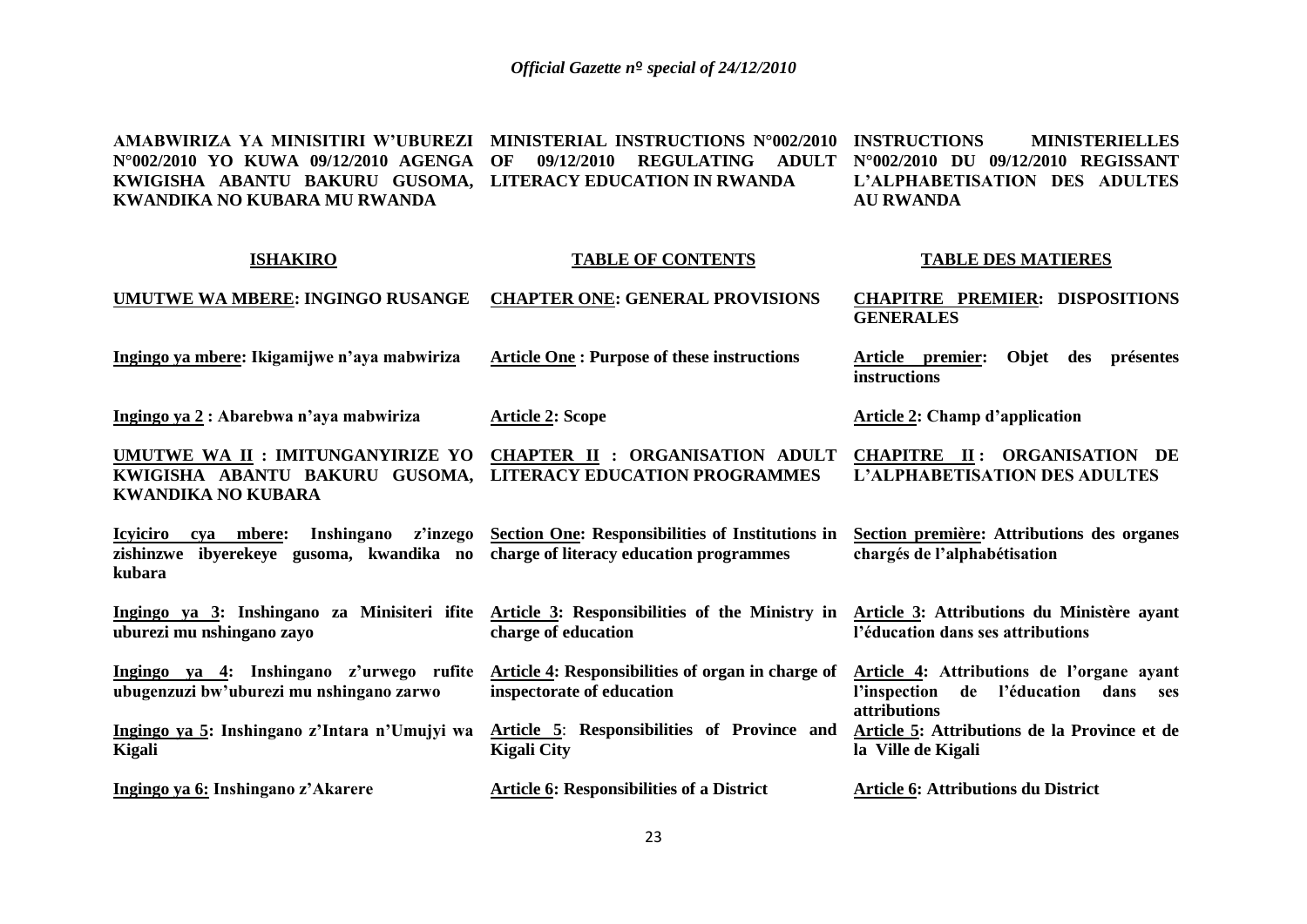| Ingingo ya 7: Inshingano z'Umurenge                                                           | <b>Article 7: Responsibilities of the Sector</b>                          | <b>Article 7: Attributions du Secteur</b>                                 |
|-----------------------------------------------------------------------------------------------|---------------------------------------------------------------------------|---------------------------------------------------------------------------|
| Ingingo ya 8: Inshingano z'Akagari                                                            | <b>Article 8: Responsibilities of the Cell</b>                            | Article 8: Attributions de la Cellule                                     |
| Icyiciro cya 2: Abigishwa n'abigisha gusoma,<br>kwandika no kubara                            | Section 2: Literacy education learners and<br>teachers                    | Section 2: Apprenants et instructeurs<br>d'alphabétisation                |
| Ingingo ya 9: Abemerewe kwiga gusoma,<br>kwandika no kubara                                   | Article 9: Recipients of literacy education<br>programmes                 | Article 9: Personnes admises au programme<br>d'alphabétisation            |
| Ingingo ya 10: Ibisabwa kugira ngo umuntu<br>yemererwe kwigisha gusoma, kwandika no<br>kubara | Article 10: Qualification requirements to a<br>literacy education Teacher | Article 10: Conditions exigées pour être<br>instructeur d'alphabétisation |
| <u>Icyiciro cya 3</u> : Gahunda y'amasomo                                                     | <b>Section 3: Literacy education programme</b>                            | <b>Section 3: Programme de formation</b>                                  |
| Ingingo ya 11: Igihe amasomo agomba kumara                                                    | Article 11: Duration of literacy education<br>training                    | Article 11: Durée de formation                                            |
| Ingingo ya 12: Umubare w'iminsi y'amasomo                                                     | <b>Article 12: Number of training days</b>                                | <b>Article 12: Les jours de formation</b>                                 |
| Ingingo ya 13: Umubare w'amasaha y'amasomo                                                    | <b>Article 13: Number of hours</b>                                        | <b>Article 13: Heures de formation</b>                                    |
| Ingingo ya 14: Ishyirwaho ry'iminsi n'amasaha<br>by'amasomo                                   | <b>Article 14: Learning and teaching schedule</b>                         | Article 14: Etablissement de l'horaire de<br>formation                    |
| <b>Icyiciro</b><br>$\overline{4}$ :<br>cya<br>n'inyemezabumenyi                               | Isuzumabumenyi Section 4: Evaluation and certification                    | <b>Section 4: Evaluation et certification</b>                             |
| 15:<br>Ingingo<br><b>Urwego</b><br>rutegura<br>ya<br>isuzumabumenyi                           | <b>Article 15: Evaluating body</b>                                        | Article 15: Organe chargé de la préparation<br>de l'évaluation            |
| Ingingo ya 16: Inshingano za Komite ishinzwe<br>gutegura isuzumabumenyi                       | <b>Article 16: Responsibilities of the Evaluation</b><br><b>Committee</b> | <b>Article 16: Attributions du Comité</b><br>d'Evaluation                 |
| Ingingo ya 17: Uko isuzumabumenyi rikorwa                                                     | <b>Article 17: Evaluation procedure</b>                                   | Article 17: Modalités d'évaluation                                        |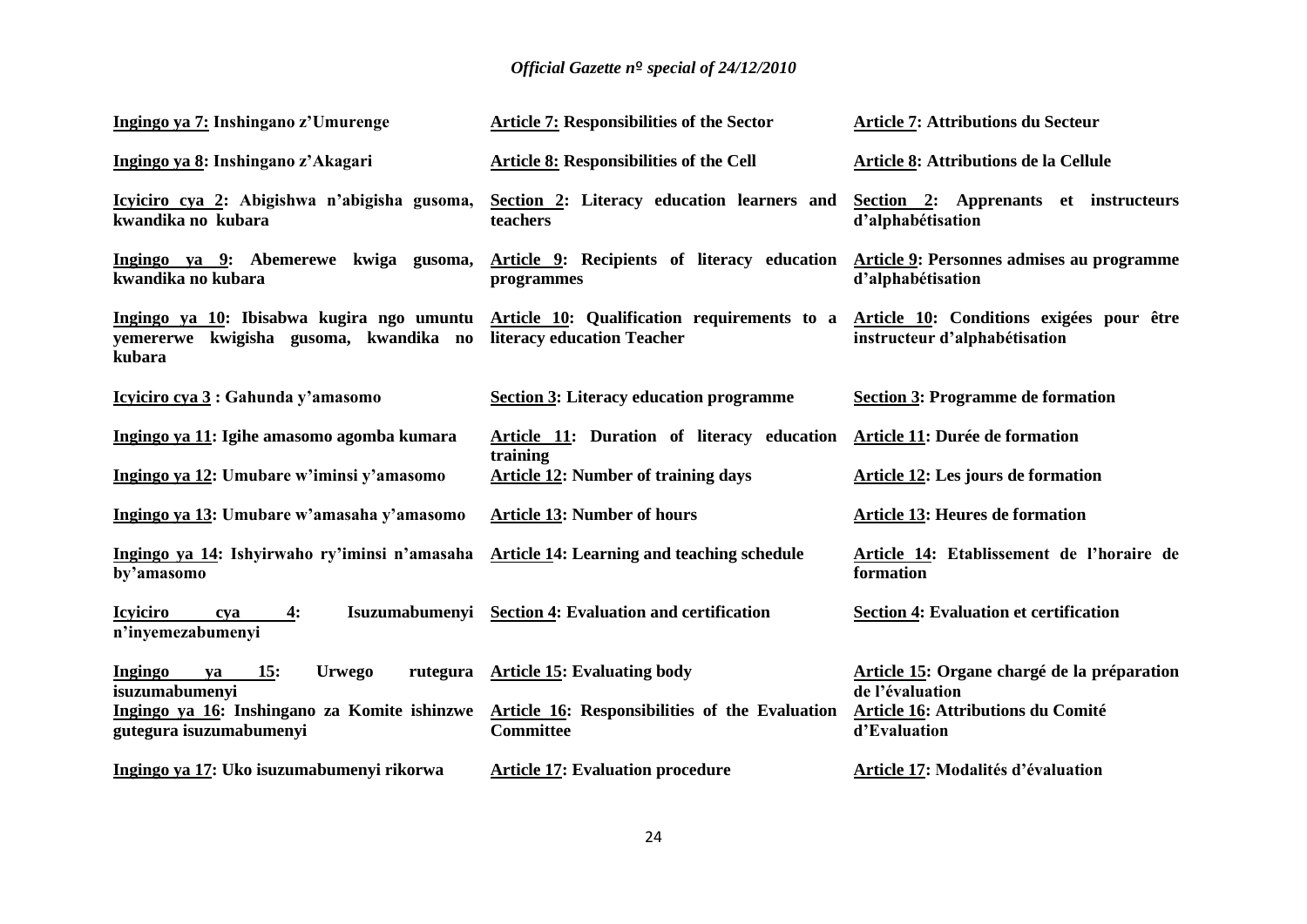| Ingingo ya 18: Inyemezabumenyi                                                                                                                                         | <b>Article 18: Certification</b>                                           | <b>Article 18: Certificat</b>                                              |
|------------------------------------------------------------------------------------------------------------------------------------------------------------------------|----------------------------------------------------------------------------|----------------------------------------------------------------------------|
| Icyiciro cya 5: Gushimangira ibyagezweho mu<br>kwigisha gusoma, kwandika no kubara                                                                                     | Section 5: Sustaining the achievements in<br>literacy education programmes | Section 5: Renforcement des acquis de<br>l'alphabétisation                 |
| Ingingo ya 19: Intego yo gushimangira<br>ibyagezweho mu kwigisha gusoma, kwandika no<br>kubara                                                                         | <b>Article 19:</b> Objectives of post adult literacy<br>programmes         | Article 19: Objectifs du renforcement des<br>acquis d'alphabétisation      |
| Ingingo ya 20: Ibikorwa byo gushimangira<br>inyigisho zo gusoma, kwandika no kubara                                                                                    | Article 20: Activities of post adult Literacy<br>programme                 | Article 20: Activités de renforcement des<br>acquis de l'alphabétisation   |
| UMUTWE WA II: KWIGISHA ABANTU<br>NO<br><b>BAKURU</b><br><b>GUSOMA,</b><br><b>KWANDIKA</b><br>KUBARA GUSHYIRWAHO NA LETA                                                | <b>CHAPTER II: PUBLIC ADULT LITERACY</b><br><b>EDUCATION PROGRAMMES</b>    | <b>CHAPITRE</b> II:<br><b>ALPHABETISATION</b><br><b>PUBLIQUE D'ADULTES</b> |
| Icyiciro cya mbere: Kwigisha gusoma kwandika<br>no kubara bishyirwaho n'Akarere                                                                                        | Section One: Literacy education programmes<br>established by the District  | Section première: Alphabétisation instaurée<br>par le District             |
| Ingingo ya 21: Ingengo y'imari igenewe kwigisha<br>gusoma, kwandika no kubara                                                                                          | Article 21: Budget allocated to literacy<br>education                      | Article 21: Budget alloué à l'alphabétisation                              |
| Ingingo ya 22: Uruhare rw'Akarere                                                                                                                                      | <b>Article 22: Participation by the District</b>                           | <b>Article 22: Contribution du District</b>                                |
| Ingingo ya 23: Uruhare rw'Umurenge                                                                                                                                     | <b>Article 23: Participation by the Sector</b>                             | <b>Article 23: Contribution du Secteur</b>                                 |
| Icyiciro cya 2: Gahunda zihariye zo kwigisha<br>gusoma, kwandika no kubara                                                                                             | Section 2: Independent literacy education<br>programmes                    | <b>Section</b><br>2:<br><b>Centres</b><br>spéciaux<br>d'alphabétisation    |
| Ingingo ya 24: Gahunda zihariye zo kwigisha<br>gusoma, kwandika no kubara                                                                                              | Article 24: Independent literacy education<br>programmes                   | <b>Centres</b><br>spéciaux<br><b>Article</b><br>24:<br>d'alphabétisation   |
| Ingingo ya 25 : Iteganyanyigisho rya gahunda Article 25 : Curricula of independent literacy<br>zihuriye zo kwigisha gusoma, kwandika no education-programmes<br>kubara |                                                                            | Article 25: Programmes<br>des<br>centres<br>spéciaux d'alphabétisation     |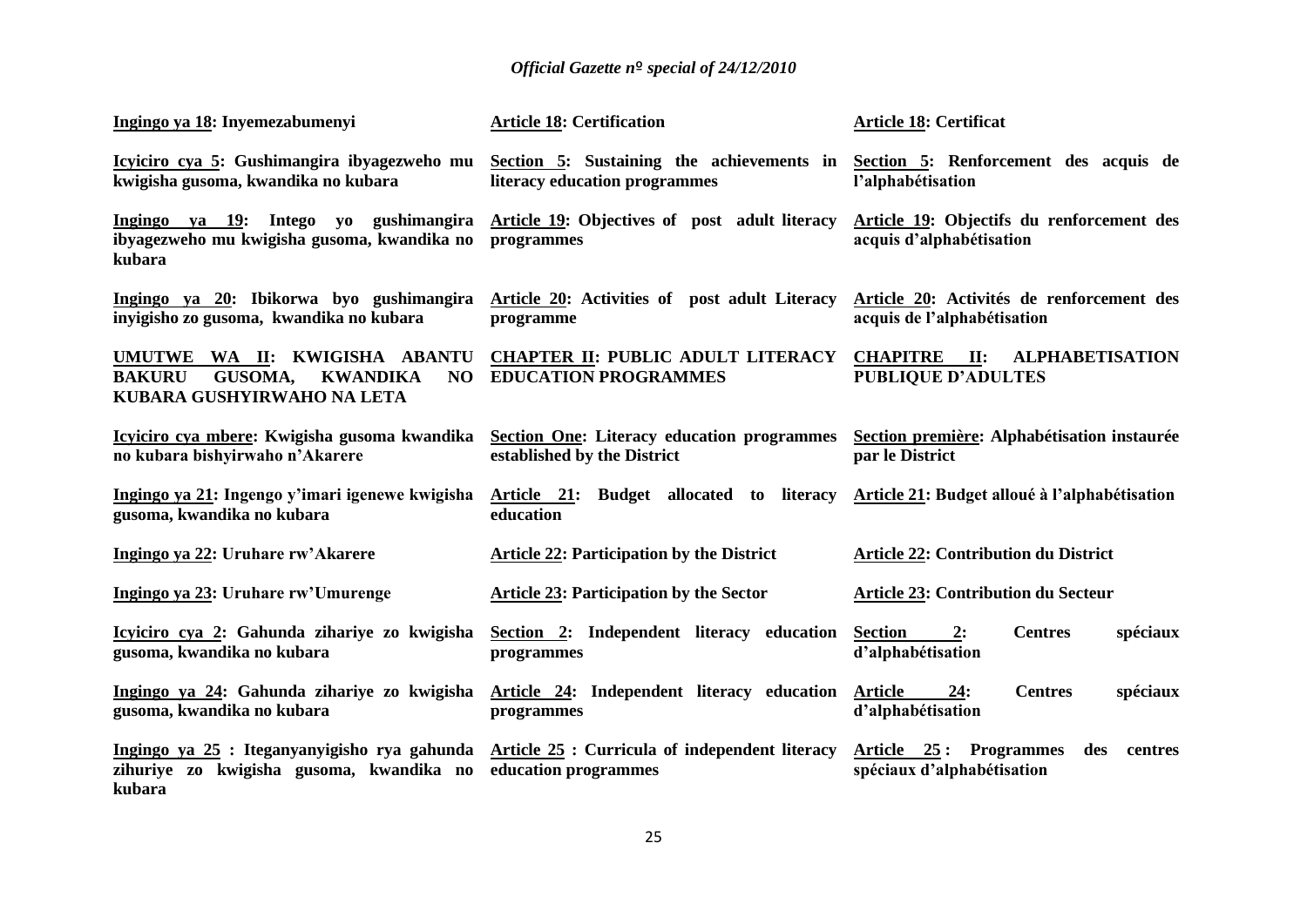### **UMUTWE WA III: KWIGISHA GUSOMA, KWANDIKA NO KUBARA GUSHYIRWAHO N'ABIKORERA CHAPTER III: PRIVATE LITERACY EDUCATION CHAPITRE III: ALPHABETISATION PRIVEE**

| Ingingo ya 26: Gusaba uburenganzira bwo<br>kwigisha gusoma, kwandika no kubara                                                                                             | Article 26: Request for provision of literacy<br>education                                                                                                   | Article 26: Demande d'autorisation de faire<br>l'alphabétisation                            |
|----------------------------------------------------------------------------------------------------------------------------------------------------------------------------|--------------------------------------------------------------------------------------------------------------------------------------------------------------|---------------------------------------------------------------------------------------------|
| Ingingo ya 27: Uburenganzira bw'agateganyo<br>bwo kwigisha gusoma, kwandika no kubara                                                                                      | education<br>Article 27: Provisional<br>literacy<br>operating licence                                                                                        | Article 27: Autorisation provisoire de faire<br>l'alphabétisation                           |
| Ingingo ya 28: Uburenganzira bw'uwemerewe<br>kwigisha gusoma, kwandika no kubara                                                                                           | Article 28: Rights of the authorised literacy<br>education provider                                                                                          | Article 28: Droits de la personne autorisée à<br>faire l'alphabétisation                    |
| Ingingo ya 29: Inshingano z'uwemerewe Article 29: Obligations of an authorised<br>kwigisha gusoma, kwandika no kubara                                                      | literacy education provider                                                                                                                                  | Article 29: Obligations de la personne<br>autorisée à faire l'alphabétisation               |
| Ingingo ya 30: Impamvu zo kwamburwa Article 30: Reasons for withdrawal of literacy<br>uburenganzira bwo kwigisha gusoma, kwandika education operating license<br>no kubara |                                                                                                                                                              | Motifs de retrait<br><b>Article</b><br><b>30:</b><br>de<br>l'autorisation d'alphabétisation |
| kivanaho<br>Ingingo<br>31:<br><b>Icyemezo</b><br>va<br>uburenganganzira bwo<br>kwigisha<br>gusoma,<br>kwandika no kubara                                                   | to withdraw the Article 31:<br><b>Decision</b><br>Article 31:<br>authorisation of a literacy education operating l'autorisation d'alphabétisation<br>licence | <b>Décision</b><br>retrait<br>de<br>de                                                      |
| <b>UMUTWE WA IV: INGINGO ZISOZA</b>                                                                                                                                        | <b>CHAPTER IV: FINAL PROVISIONS</b>                                                                                                                          | <b>CHAPITRE IV: DISPOSITIONS FINALES</b>                                                    |
| Ingingo ya 32: Ivanwaho ry'ingingo zinyuranyije Article 32: Repealing provision<br>n'aya mabwiriza                                                                         |                                                                                                                                                              | <b>Article 32: Disposition abrogatoire</b>                                                  |
| Ingingo ya 33: Igihe amabwiriza atangirira Article 33: Commencement<br>gukurikizwa                                                                                         |                                                                                                                                                              | Article 33: Entrée en vigueur                                                               |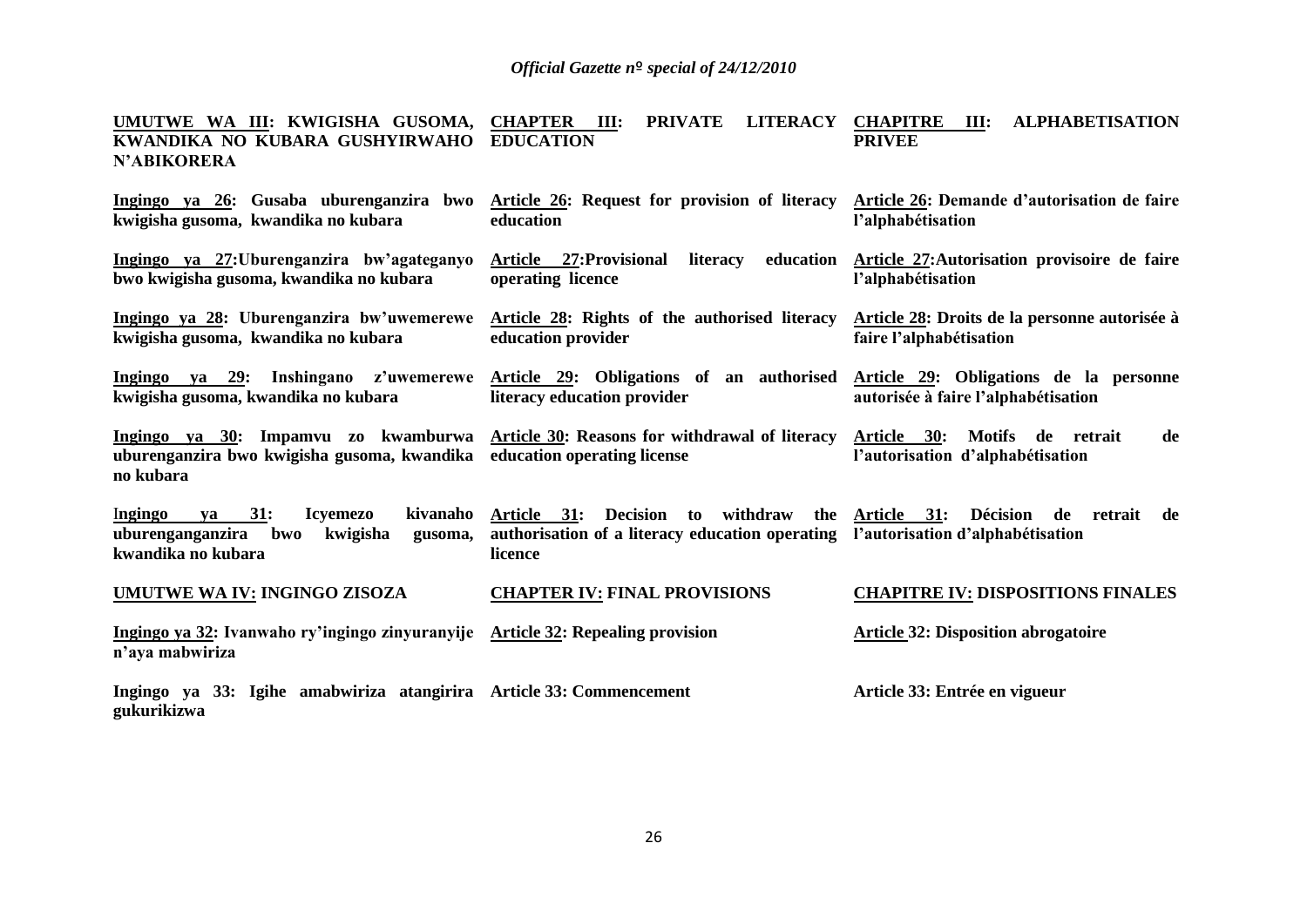| AMABWIRIZA YA MINISITIRI W'UBUREZI<br>N°002/2010 YO KUWA 09/12/2010 AGENGA<br>KWIGISHA ABANTU BAKURU GUSOMA, LITERACY EDUCATION IN RWANDA<br><b>KWANDIKA NO KUBARA MU RWANDA</b> | MINISTERIAL INSTRUCTIONS N°002/2010<br>09/12/2010<br>OF<br><b>REGULATING</b><br><b>ADULT</b>                                        | <b>INSTRUCTIONS</b><br><b>MINISTERIELLES</b><br>N°002/2010 DU 09/12/2010 REGISSANT<br>L'ALPHABETISATION DES ADULTES<br><b>AU RWANDA</b>             |
|----------------------------------------------------------------------------------------------------------------------------------------------------------------------------------|-------------------------------------------------------------------------------------------------------------------------------------|-----------------------------------------------------------------------------------------------------------------------------------------------------|
| Minisitiri w'Uburezi;                                                                                                                                                            | The Minister of Education;                                                                                                          | Le Ministre de l'Education;                                                                                                                         |
| Ashingiye ku Itegeko Nshinga rya Repubulika y'u<br>Rwanda ryo kuwa 04 Kamena 2003 nk'uko<br>ryavuguruwe kugeza ubu, cyane cyane mu ngingo<br>zaryo, iya 40 n'iya 201;            | Pursuant to the Constitution of the Republic of<br>Rwanda of 04 June 2003 as amended to date,<br>especially in Articles 40 and 201; | Vu la Constitution de la République du<br>Rwanda du 04 juin 2003 telle que révisée à ce<br>jour, spécialement en ses articles 40 et 201;            |
| Ashingiye ku Itegeko Ngenga n° 20/2003 ryo kuwa<br>03/08/2003 rigena imiterere y'uburezi, cyane cyane<br>mu ngingo zaryo, iya 2, iya 3, iya 13, iya 14 n'iya<br>21;              | Pursuant to Organic Law n° 20/2003<br>03/08/2003 organising education, especially in<br>Articles 2, 3, 13, 14 and 21;               | of Vu la Loi Organique nº 20/2003 du 3/08/2003<br>organisation<br>de<br>portant<br>l'éducation,<br>spécialement en ses articles 2, 3, 13, 14 et 21; |
| Amaze kubona ko uburezi buhabwa abantu bakuru<br>mu rwego rwo kubigisha gusoma, kwandika no<br>budafite<br>amabwiriza<br>kubara<br>abugenga<br>n'indangagaciro ngenderwaho;      | After realising that there are no instructions and<br>quality standards organising adult literacy<br>education;                     | Vu l'inexistence d'instructions et de normes<br>standards de qualité régissant l'alphabétisation<br>des adultes;                                    |
| Mu rwego rwo kurinda ireme ry'uburezi no kunoza In order to maintain the principle of quality<br>imikorere mu byerekeye kwigisha abantu bakuru<br>gusoma, kwandika no kubara;    | education and to standardize adult literacy<br>education;                                                                           | Dans le cadre de sauvegarder la qualité de<br>l'éducation et d'assurer une meilleure<br>organisation de l'alphabétisation des adultes;              |
| ASHYIZEHO AMABWIRIZA AKURIKIRA:                                                                                                                                                  | <b>HEREBY</b><br><b>GIVES</b><br><b>THE</b><br><b>FOLLOWING</b><br><b>INSTRUCTIONS:</b>                                             | <b>LES</b><br><b>INSTRUCTIONS</b><br><b>DONNE</b><br><b>SUIVANTES:</b>                                                                              |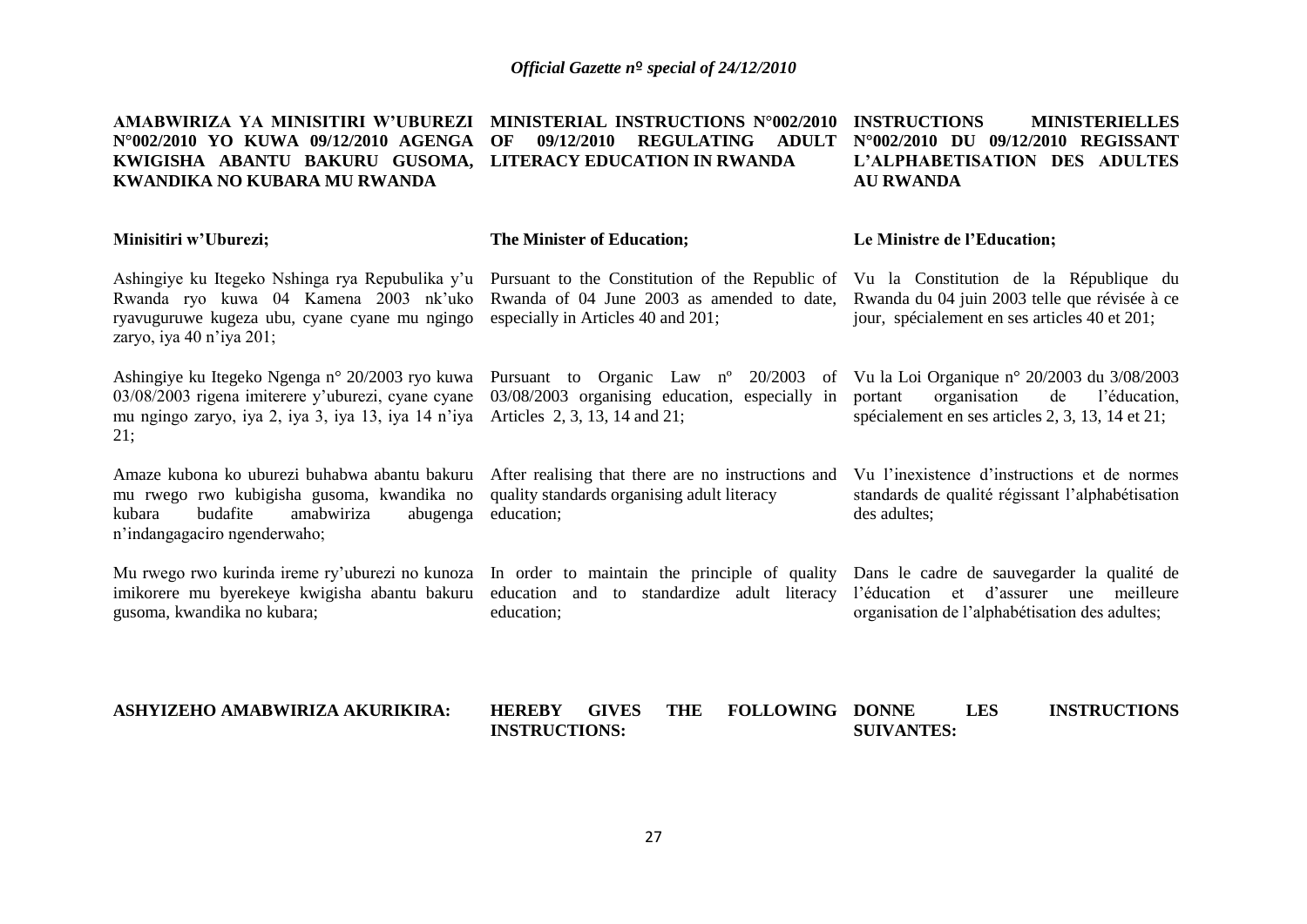### **UMUTWE WA MBERE: INGINGO RUSANGE CHAPTER ONE: GENERAL PROVISIONS CHAPITRE PREMIER: DISPOSITIONS**

**Ingingo ya mbere: Ikigamijwe n'aya mabwiriza**

### **Article One : Purpose of these instructions**

Aya mabwiriza ashyiraho uburyo bunoze bwo kwigisha abantu bakuze gusoma, kwandika no kubara.

### **Ingingo ya 2 : Abarebwa n'aya mabwiriza**

Aya mabwiriza areba inzego za Leta zifite mu nshingano zazo ibyerekeye kwigisha abantu bakuze gusoma, kwandika no kubara hamwe n'imiryango n'umuntu wese ukora cyangwa ushaka gukora ibikorwa by'uburezi byo kwigisha abantu bakuze gusoma, kwandika no kubara, uretse amashuri abanza asanzwe, ayisumbuye, ay'imyuga cyangwa amakuru.

**UMUTWE WA II : IMITUNGANYIRIZE YO KWIGISHA ABANTU BAKURU GUSOMA, LITERACY EDUCATION PROGRAMMES KWANDIKA NO KUBARA**

**Icyiciro cya mbere: Inshingano z'inzego zishinzwe ibyerekeye gusoma, kwandika no charge of literacy education programmes kubara**

**Ingingo ya 3: Inshingano za Minisiteri ifite uburezi mu nshingano zayo**

Mu byerekeye ibikorwa byo kwigisha abantu bakuru gusoma, kwandika no kubara, inshingano za Ministry in charge of education has the following d'alphabétisation des adultes, le Ministère

These instructions establish standards regulating adult literacy education.

### **Article 2: Scope**

**charge of education** 

These instructions concern all public institutions in charge of adult literacy education and private organisations or individual intending to undertake and promote adult literacy education, except ordinary primary, secondary, technical and professional schools and higher institutions of learning.

# **GENERALES**

### **Article premier: Objet des présentes instructions**

Les présentes instructions déterminent les normes standards de qualité de l'alphabétisation des adultes.

### **Article 2: Champ d'application**

Les présentes instructions concernent les organes de l'Etat ayant l'alphabétisation des adultes dans leurs attributions ainsi que toute personne physique ou morale exerçant ou voulant exercer des activités relatives à l'alphabétisation des adultes, à l'exception des écoles primaires, secondaires, techniques et professionnelles et supérieures.

### **CHAPTER II : ORGANISATION ADULT CHAPITRE II : ORGANISATION DE L'ALPHABETISATION DES ADULTES**

**Section One: Responsibilities of Institutions in Section première: Attributions des organes chargés de l'alphabétisation** 

### **Article 3: Responsibilities of the Ministry in Article 3: Attributions du Ministère ayant l'éducation dans ses attributions**

With regard to adult literacy education, the En ce qui concerne les activités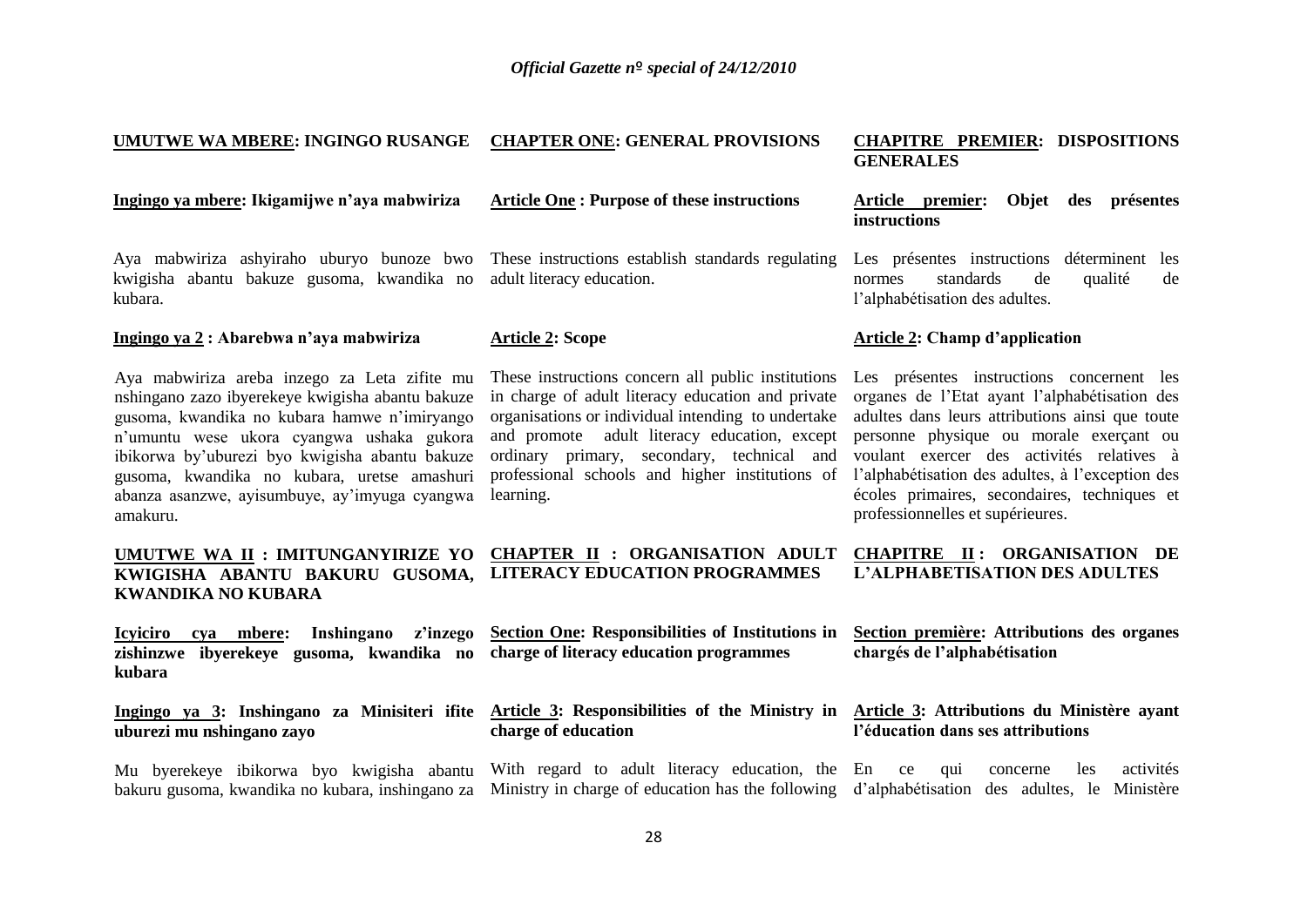Minisiteri ifite uburezi mu nshingano zayo ni izi responsibilities : zikurikira:

- 1° gutegura politiki, amategeko, amabwiriza n'integanyanyigisho byerekeye kwigisha gusoma, kwandika no kubara;
- 2° gukurikirana uko politiki, amategeko, amabwiriza n'integanyanyigisho byerekeye kwigisha gusoma, kwandika no kubara byubahirizwa;
- 3° gutanga uruhusa rwa burundu rwo kwigisha gusoma, kwandika no kubara;
- 4° gushyiraho ibigo ntangarugero byo kwigisha gusoma, kwandika no kubara;
- 5° kwemeza inyemezabumenyi ihabwa uwarangije kwiga gusoma, kwandika no kubara;
- 6° gufata ibyemezo igihe cyose bibaye ngombwa mu rwego rwo gukumira cyangwa gukemura ibibazo mu byerekeye kwigisha gusoma, kwandika no kubara.

**Ingingo ya 4: Inshingano z'urwego rufite ubugenzuzi bw'uburezi mu nshingano zarwo**

Urwego rufite ubugenzuzi bw'uburezi mu nshingano zarwo rufite inshingano zikurikira:

1° gushyiraho ibipimo ngenderwaho mu

- 1° to design policy, put in place laws, issue instructions and develop curricula relating to literacy education;
- 2° to monitor the implementation of literacy education policies, laws, instructions and curricula;
- 3° to provide definitive license to literacy education providers;
- 4° to approve literacy education centres of excellence;
- 5° approving literacy education certification;
- 6° to take appropriate decisions and measures in regard to prevention or resolution of literacy education related issues.

**Article 4: Responsibilities of organ in charge of inspectorate of education** 

- Organ in charge of inspectorate of educationshall Les attributions de l'organe ayant l'inspection have the following responsibilities:
- 1° to set up standards for literacy education

ayant l'éducation dans ses attributions est chargé:

- 1° de formuler la politique, les lois, les instructions et le programme d'alphabétisation;
- 2° du suivi de la mise en œuvre de la politique, des lois, des instructions et du programme d'alphabétisation;
- 3° de donner l'autorisation définitive de faire l'alphabétisation;
- 4° d'établir des centres d'alphabétisation modèles;
- 5° d'approuver le modèle de certificat des lauréats d'alphabétisation;
- 6° de prendre des décisions nécessaires dans le cadre de prévenir ou de résoudre tout problème en rapport avec l'alphabétisation.

### **Article 4: Attributions de l'organe ayant l'inspection de l'éducation dans ses attributions**

de l'éducation dans ses attributions sont les suivantes:

1° établir des normes standards de qualité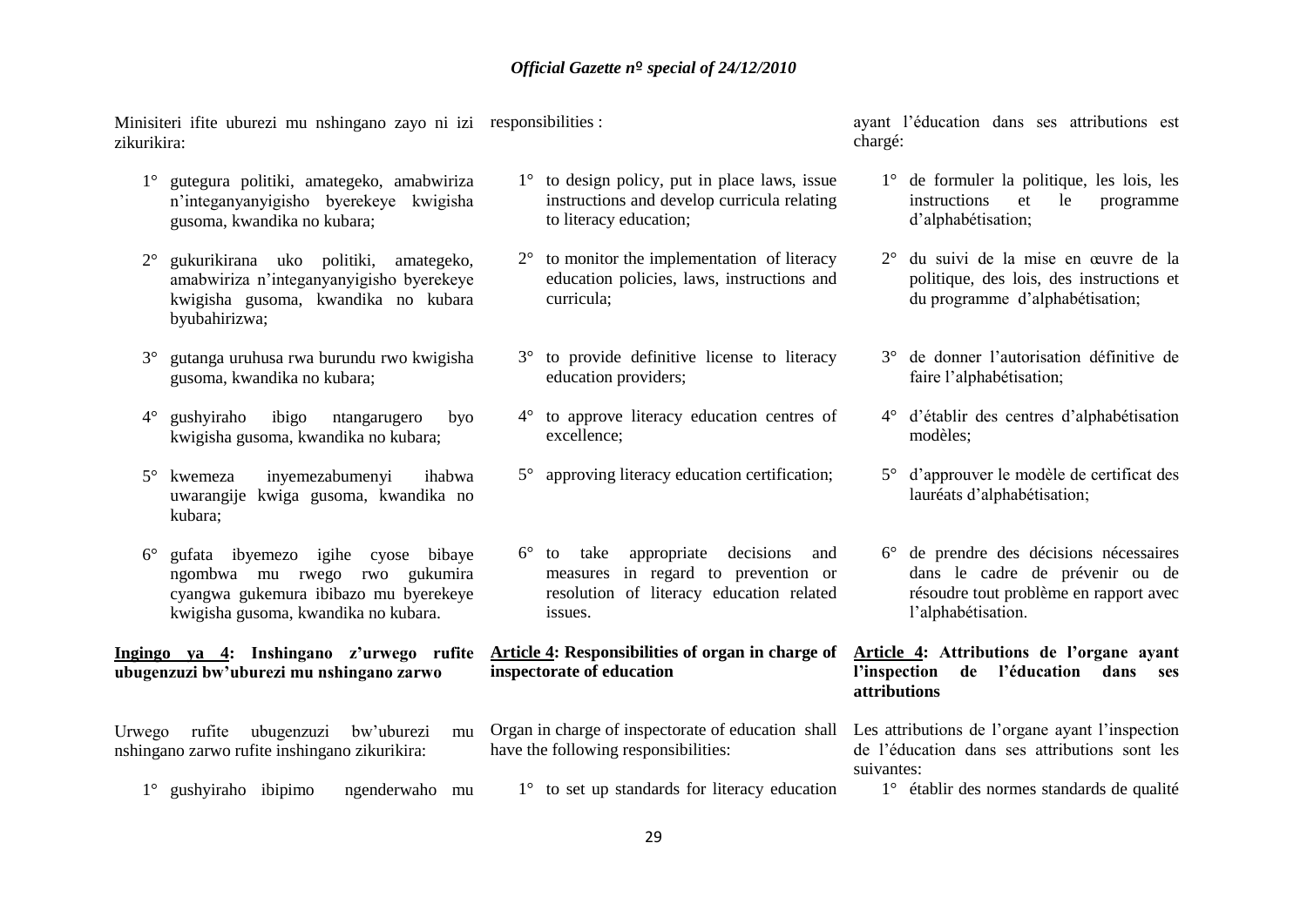byerekeye kwigisha gusoma, kwandika no kubara no kugenzura ko bikurikizwa hagamijwe kuzamura ireme ry'uburezi;

- 2° gushyiraho amabwiriza agena uburyo bwo kugenzura imigendekere y'ibikorwa byo kwigisha gusoma, kwandika no kubara;
- 3° kugenzura uko politiki, amategeko, amabwiriza n'integanyanyigisho byerekeye kwigisha gusoma, kwandika no kubara byubahirizwa;
- 4° kugira inama inzego z'Uturere n'Imirenge zishinzwe ubugenzuzi bw'ibyerekeye kwigisha gusoma, kwandika no kubara ;
- 5° gufata ibyemezo by'agateganyo byihutirwa hagamijwe gukemura ibibazo mu gihe hategerejwe ko inzego zibifitiye ububasha zifata ibyemezo bya burundu;
- 6° gukorera Minisiteri ifite uburezi mu nshingano zayo raporo mu mpera y'umwaka wa mbere ku wahawe n'Akarere uburenganzira bw'agateganyo bwo kwigisha gusoma, kwandika no kubara hagaragazwa niba akwiriye guhabwa uburenganzira bwo gukora ku buryo burambye cyangwa akwiriye guhagarika ibyo akora;
- 7° gukora raporo ya buri mwaka yerekana uko ibikorwa byo kwigisha gusoma, kwandika no kubara bihagaze mu gihugu.

and to ensure their implementation with a view of promoting quality education;

- 2° to set up rules governing procedures for inspection of progress of literacy education programmes;
- 3° to monitor the implementation of education policy, laws, instructions and curricula of literacy education;
- 4° to advise the District and Sector organs in charge of literacy education inspection;
- 5° to take immediate temporary measures on identified urgent problems while awaiting relevant authorities to take final decisions;
- 6° to submit to the Ministry in charge of Education a report at the end of the first year of practice of a Literacy education provisional Licensee, in case the license was issued by a District, recommending whether she/he/it should be issued with a definitive license to operate or cease to operate;
- 7° to prepare an annual report showing the general situation of literacy education programmes in the country.

en matière d'alphabétisation et faire le suivi de leur mise en œuvre dans le cadre de l'amélioration de la qualité de l'Education;

- 2° établir des instructions relatives à l'inspection des activités d'alphabétisation;
- 3° inspecter la mise en œuvre de la politique, des lois, des instructions et des programmes d'alphabétisation;
- 4° donner des conseils aux organes de District et Secteur chargés de l'alphabétisation;
- 5° prendre des décisions provisoires dans le but de résoudre des problèmes urgents en attendant que les instances habilitées prennent des décisions définitives;
- 6° faire, à la fin de la première année d'exécution, le rapport au Ministère ayant l'éducation dans ses attributions relatif à la personne ayant reçu l'autorisation provisoire de faire l'alphabétisation tout en précisant s'il faut lui octroyer l'autorisation définitive ou s'il doit arrêter l'alphabétisation ;
- 7° faire le rapport annuel relatif à la situation d'alphabétisation au niveau national.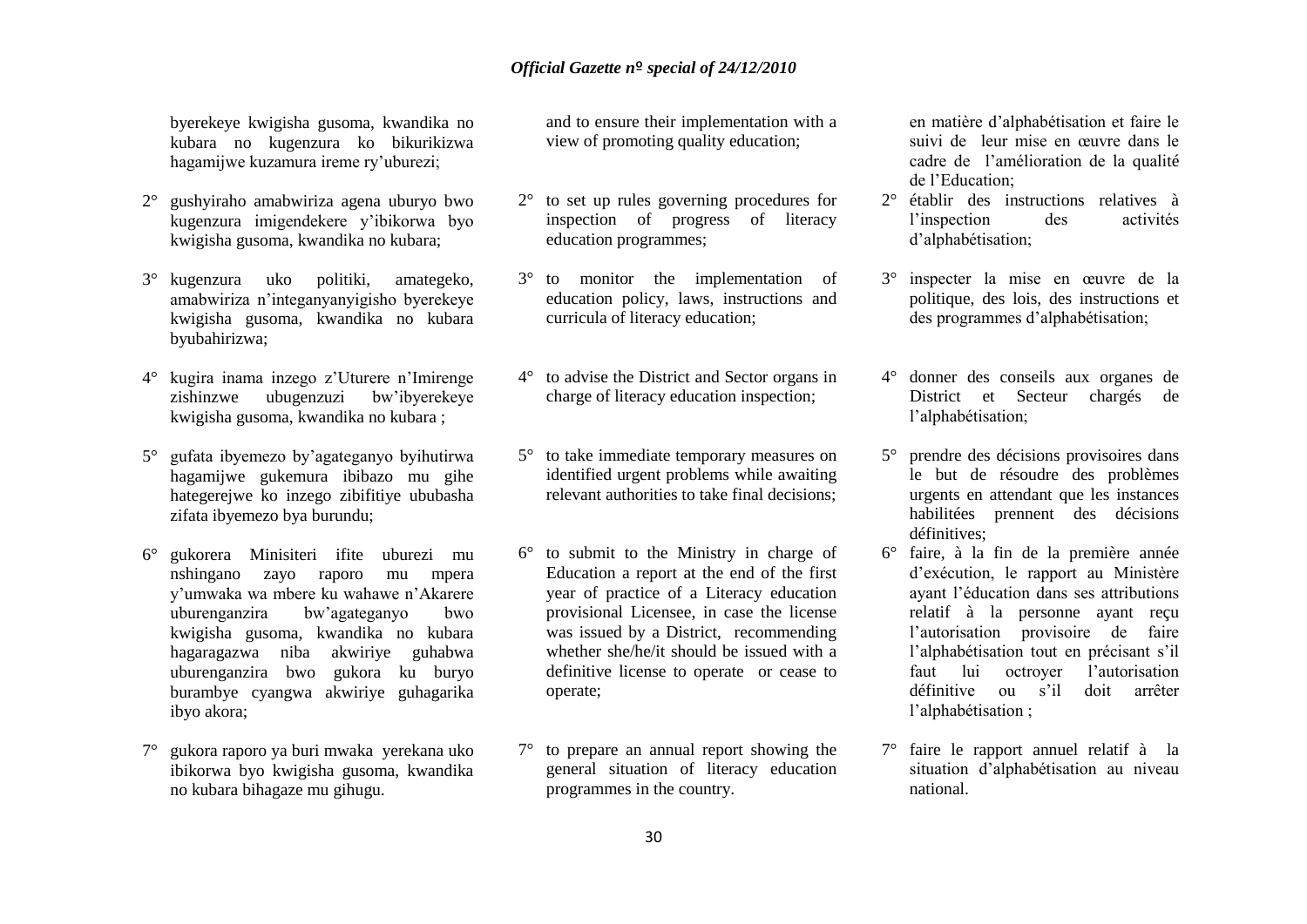| Ingingo ya 5: Inshingano z'Intara n'Umujyi wa<br>Kigali                                                                                                                                          | Article 5: Responsibilities of Province and Article 5: Attributions de la Province et de<br><b>Kigali City</b>                                                                                             | la Ville de Kigali                                                                                                                                                                   |
|--------------------------------------------------------------------------------------------------------------------------------------------------------------------------------------------------|------------------------------------------------------------------------------------------------------------------------------------------------------------------------------------------------------------|--------------------------------------------------------------------------------------------------------------------------------------------------------------------------------------|
| Intara n'Umujyi wa Kigali bifite inshingano<br>zikurikira:                                                                                                                                       | The Province and Kigali City shall have the La Province et la Ville de Kigali ont les<br>following responsibilities:                                                                                       | attributions suivantes:                                                                                                                                                              |
| 1° gukurikirana uko Uturere ducunga ibikorwa<br>byerekeye kwigisha gusoma, kwandika no<br>kubara;                                                                                                | 1° to monitor how Districts manage literacy<br>Education related programmes;                                                                                                                               | $1^\circ$ faire le suivi de la gestion des activités<br>d'alphabétisation<br>au niveau<br>des<br>Districts;                                                                          |
| kugira inama Uturere hagamijwe iterambere<br>$2^{\circ}$<br>ry'ibikorwa<br>kwigisha<br>byo<br>gusoma,<br>kwandika no kubara.                                                                     | $2^{\circ}$ to advise Districts with a view to promote<br>literacy education programmes.                                                                                                                   | 2° donner des conseils aux Districts dans<br>le but de promouvoir les activités<br>d'alphabétisation.                                                                                |
| Ingingo ya 6: Inshingano z'Akarere                                                                                                                                                               | <b>Article 6: Responsibilities of a District</b>                                                                                                                                                           | <b>Article 6: Attributions du District</b>                                                                                                                                           |
| Akarere gafite inshingano zikurikira:                                                                                                                                                            | District<br>following<br><b>The</b><br>shall<br>have<br>the<br>responsibilities:                                                                                                                           | Les attributions du District sont les suivantes:                                                                                                                                     |
| idosiye<br>$1^{\circ}$<br>gusuzuma<br>z'abasaba<br>gukora<br>ibikorwa byo kwigisha gusoma, kwandika<br>no kubara;                                                                                | 1° to examine applications for providing<br>literacy education programmes;                                                                                                                                 | 1° examiner les dossiers des demandes de<br>faire l'alphabétisation;                                                                                                                 |
| gutanga uruhusa rw'agateganyo<br>$2^{\circ}$<br>rwo<br>kwigisha gusoma, kwandika no kubara ku<br>bujuje ibyangombwa bisabwa;                                                                     | 2° to issue provisional Literacy Education<br>Operating Licence to applicants who meet<br>the necessary requirements;                                                                                      | 2° donner l'autorisation provisoire de<br>faire l'alphabétisation aux personnes<br>remplissant les conditions exigées;                                                               |
| kumenyesha mu nyandiko abatashoboye<br>$3^\circ$<br>guhabwa uburenganzira bwo kwigisha<br>kwandika<br>kubara<br>no<br>gusoma,<br>no<br>kubamenyesha ibyo basabwa kuzuza kugira<br>ngo bemererwe; | $3^{\circ}$ to inform, through writing,<br>the<br>unsuccessful applicants who do not meet<br>the necessary requirements and to advise<br>them on the additional requirements in<br>order to be authorised; | 3° informer par écrit ceux qui n'ont pas<br>pu obtenir l'autorisation de faire<br>l'alphabétisation et leur communiquer<br>les conditions à remplir pour recevoir<br>l'autorisation; |
| gushyiraho Komite ishinzwe ibyerekeye<br>$4^{\circ}$                                                                                                                                             | $4^{\circ}$ to establish a committee charged with the                                                                                                                                                      | 4° nommer les membres du Comité                                                                                                                                                      |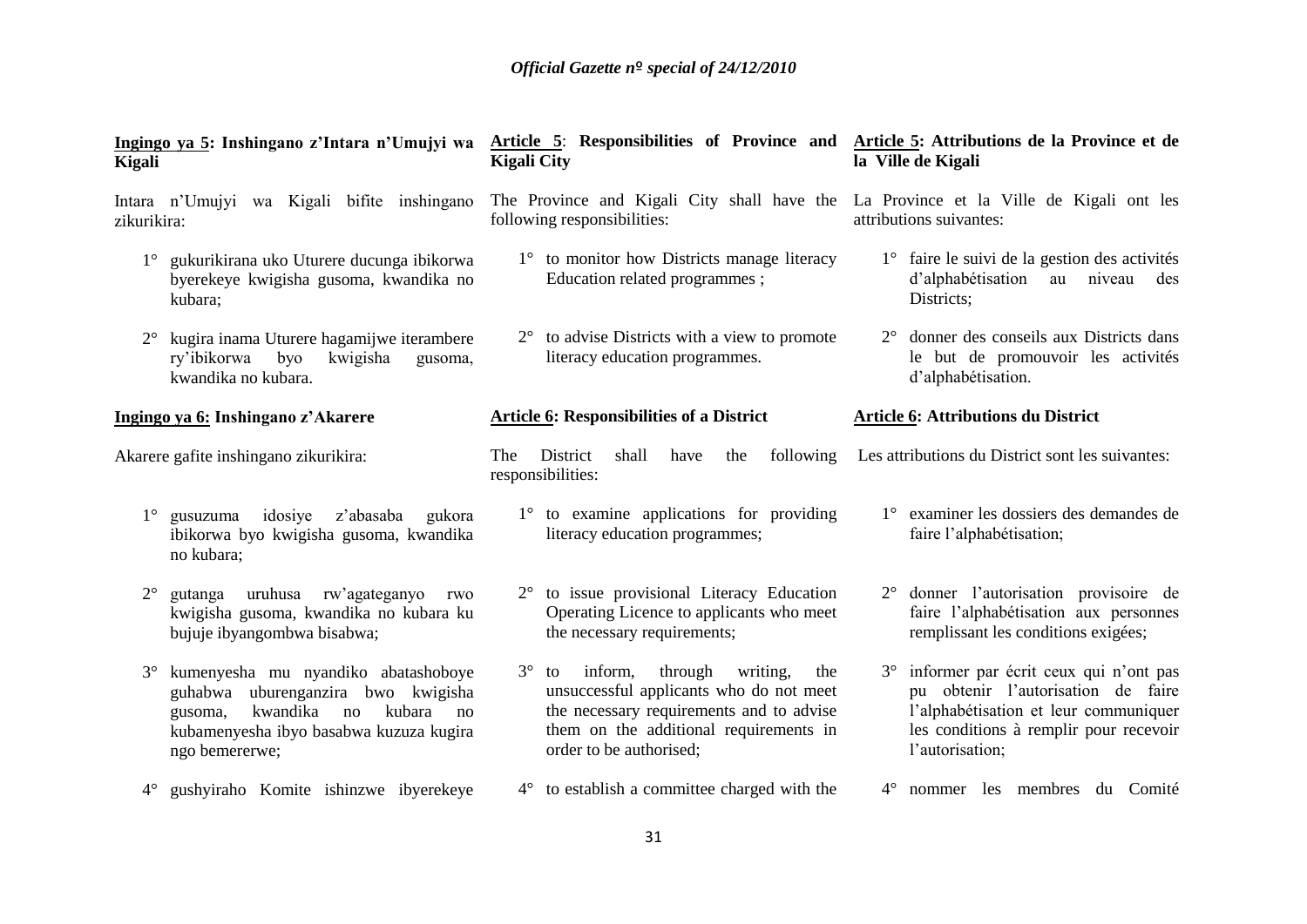|             | ry'abize<br>isuzumabumenyi<br>gusoma,<br>kwandika no kubara;                                                                                                    | education<br>evaluation<br>of<br>literacy<br>programme beneficiaries;                                                               | l'évaluation<br>chargé<br>de<br>des<br>bénéficiaires<br>du<br>programme<br>d'alphabétisation;                   |
|-------------|-----------------------------------------------------------------------------------------------------------------------------------------------------------------|-------------------------------------------------------------------------------------------------------------------------------------|-----------------------------------------------------------------------------------------------------------------|
| $5^{\circ}$ | gukurikirana ibikorwa byose byerekeye<br>kwigisha gusoma, kwandika no kubara<br>bikorerwa mu Karere;                                                            | 5° to monitor all literacy education related<br>programmes carried out in the District;                                             | 5° assurer le suivi de toutes les activités<br>d'alphabétisation au niveau du District;                         |
| $6^{\circ}$ | guhugura abigisha gusoma, kwandika no<br>kubara bari mu Karere.                                                                                                 | 6° to train literacy education teachers in the<br>District.                                                                         | $6^\circ$ formation<br>des<br>instructeurs<br>d'alphabétisation au niveau du district.                          |
|             | Ingingo ya 7: Inshingano z'Umurenge                                                                                                                             | <b>Article 7: Responsibilities of the Sector</b>                                                                                    | <b>Article 7: Attributions du Secteur</b>                                                                       |
|             | Umurenge ufite inshingano yo kugenzura ibikorwa<br>byose byerekeye kwigisha gusoma, kwandika no<br>kubara bikorerwa mu Murenge.                                 | The Sector shall have the responsibility of<br>monitoring all programmes of literacy education<br>carried out in the Sector.        | Le Secteur a la responsabilité de superviser<br>toutes les activités d'alphabétisation au niveau<br>du secteur. |
|             | Ingingo ya 8: Inshingano z'Akagari                                                                                                                              | <b>Article 8: Responsibilities of the Cell</b>                                                                                      | Article 8: Attributions de la Cellule                                                                           |
|             | Akagari gafite inshingano zikurikira:                                                                                                                           | The Cell shall have the following responsibilities:                                                                                 | La Cellule a les attributions suivantes:                                                                        |
| $1^{\circ}$ | gukangurira abantu bakuze bari mu Kagari<br>batazi gusoma, kwandika no<br>kubara<br>kwitabira kubyiga;                                                          | $1^\circ$ to sensitize the adults in the District who<br>are in need of literacy education to enrol<br>for it;                      | 1° mobiliser les adultes illettrés dans la<br>Cellule à s'atteler aux<br>activités<br>d'alphabétisation;        |
| $2^{\circ}$ | bakuze<br>rw'abantu<br>gukora<br>urutonde<br>n'urubyiruko<br>bari<br>batazi<br>Kagari<br>mu<br>kwandika<br>kubara<br>gusoma,<br>no<br>rugashyikirizwa Umurenge; | $2^{\circ}$ to make a list of adults and youths in the<br>Cell who do not know how to read and<br>write and to submit it to Sector; | 2° dresser la liste des adultes illettrés dans<br>la Cellule et la soumettre au Secteur;                        |
| $3^\circ$   | kugenzura ibikorwa byose<br>byerekeye<br>kwigisha gusoma, kwandika no kubara<br>bikorerwa mu Kagari;                                                            | 3° to monitor all programmes of literacy<br>education carried out in the Cell;                                                      | 3° assurer le suivi de toutes les activités<br>d'alphabétisation au niveau de la<br>cellule;                    |
| $4^\circ$   | gukora raporo ishyikirizwa Umurenge<br>igaragaza imigendekere y'ibikorwa byo                                                                                    | 4° to prepare a progressive report on literacy<br>education activities and to submit it to the                                      | $4^\circ$ faire<br>le<br>rapport<br>des<br>activités<br>d'alphabétisation au niveau de la                       |
|             |                                                                                                                                                                 | 32                                                                                                                                  |                                                                                                                 |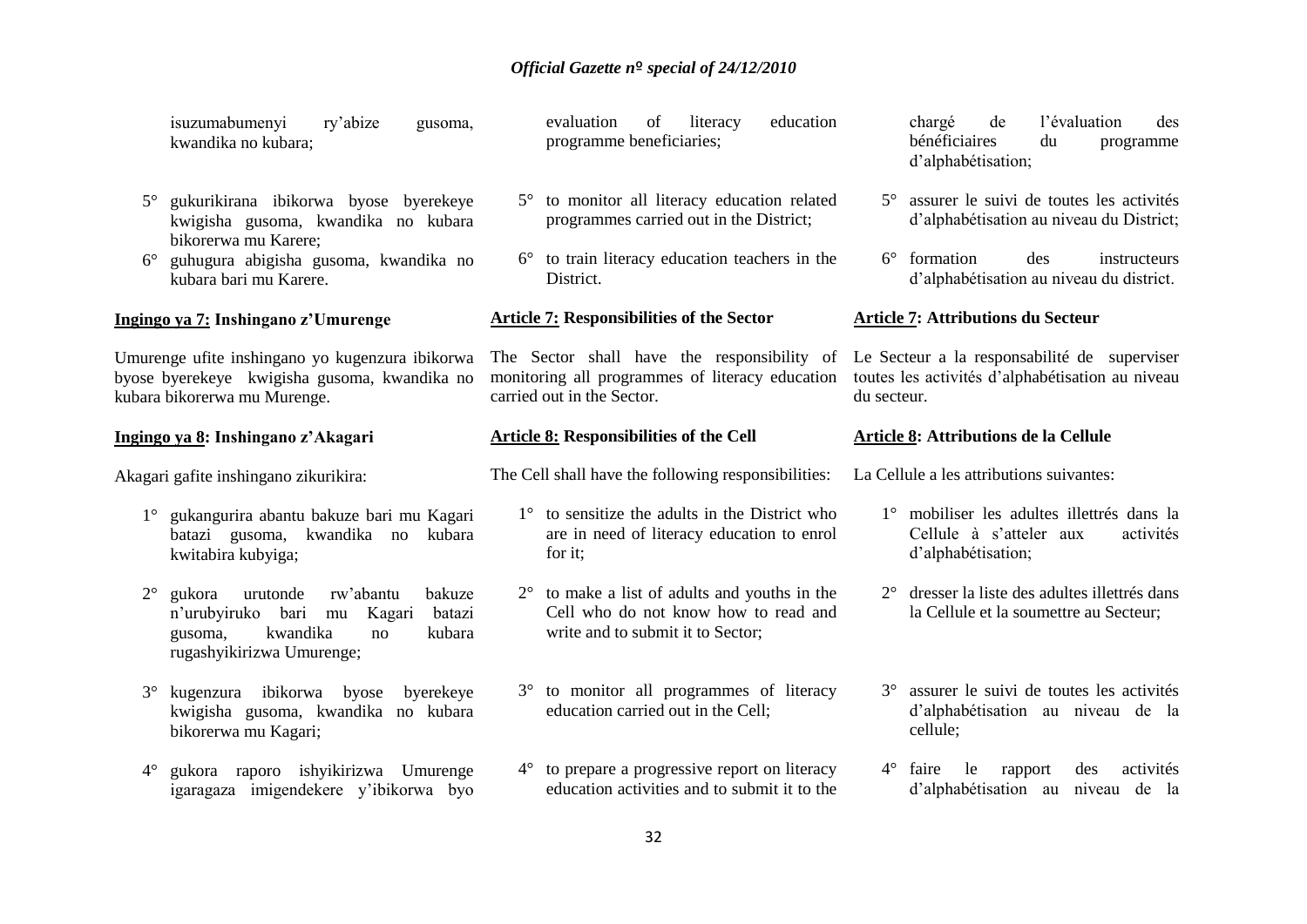| kwigisha gusoma, kwandika no kubara<br>bibera mu Kagari.                                                                                                                                          | Sector.                                                                                                                                                               | cellule et la soumettre au Secteur.                                                                                                                                                                                |
|---------------------------------------------------------------------------------------------------------------------------------------------------------------------------------------------------|-----------------------------------------------------------------------------------------------------------------------------------------------------------------------|--------------------------------------------------------------------------------------------------------------------------------------------------------------------------------------------------------------------|
| Icyiciro cya 2: Abigishwa n'abigisha gusoma,<br>kwandika no kubara                                                                                                                                | Section 2: Literacy education learners and<br>teachers                                                                                                                | Section 2: Apprenants et instructeurs<br>d'alphabétisation                                                                                                                                                         |
| Ingingo ya 9: Abemerewe kwiga gusoma,<br>kwandika no kubara                                                                                                                                       | Article 9: Recipients of literacy education<br>programmes                                                                                                             | Article 9: Personnes admises au programme<br>d'alphabétisation                                                                                                                                                     |
| Uwemerewe kwiga gusoma, kwandika no kubara ni<br>umuntu utigeze yiga cyangwa wacikije amashuri<br>abanza ataramenya gusoma, kwandika no kubara<br>ufite imyaka cumi n'itanu (15) gusubiza hejuru. | A recipient of literacy education programmes is a<br>person of fifteen (15) years and above who have<br>limited or no knowledge on how to read, write and<br>compute. | La personne admissible au programme<br>d'alphabétisation est celle âgée de quinze (15)<br>ans ou plus n'ayant pas fréquenté l'école ou<br>ayant abandonné l'école primaire sans savoir<br>lire, écrire et compter. |
| Ingingo ya 10: Ibisabwa kugira ngo umuntu Article 10: Qualification requirements to a                                                                                                             |                                                                                                                                                                       | Article 10: Conditions exigées pour être                                                                                                                                                                           |
| kwigisha gusoma, kwandika no<br>yemererwe<br>kubara                                                                                                                                               | literacy education Teacher                                                                                                                                            | instructeur d'alphabétisation                                                                                                                                                                                      |
| Kugira ngo umuntu yemererwe kwigisha gusoma,<br>kwandika no kubara agomba kuba yujuje ibi<br>bikurikira:                                                                                          | In order for a person to be authorised as a literacy<br>Education programme teacher, he/she shall fulfil<br>the following requirements:                               | admis<br>Pour<br>être<br>comme<br>instructeur<br>d'alphabétisation, il faut remplir les conditions<br>suivantes:                                                                                                   |
| kuba yararangije nibura uburezi bw'ibanze<br>bw'imyaka icyenda;                                                                                                                                   | 1° to have at least completed the Nine Year<br><b>Basic Education;</b>                                                                                                | 1° avoir terminé au moins neuf ans<br>d'éducation de base;                                                                                                                                                         |
| kuba yerekana ko yahuguriwe kwigisha<br>$2^{\circ}$<br>abantu bakuru gusoma, kwandika no<br>kubara;                                                                                               | to demonstrate that he/she was been<br>$2^{\circ}$<br>trained to deliver adult literacy education;                                                                    | démontrer qu'il a été formé pour être<br>$2^{\circ}$<br>instructeur d'alphabétisation;                                                                                                                             |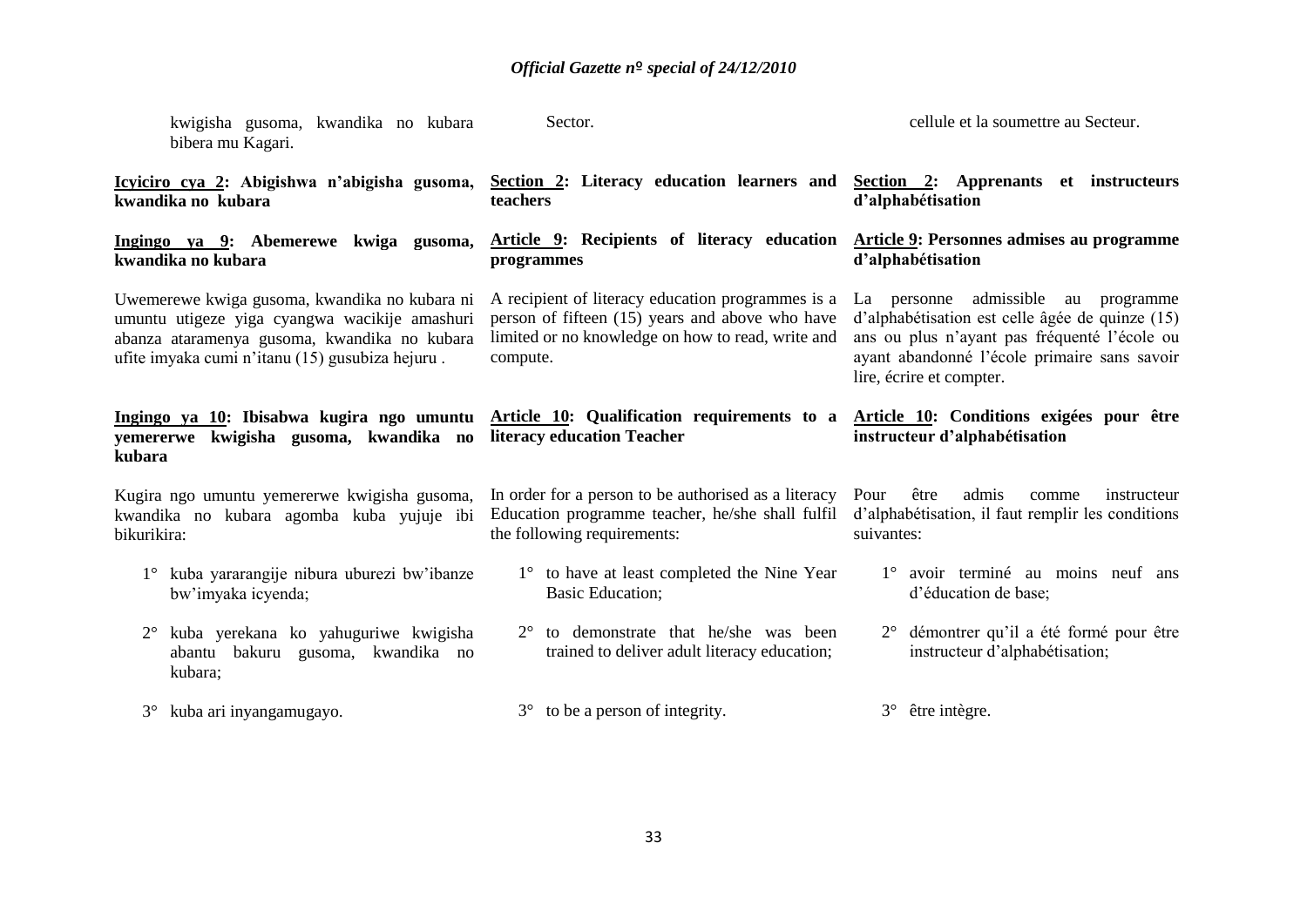| Icyiciro cya 3 : Gahunda y'amasomo                                                                                                                                                                                                   | <b>Section 3: Literacy education programme</b>                                                                                                                                                                                   | <b>Section 3: Programme de formation</b>                                                                                                                                                 |
|--------------------------------------------------------------------------------------------------------------------------------------------------------------------------------------------------------------------------------------|----------------------------------------------------------------------------------------------------------------------------------------------------------------------------------------------------------------------------------|------------------------------------------------------------------------------------------------------------------------------------------------------------------------------------------|
| Ingingo ya 11: Igihe amasomo agomba kumara                                                                                                                                                                                           | Article 11: Duration of literacy education<br>training                                                                                                                                                                           | Article 11: Durée de formation                                                                                                                                                           |
| Kugira ngo abiga gusoma, kwandika no kubara babe<br>babigezeho, amasomo yo kwiga gusoma, kwandika<br>kubara amara igihe kiri hagati y'amezi<br>no<br>atandatu (6) n'amezi umunani (8) igihe ababyiga<br>bafite iyindi mirimo bakora. | For achievement of the objective of the literacy<br>education, literacy education programme shall last<br>for a period of between six $(6)$ and eight $(8)$<br>months, in case the learners are involved in other<br>activities. | Pour atteindre ses objectifs, la formation<br>d'alphabétisation se fait pendant une période<br>d'entre six (6) et huit (8) mois, si ceux ou<br>celles qui la suivent le font à mi-temps. |
| Ingingo ya 12: Umubare w'iminsi y'amasomo                                                                                                                                                                                            | <b>Article 12: Number of training days</b>                                                                                                                                                                                       | Article 12: Les jours de formation                                                                                                                                                       |
| Iminsi yo kwiga gusoma, kwandika no kubara<br>igomba kuba nibura ibiri (2) mu cyumweru.                                                                                                                                              | The number of training days shall be at least two<br>$(2)$ per week.                                                                                                                                                             | Les jours d'apprentissage doivent être au<br>minimum deux (2) par semaine.                                                                                                               |
|                                                                                                                                                                                                                                      |                                                                                                                                                                                                                                  |                                                                                                                                                                                          |
| Ingingo ya 13: Umubare w'amasaha y'amasomo                                                                                                                                                                                           | <b>Article 13: Number of hours</b>                                                                                                                                                                                               | <b>Article 13: Heures de formation</b>                                                                                                                                                   |
| Amasaha yo kwigisha gusoma, kwandika<br>no<br>kubara agomba kuba nibura atandatu (6)<br>mu<br>cyumweru.                                                                                                                              | The number of teaching hours shall be at least six<br>$(6)$ per week.                                                                                                                                                            | Les heures de formation doivent être au moins<br>$s$ ix $(6)$ par semaine.                                                                                                               |
| Ingingo ya 14: Ishyirwaho ry'iminsi n'amasaha<br>by'amasomo                                                                                                                                                                          | <b>Article 14: Learning and teaching schedule</b>                                                                                                                                                                                | Article 14: Etablissement de l'horaire de<br>formation                                                                                                                                   |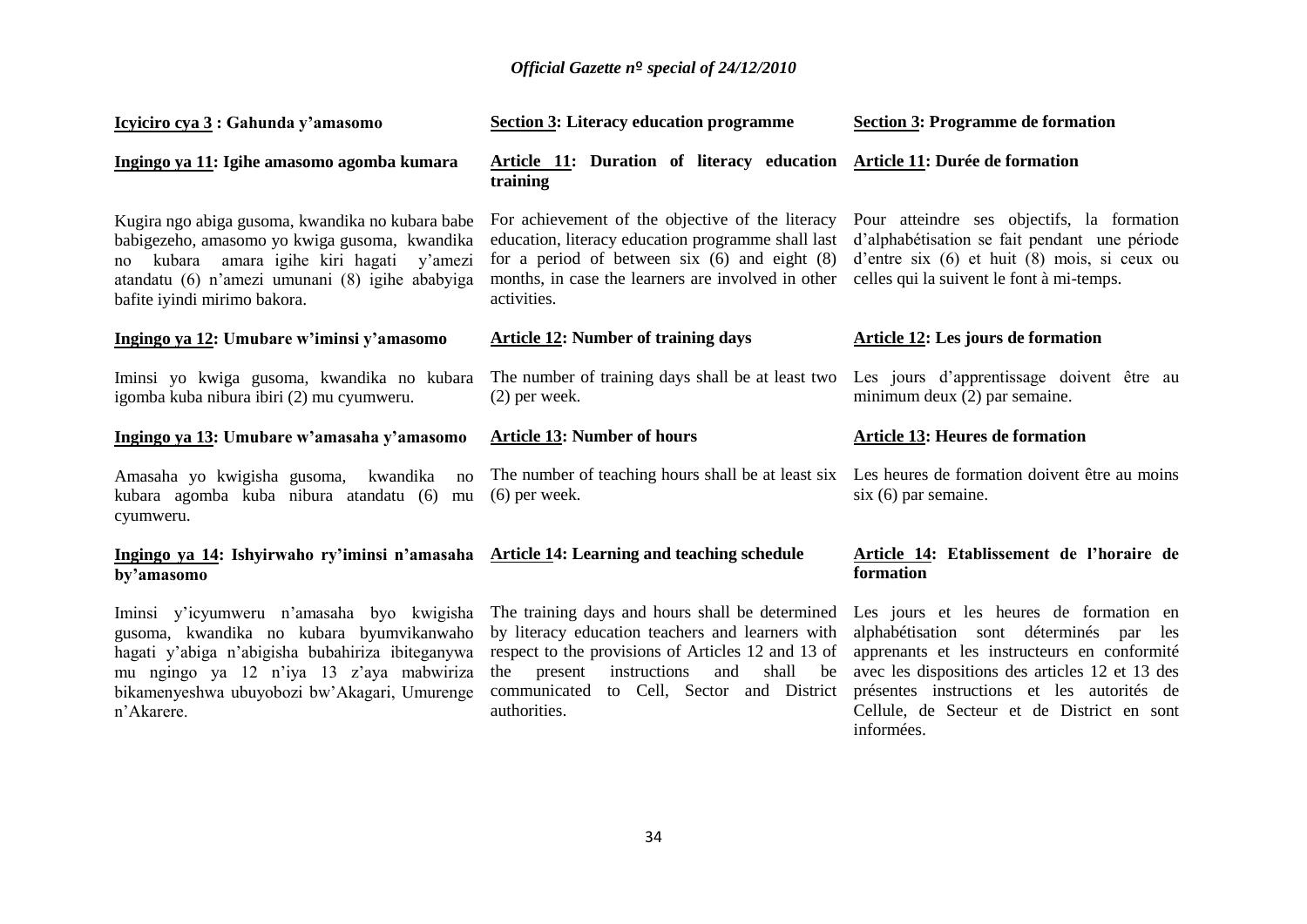| <b>Icyiciro</b><br>4:<br>cva<br>n'inyemezabumenyi                                                                                                                                                                                   | Isuzumabumenyi Section 4: Evaluation and certification                                                                                                                                                                                      | <b>Section 4: Evaluation et certification</b>                                                                                                                                                                 |
|-------------------------------------------------------------------------------------------------------------------------------------------------------------------------------------------------------------------------------------|---------------------------------------------------------------------------------------------------------------------------------------------------------------------------------------------------------------------------------------------|---------------------------------------------------------------------------------------------------------------------------------------------------------------------------------------------------------------|
| 15:<br><b>Urwego</b><br>Ingingo<br>ya<br>isuzumabumenyi                                                                                                                                                                             | rutegura Article 15: Evaluating body                                                                                                                                                                                                        | Article 15: Organe chargé de la préparation<br>de l'évaluation                                                                                                                                                |
| Isuzumabumenyi<br>rihesha<br>inyemezabumenyi<br>uwakurikiranye<br>amasomo yo kwiga gusoma,<br>kwandika no<br>kubara ritegurirwa ku rwego<br>rw'Akarere.                                                                             | The District reserves the authority to set a final<br>test for evaluation which shall lead to certification<br>once passed.                                                                                                                 | La préparation de l'évaluation conduisant à la<br>certification du lauréat d'alphabétisation se fait<br>au niveau du District.                                                                                |
| Umuyobozi w'Akarere ashyiraho Komite ishinzwe<br>gutegura isuzumabumenyi ikuriwe n'umukozi<br>w'Akarere ushinzwe uburezi.                                                                                                           | The District Mayor shall set up an evaluation Le Maire du district met en place un Comité<br>committee headed by the District education<br>officer.                                                                                         | d'évaluation présidé<br>par le chargé de<br>l'éducation du District.                                                                                                                                          |
| Ingingo ya 16: Inshingano za Komite ishinzwe<br>gutegura isuzumabumenyi                                                                                                                                                             | Article 16: Responsibilities of the Evaluation Article 16:<br><b>Committee</b>                                                                                                                                                              | <b>Attributions</b><br>du<br>Comité<br>d'Evaluation                                                                                                                                                           |
| Komite ishinzwe isuzumabumenyi ifite inshingano<br>zikurikira:                                                                                                                                                                      | The Evaluation Committee<br>shall have<br>following responsibilities:                                                                                                                                                                       | the Les attributions du Comité d'évaluation sont<br>les suivantes:                                                                                                                                            |
| isuzumabumenyi ku<br>gutegura<br>rwego<br>rw'Akarere;<br>kugaragaza urutonde rw'amanota no gukora<br>raporo y'uko isuzuma ryagenze ku rwego<br>rw'Akarere;<br>$3^\circ$<br>rw'abazahabwa<br>kwemeza<br>urutonde<br>inyemezabumenyi. | 1° to prepare the evaluation tests at the<br>District level;<br>$2^{\circ}$ to produce the mark list and to prepare a<br>report on how the evaluation was<br>conducted;<br>to approve the list of persons who qualify<br>for certification. | 1° préparer l'évaluation au niveau du<br>District;<br>2° faire la liste des résultats et le rapport<br>d'évaluation au niveau du District;<br>3° approuver la liste de ceux qui<br>recevront les certificats. |
| Ingingo ya 17: Uko isuzumabumenyi rikorwa                                                                                                                                                                                           | <b>Article 17: Evaluation procedure</b>                                                                                                                                                                                                     | Article 17: Modalités d'évaluation                                                                                                                                                                            |
| inyemezabumenyi<br>Isuzumabumenyi<br>rihesha<br>rikorerwa aho<br>atangirwa<br>amasomo<br>asanzwe<br>rigakosorerwa ku rwego rw'Umurenge.                                                                                             | Final evaluation for certification<br>conducted at the Adult Literacy Centre and shall<br>be marked at the Sector level.                                                                                                                    | shall be L'évaluation pour la certification se fait dans<br>les centres d'alphabétisation des adultes et sa<br>correction se fait au niveau du Secteur.                                                       |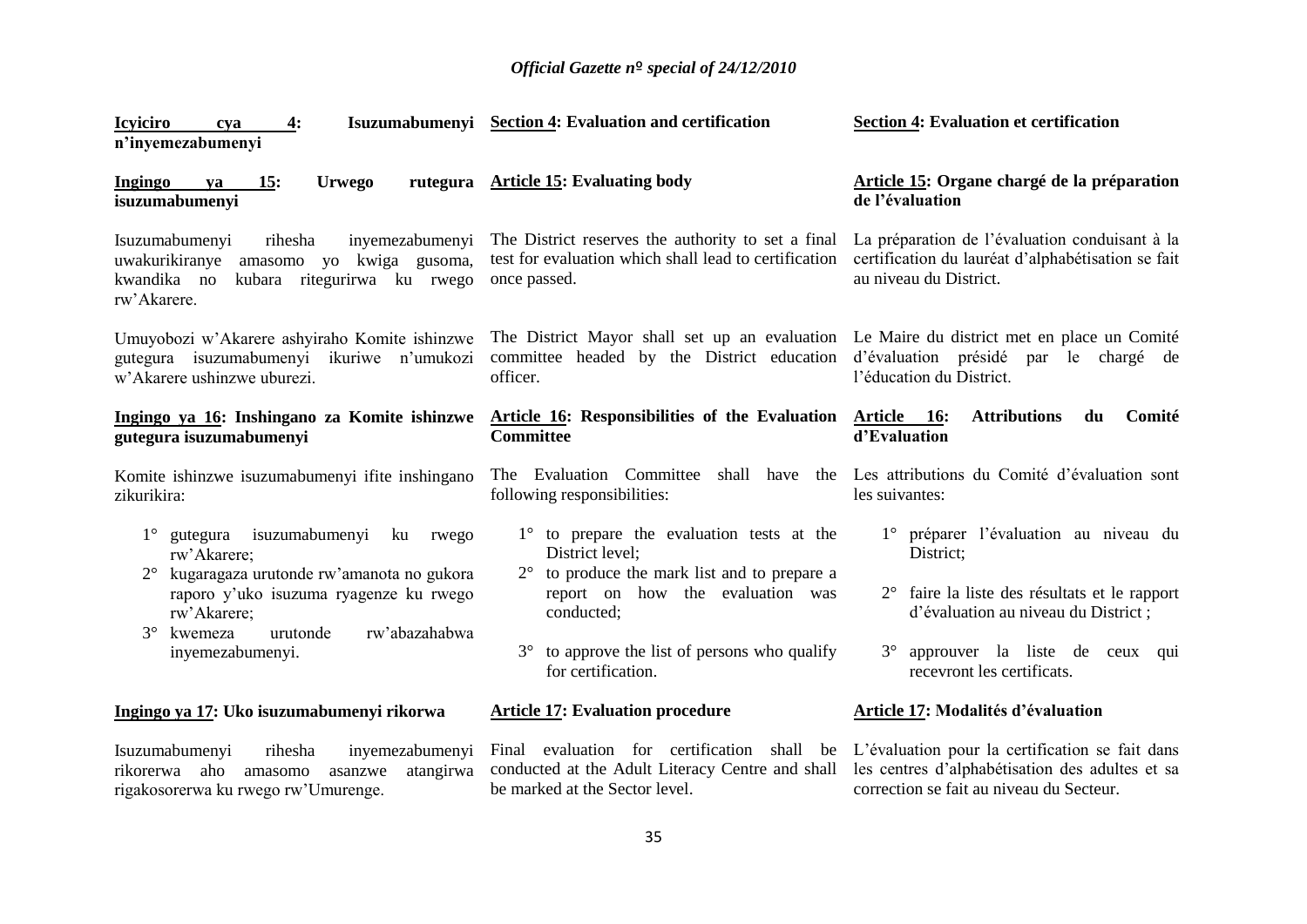The Evaluation Committee shall prepare the

| gusoma, kwandika no kubara ifatanyije n'izindi<br>nzego za Leta, abikorera, imiryango itari iya Leta<br>n'abatanze amasomo yo kwiga gusoma, kwandika<br>no kubara igomba guteganya uburyo bwo gufasha<br>abarangije kwiga gusoma, kwandika no kubara<br>gukomeza gushimangira ubumenyi bahawe kugira<br>ngo batazibagirwa ibyo bize. | in collaboration with<br>other<br>programmes<br>Government<br>institutions,<br>private<br>sector,<br>nongovernmental organisations and the literacy<br>education providers shall provide suitable post<br>literacy programmes to learners that will help<br>them to maintain and advance their knowledge<br>and skills. | attributions en collaboration avec les autres<br>institutions du Gouvernement, le Secteur privé,<br>la société civile et les organisateurs des<br>activités d'alphabétisation doivent prévoir des<br>activités de pérennisation des acquis de<br>l'alphabétisation. |
|--------------------------------------------------------------------------------------------------------------------------------------------------------------------------------------------------------------------------------------------------------------------------------------------------------------------------------------|-------------------------------------------------------------------------------------------------------------------------------------------------------------------------------------------------------------------------------------------------------------------------------------------------------------------------|---------------------------------------------------------------------------------------------------------------------------------------------------------------------------------------------------------------------------------------------------------------------|
| Minisiteri ifite mu nshingano zayo kwigisha                                                                                                                                                                                                                                                                                          | The Ministry in charge of literacy education Le Ministère ayant l'alphabétisation dans ses                                                                                                                                                                                                                              |                                                                                                                                                                                                                                                                     |
| Ingingo ya 19: Intego yo gushimangira<br>ibyagezweho mu kwigisha gusoma, kwandika no<br>kubara                                                                                                                                                                                                                                       | <b>Article 19:</b> Objectives of post adult literacy<br>programmes                                                                                                                                                                                                                                                      | Article 19: Objectifs du renforcement des<br>acquis d'alphabétisation                                                                                                                                                                                               |
| Icyiciro cya 5: Gushimangira ibyagezweho mu<br>kwigisha gusoma, kwandika no kubara                                                                                                                                                                                                                                                   | Section 5: Sustaining the achievements in Section 5: Renforcement des acquis de<br>literacy education programmes                                                                                                                                                                                                        | l'alphabétisation                                                                                                                                                                                                                                                   |
| Inyemezabumenyi<br>ihabwa<br>uwatsinze<br>isuzumabumenyi ni iyemejwe na Minisitiri ufite<br>kwigisha gusoma, kwandika no kubara<br>mu<br>nshingano ze.                                                                                                                                                                               | The certificate awarded to the person who passes<br>the evaluation test shall be approved by the<br>Minister in charge of literacy education.                                                                                                                                                                           | certificat<br>octroyer<br>Le<br>à<br>lauréat<br>au<br>d'alphabétisation doit être approuvé par le<br>Ministre ayant l'alphabétisation dans ses<br>attributions.                                                                                                     |
| Inyemezabumenyi ihabwa<br>uwagize<br>byibuze<br>amanota mirongo itanu ku ijana (50%).                                                                                                                                                                                                                                                | The Certificate shall be awarded to a person who<br>scores at least fifty percent (50%).                                                                                                                                                                                                                                | Le Certificat est délivré au lauréat ayant<br>obtenu au moins cinquante (50%) de points.                                                                                                                                                                            |
| Ingingo ya 18: Inyemezabumenyi                                                                                                                                                                                                                                                                                                       | <b>Article 18: Certification</b>                                                                                                                                                                                                                                                                                        | <b>Article 18: Certificat</b>                                                                                                                                                                                                                                       |
|                                                                                                                                                                                                                                                                                                                                      |                                                                                                                                                                                                                                                                                                                         |                                                                                                                                                                                                                                                                     |

gusoma, kwandika no kubara, hashyirwaho achievements of literacy programmes.

Komite ishinzwe isuzumabumenyi itegura uburyo

Mu gushimangira ibyagezweho mu kwigisha Public libraries shall be established to sustain the Pour les acquis de l'alphabétisation, des

bibliothèques communautaires seront créées.

Le comité chargé de l'évaluation détermine les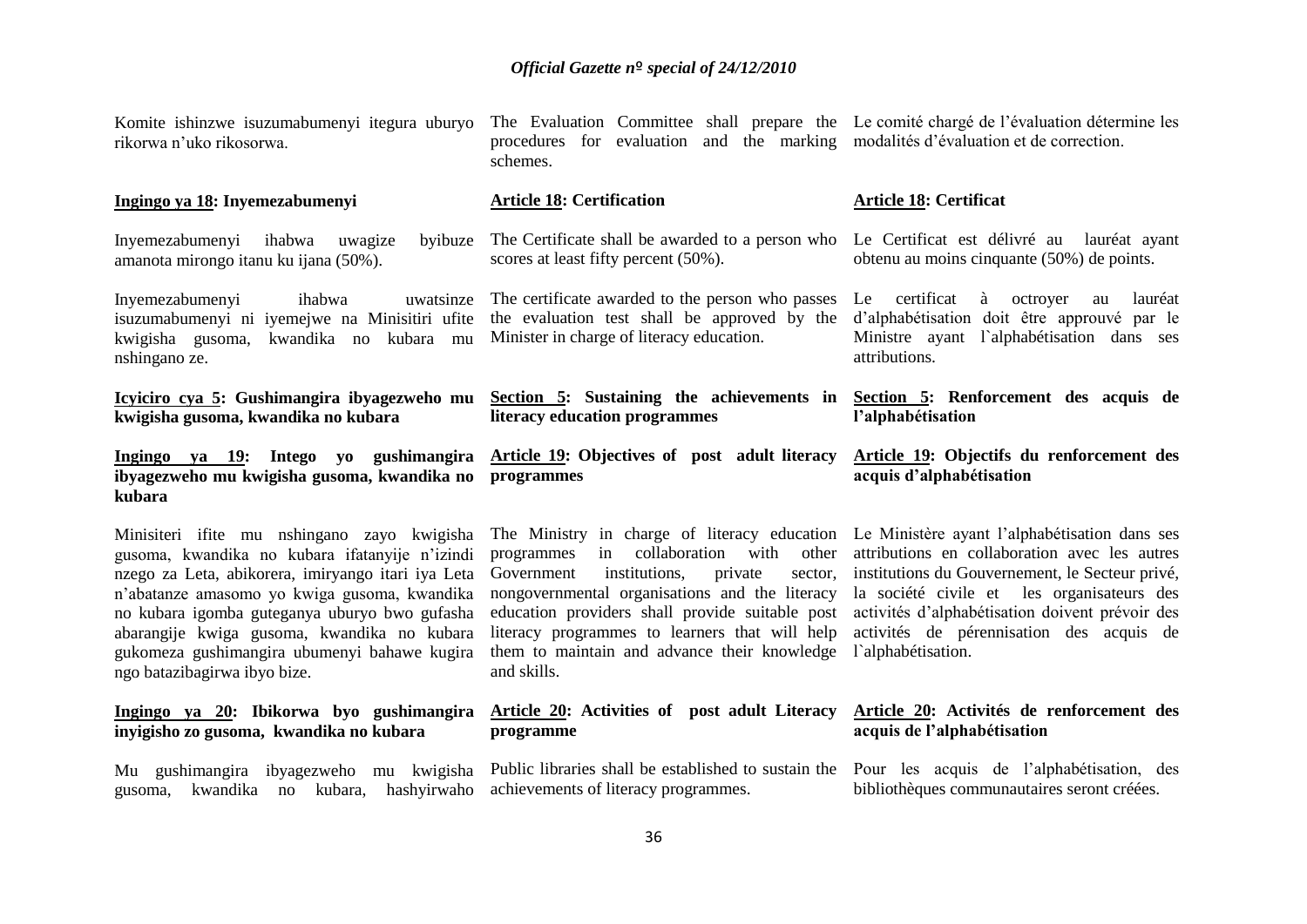amasomero rusange.

kwibumbira mu mashyirahamwe kugira ngo bashobore guhabwa izindi nyigisho zibafasha mu buzima busanzwe nk'imyuga, indimi n'imishinga income generating projects. ibyara inyungu.

Abize gusoma, kwandika no kubara bafashwa Literacy education learners shall be sensitised to form cooperatives in order to equip them with life skills including technical skills, languages and

Les lauréats du programme d'alphabétisation sont facilités à se regrouper dans des coopératives afin d'obtenir d'autres formations utiles à la vie quotidienne notamment la formation technique, les langues et les projets générateurs des revenus.

### **UMUTWE WA II: KWIGISHA ABANTU BAKURU GUSOMA, KWANDIKA NO EDUCATION PROGRAMMES KUBARA GUSHYIRWAHO NA LETA CHAPTER II: PUBLIC ADULT LITERACY CHAPITRE II: ALPHABETISATION PUBLIQUE D'ADULTES**

| Icyiciro cya mbere: Kwigisha gusoma kwandika                                                                                                                                                                                                                             | <b>Section One: Literacy education programmes</b>                                                                                                                                                                           | Section première: Alphabétisation instaurée                                                                                                                                                                                                     |
|--------------------------------------------------------------------------------------------------------------------------------------------------------------------------------------------------------------------------------------------------------------------------|-----------------------------------------------------------------------------------------------------------------------------------------------------------------------------------------------------------------------------|-------------------------------------------------------------------------------------------------------------------------------------------------------------------------------------------------------------------------------------------------|
| no kubara bishyirwaho n'Akarere                                                                                                                                                                                                                                          | established by the District                                                                                                                                                                                                 | par le District                                                                                                                                                                                                                                 |
| Ingingo ya 21: Ingengo y'imari igenewe kwigisha<br>gusoma, kwandika no kubara                                                                                                                                                                                            | <u>Article 21:</u><br>Budget<br>allocated to literacy<br>education                                                                                                                                                          | Article 21: Budget alloué à l'alphabétisation                                                                                                                                                                                                   |
| Mu rwego rwo guteza imbere ibikorwa byo<br>kwandika<br>kubara<br>kwigisha<br>gusoma,<br>no<br>byashyizweho n'Akarere, Minisiteri ifite uburezi<br>mu nshingano zayo ishyikiriza Uturere ingengo<br>y'imari igenewe kwigisha abantu bakuru gusoma,<br>kwandika no kubara. | In regard to the promotion of adult literacy<br>education programmes established by District, the<br>Ministry in charge of education shall transfer to<br>the District the budget allocated to adult literacy<br>education. | Dans le cadre de développer l'alphabétisation<br>des adultes dans les centres initiés par les<br>Districts, le Ministère ayant l'éducation dans<br>ses attributions transmet aux Districts le budget<br>alloué à l'alphabétisation des adultes. |
| Minisiteri ishyikiriza uturere inyandiko isobanura                                                                                                                                                                                                                       | The Ministry shall submit to districts a document                                                                                                                                                                           | Le Ministère de l'éducation détermine les                                                                                                                                                                                                       |
| uburyo iyo ngengo y'imari igomba gukoreshwa                                                                                                                                                                                                                              | of guidelines for the execution of the budget and                                                                                                                                                                           | modalités d'utilisation de ce budget et fait le                                                                                                                                                                                                 |
| kandi igakurikirana uko yakoreshejwe.                                                                                                                                                                                                                                    | shall monitor how the budget is used.                                                                                                                                                                                       | suivi de son exécution.                                                                                                                                                                                                                         |
| Ibikorwa by'ingenzi bikoreshwa iyo ngengo y'imari                                                                                                                                                                                                                        | The budget allocated to the Districts shall be used                                                                                                                                                                         | Les principales activités financées par ce                                                                                                                                                                                                      |
| ni ibi bikurikira:                                                                                                                                                                                                                                                       | mainly for the following activities;                                                                                                                                                                                        | budget sont les suivantes:                                                                                                                                                                                                                      |
| kugura ibikoresho by'ibanze byo kwigisha                                                                                                                                                                                                                                 | 1° purchasing literacy education pedagogical                                                                                                                                                                                | achat du matériel d'alphabétisation;                                                                                                                                                                                                            |
| gusoma, kwandika no kubara;                                                                                                                                                                                                                                              | materials;                                                                                                                                                                                                                  | $1^{\circ}$                                                                                                                                                                                                                                     |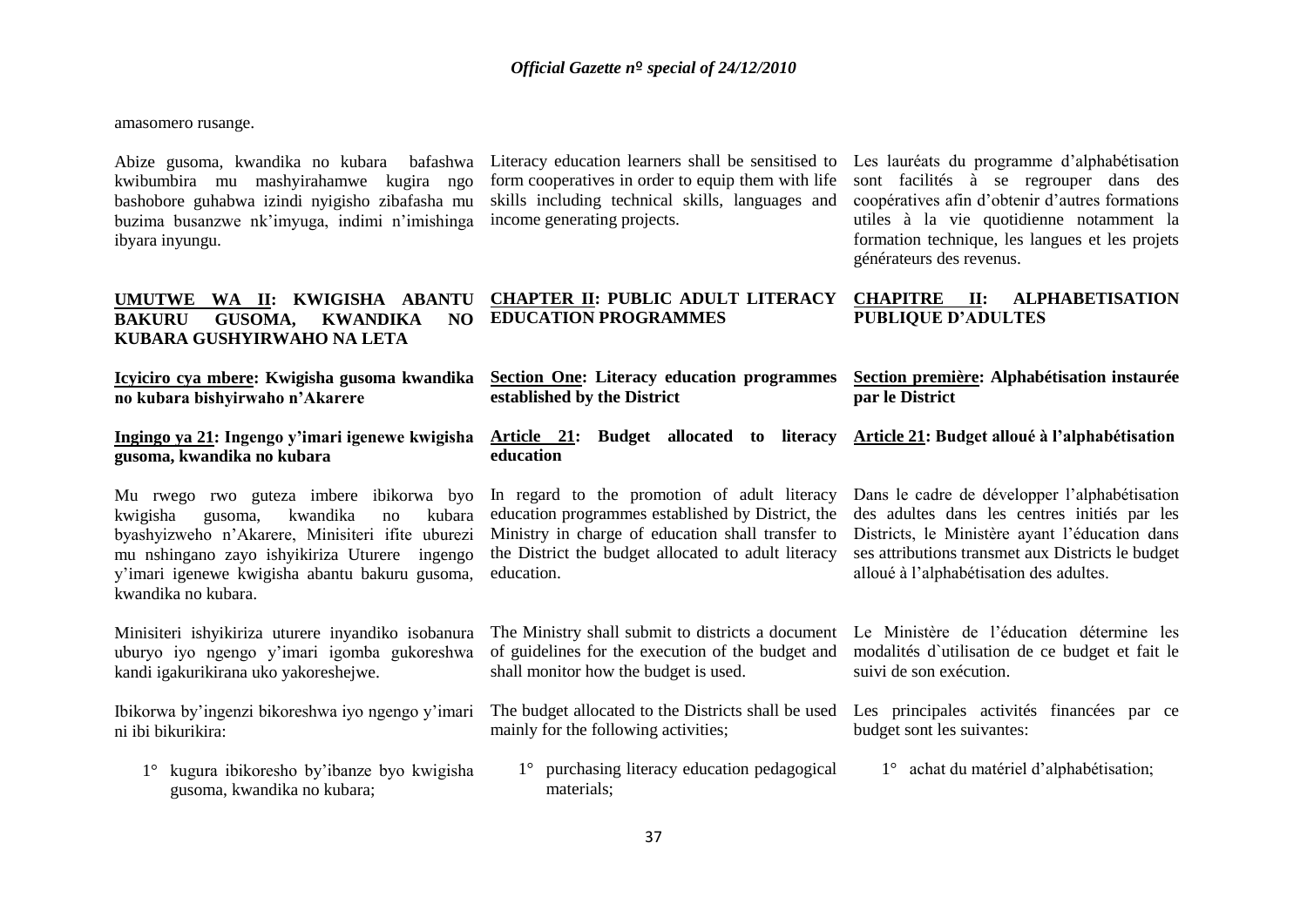- 2° amahugurwa y'abigisha gusoma, kwandika no kubara;
- 3° ishimwe ry'abigisha gusoma, kwandika no kubara ryemezwa na Minisiteri ifite Uburezi mu nshingano zayo hakurikijwe ubushobozi buhari;
- 4° gukurikirana no gusuzuma igikorwa cyo kwigisha gusoma, kwandika no kubara.

### **Ingingo ya 22: Uruhare rw'Akarere**

Akarere kagira uruhare mu kwigisha abantu bakuru gusoma, kwandika no kubara gushyirwaho na Leta ku buryo bukurikira:

- 1° gushakira inkunga ibikorwa byo kwigisha gusoma, kwandika no kubara mu Karere;
- 2° gukoresha ingengo y'imari Minisiteri ifite uburezi mu nshingano zayo yashyikirije Akarere igenewe ibikorwa byo kwigisha gusoma, kwandika no kubara no kuyiha raporo y'uburyo yakoreshejwe;
- 3° gukurikirana no guhuza ibikorwa bya Leta byo kwigisha gusoma, kwandika no kubara bikorerwa mu Karere.

**Ingingo ya 23: Uruhare rw'Umurenge**

- 2° training of the literacy education teachers;
- 3° providing incentives for literacy teachers approved by the Ministry in charge of education depending on the available resources;
- 4° monitoring and evaluation of literacy education programme.

### **Article 22: Participation by the District**

literacy education as follows :

- 1° mobilising funds intended to facilitate literacy education in the District ;
- 2° execute the budget allocated to literacy education programmes by the Ministry in charge of education and to submit the execution report to the Ministry;
- 3° oversee and coordinate all Government initiated literacy activities conducted in the District.
- **Article 23: Participation by the Sector**
- 2° formation des instructeurs d'alphabétisation;
- 3° motivation des instructeurs approuvée par le Ministère ayant l'éducation dans ses attributions selon les moyens disponibles;
- 4° suivi et évaluation des activités d'alphabétisation.

### **Article 22: Contribution du District**

The District shall participate in the public adult Le District contribue à l'alphabétisation publique des adultes de la façon suivante :

- 1° mobiliser des fonds pour l'alphabétisation dans le District;
- 2° exécuter le budget fourni par le Ministère ayant l'éducation dans ses attributions et faire le rapport de son exécution à ce Ministère;
- 3° superviser et coordonner toutes les activités gouvernementales d'alphabétisation menées dans le District.

### **Article 23: Contribution du Secteur**

Umurenge ugira uruhare mu kwigisha abantu The Sector shall participate in the public adult Le Secteur contribue à l'alphabétisation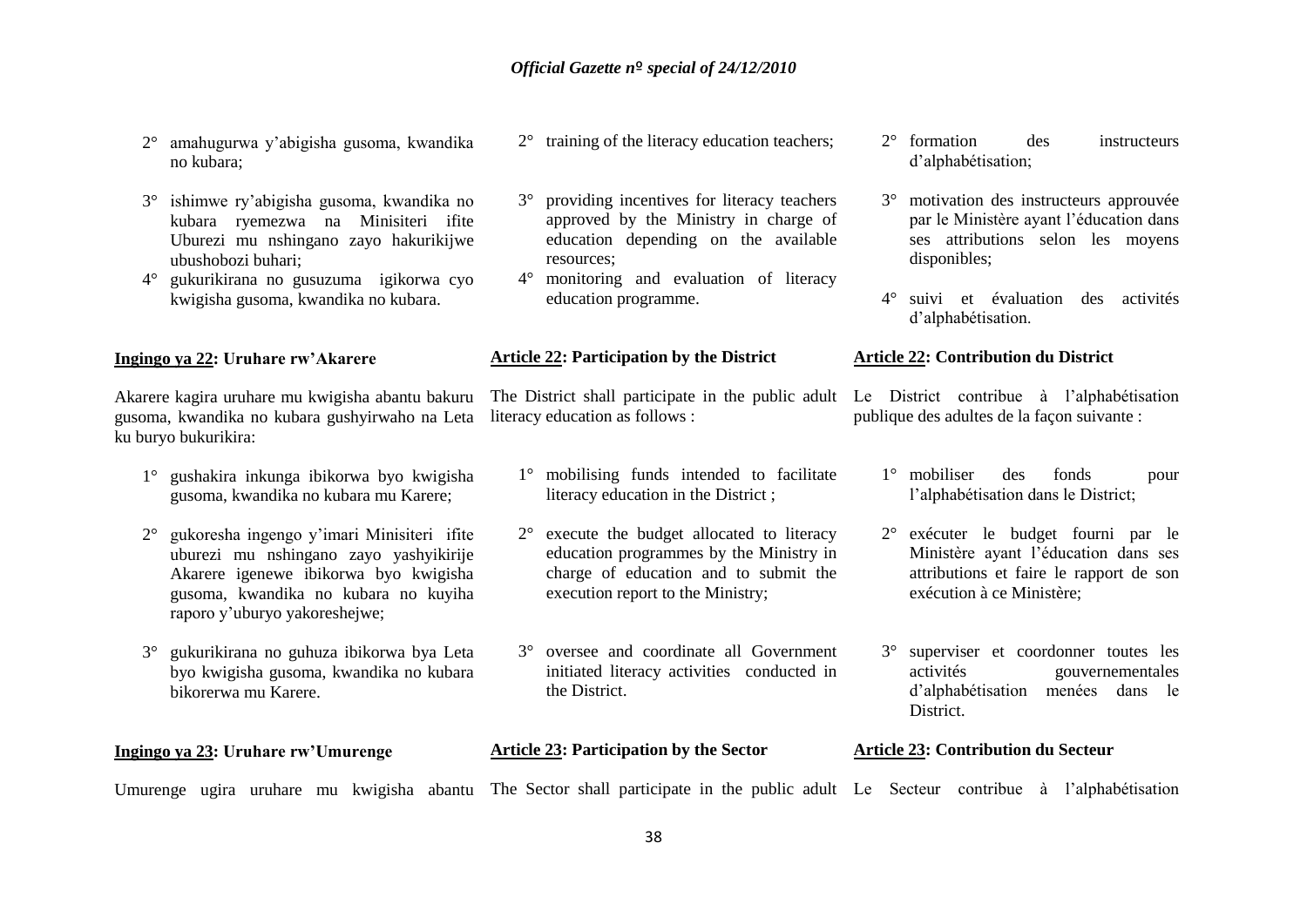| bakuru gusoma, kwandika no kubara gushyirwaho literacy education as follows:<br>na Leta ku buryo bukurikira:                                                                                                                                         |                                                                                                                                                                                                      | publique des adultes de la façon suivante:                                                                                                                                                                                 |
|------------------------------------------------------------------------------------------------------------------------------------------------------------------------------------------------------------------------------------------------------|------------------------------------------------------------------------------------------------------------------------------------------------------------------------------------------------------|----------------------------------------------------------------------------------------------------------------------------------------------------------------------------------------------------------------------------|
| 1° kugena inzu Leta igomba gukoreramo<br>igikorwa cyo kwigisha gusoma, kwandika<br>no kubara muri buri Kagari;                                                                                                                                       | 1° designating a building to be used for<br>literacy education programme in every<br>Cell.                                                                                                           | disponibles<br>$1^{\circ}$ rendre<br>les<br>locaux<br>d'alphabétisation au niveau de chaque<br>Cellule;                                                                                                                    |
| gushaka abigisha gusoma, kwandika no<br>$2^{\circ}$<br>babishoboye<br>kubara<br>kandi<br>b'inyangamugayo.                                                                                                                                            | 2° identify and recruit literacy education<br>teachers of competence and integrity.                                                                                                                  | 2° recruter les instructeurs capables et<br>intègres.                                                                                                                                                                      |
| Icyiciro cya 2: Gahunda zihariye zo kwigisha<br>gusoma, kwandika no kubara                                                                                                                                                                           | Section 2: Independent literacy education<br>programmes                                                                                                                                              | <b>Centres</b><br>spéciaux<br><b>Section</b><br>2:<br>d'alphabétisation                                                                                                                                                    |
| Ingingo ya 24: Gahunda zihariye zo kwigisha<br>gusoma, kwandika no kubara                                                                                                                                                                            | <b>Article 24: Independent literacy education</b><br>programmes                                                                                                                                      | 24:<br><b>Centres</b><br>spéciaux<br><b>Article</b><br>d'alphabétisation                                                                                                                                                   |
| Minisiteri zinyuranye cyangwa ibigo bya Leta bifite<br>abantu bagomba kwiga gusoma, kwandika no<br>nk'Ubuyobozi<br>bw'Amagereza,<br>Ibigo<br>kubara<br>ngoraramuco, bishobora gushyiraho gahunda<br>zihariye zo kwigisha gusoma, kwandika no kubara. | Different Ministries or public institutions with<br>illiterate persons such as National Prisons service,<br>Rehabilitation centres, may organise Independent<br>literacy education training courses. | Différents Ministères ou institutions publiques<br>ayant des personnes non alphabétisées comme<br>le Service National des prisons, les centres de<br>rééducation, peuvent créer des centres spéciaux<br>d'alphabétisation. |
| Ingingo ya 25 : Iteganyanyigisho rya gahunda<br>zihuriye zo kwigisha gusoma, kwandika no<br>kubara                                                                                                                                                   | Article 25 : Curricula of independent literacy<br>education programmes                                                                                                                               | Article 25: Programmes<br>des centres<br>spéciaux d'alphabétisation                                                                                                                                                        |
| Minisiteri n'ibigo bya Leta byigisha gusoma,<br>kwandika no kubara, bikoresha integanyanyigisho<br>ndetse n'inyemezabumenyi, byemejwe na Minisiteri<br>ifite uburezi mu nshingano zayo.                                                              | Ministries and Public Institutions providing<br>literacy education shall use the curricula and<br>certificates approved by the Ministry in charge of<br>education.                                   | Les Ministères et Institutions publiques<br>dispensant les cours d'alphabétisation doivent<br>utiliser les programmes et certificats approuvés<br>par le Ministère ayant l'éducation dans ses<br>attributions.             |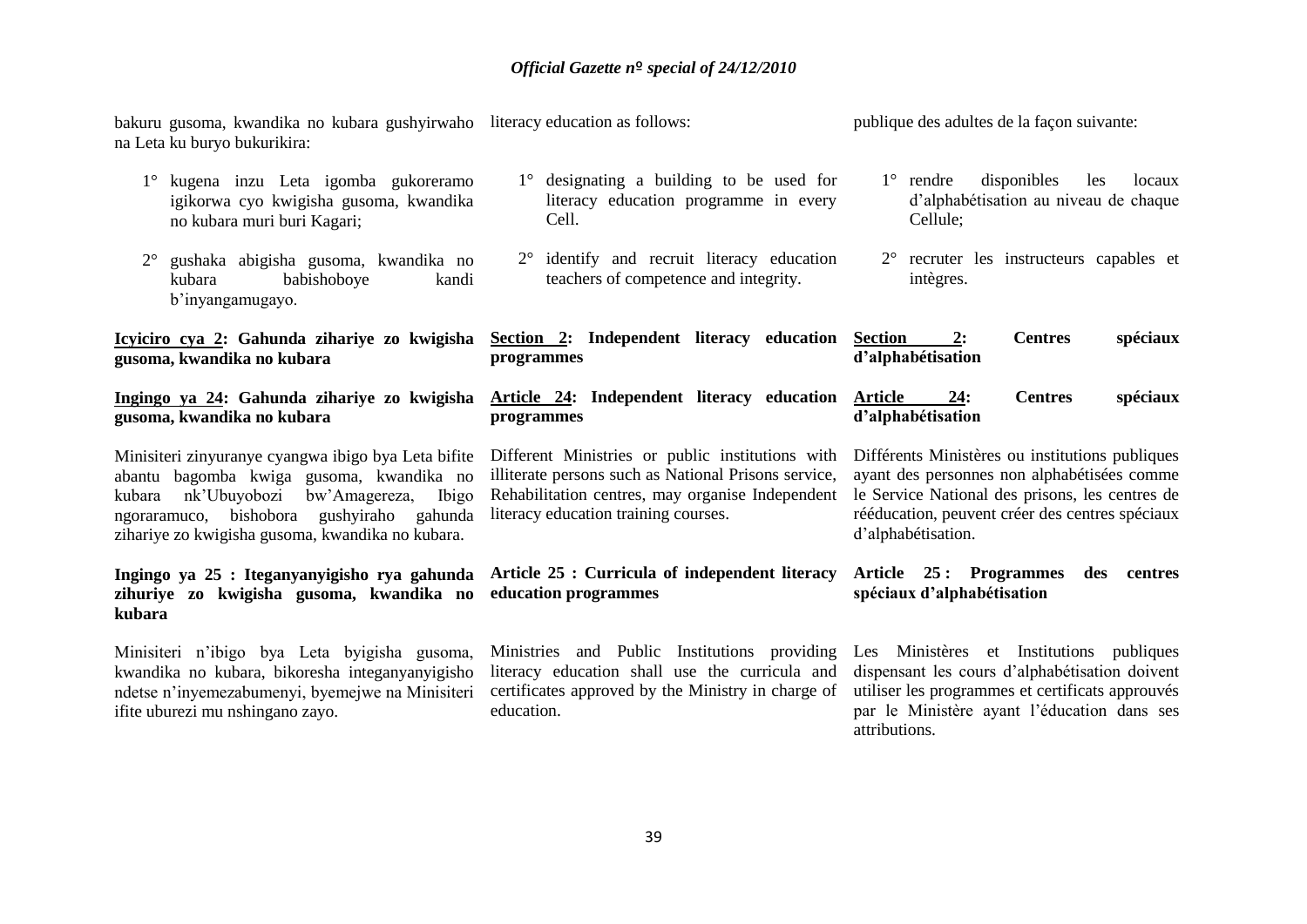### **UMUTWE WA III: KWIGISHA GUSOMA, KWANDIKA NO KUBARA GUSHYIRWAHO N'ABIKORERA CHAPTER III: PRIVATE LITERACY CHAPITRE III: ALPHABETISATION EDUCATION PRIVEE**

### **Ingingo ya 26: Gusaba uburenganzira bwo kwigisha gusoma, kwandika no kubara**

Usaba uburenganzira bwo kwigisha gusoma, kwandika no kubara yandikira Umuyobozi w'Akarere akagenera kopi Minisitiri ufite uburezi mu nshingano ze n'urwego rufite ubugenzuzi bw'Uburezi mu nshingano zarwo.

Urwandiko rusaba kwigisha gusoma, kwandika no kubara runyuzwa ku Munyamabanga Nshingwabikorwa w'Umurenge igikorwa kigomba kuberamo kandi rugomba kuba ruherekejwe n'ibi bikurikira:

- 1° kopi y'iteka rya Minisitiri ritanga ubuzimagatozi mu gihe usaba uburenganzira ari ishyirahamwe cyangwa umuryango;
- 2° icyemezo kimwemerera gukorera mu Rwanda mu gihe usaba uburenganzira ari Umuryango Mvamahanga utari uwa Leta;
- 3° gahunda y'ibikorwa igaragaza neza aho umutungo uturuka, uko igikorwa cyo kwigisha gusoma, kwandika no kubara kizakorwa n'igihe kizamara;

### **Article 26: Request for provision of literacy education**

Any applicant for authorisation to provide literacy education programme shall address the application to the District Mayor and reserves a copy to the Minister in charge of education and the organ in charge of inspectorate of education.

The application letter requesting for being a provider of literacy education shall be submitted through the Executive Secretary of the Sector in which the programme is intended to be conducted and shall be accompanied with the following:

- 1° a copy of a Ministerial Order granting Legal status if the applicant is an association or an organisation;
- 2° a certificate of registration permitting the applicant to operate in Rwanda if the applicant is an International Non-Governmental Organisation;
- 3° a plan of action clearly indicating the source of funds, the procedures for implementation of literacy programme and its duration;

### **Article 26: Demande d'autorisation de faire l'alphabétisation**

Toute personne désireuse de mener des activités d'alphabétisation doit adresser au Maire de District une lettre de demande avec copie au Ministre ayant l`éducation dans ses attributions et à l'organe ayant l'inspection de l'éducation dans ses attributions.

La lettre de demande d`autorisation porte le sous couvert du Secrétaire Exécutif du Secteur du lieu de l'alphabétisation et doit être accompagnée de ce qui suit:

- 1° une copie de l'arrêté ministériel attribuant la personnalité juridique lorsqu'il s'agit d`une association;
- 2° une autorisation lui permettant de mener ses activités au Rwanda lorsqu'il s'agit d'une Organisation Non Gouvernementale de droit étranger;
- 3° un plan d'activités spécifiant la source de revenus, des activités à mener et le délai de leur exécution;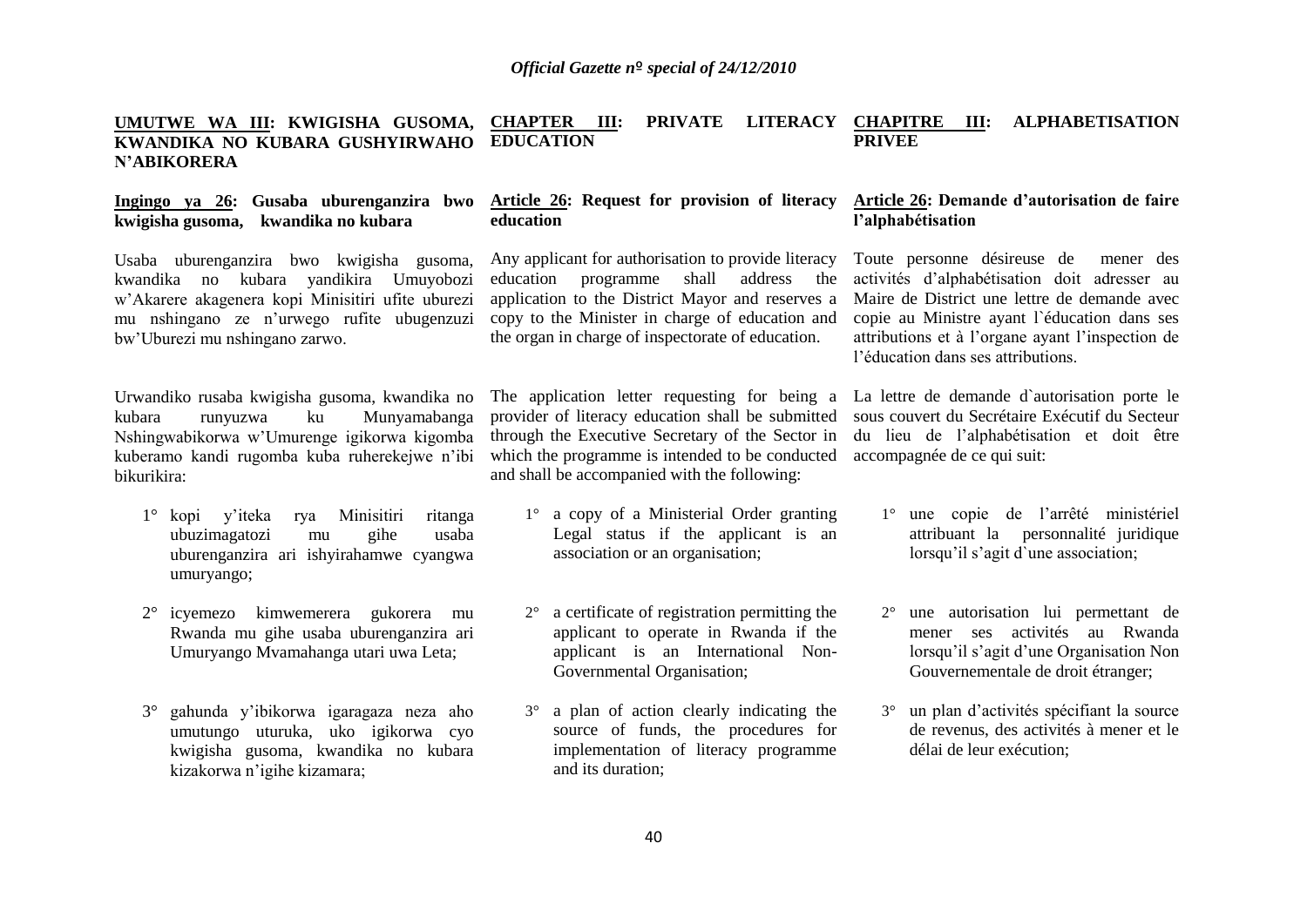- 4° kwerekana ko hari abantu bafite ubushobozi bwo kwigisha gusoma, kwandika no kubara;
- 5° kugaragaza ko hari amazu azakorerwamo igikorwa cyo kwigisha gusoma, kwandika no kubara, aho bishoboka ubuyobozi bw'ibanze bukunganira.

### **Ingingo ya 27: Uburenganzira bw'agateganyo bwo kwigisha gusoma, kwandika no kubara**

Umuyobozi w'Akarere atanga mu nyandiko uburenganzira bw'agateganyo bwo kwigisha gusoma, kwandika no kubara amaze kugenzura niba ibyangombwa bisabwa byuzuye.

Umuyobozi w'Akarere agenera Minisitiri ufite uburezi mu nshingano ze, urwego rufite ubugenzuzi bw'uburezi mu nshingano zarwo n'Umunyamabanga Nshingwabikorwa w'Umurenge igikorwa kizaberamo kopi y'ibaruwa yemera cyangwa ihakana gutangira igikorwa cyo kwigisha gusoma, kwandika no kubara.

### **Ingingo ya 28: Uburenganzira bw'uwemerewe kwigisha gusoma, kwandika no kubara**

Uwemerewe kwigisha gusoma, kwandika no kubara afite uburenganzira bukurikira:

1° guhabwa na Leta ku buntu amategeko, amabwiriza n'integanyanyigisho byerekeye

- 4° to demonstrate the availability of competent and adult literacy teachers;
- 5º to indicate the building in which the literacy education programmes will be carried out, local authorities may provide any assistance where necessary.

### **Article 27: Provisional literacy education Article 27: Autorisation provisoire de faire operating licence**

The District Mayor shall issue a temporary operating licence for literacy education after verifying the fulfilment of the requirements by the applicant.

The District Mayor shall reserve a copy of the provisional license to the Minister in charge of Education, the organ in charge of inspectorate of education and the Executive secretary of the Sector in which the activity shall be conducted.

### 4° démontrer la disponibilité des enseignants d'alphabétisation competent;

5° Prouver la disponibilité des bâtiments à utiliser dans l'exercer des activités d'alphabétisation, les autorités de base peuvent fournir l'assistance en cas de besoin.

# **l'alphabétisation**

Le Maire du District accorde, par écrit, une autorisation provisoire d'exercer des activités d'alphabétisation après avoir vérifié si les conditions exigées sont remplies.

Le Maire du District réserve au Ministre ayant l'éducation dans ses attributions, à l'organe ayant l'inspection de l'éducation dans ses attributions et au Secrétaire Exécutif du Secteur où les activités d'alphabétisation seront menées, une copie de la lettre accordant ou refusant l'autorisation provisoire d'exercer des activités d'alphabétisation.

### **Article 28: Rights of the authorised literacy Article 28: Droits de la personne autorisée à faire l'alphabétisation**

An authorised literacy education provider shall have the following rights:

1° to freely receive from the Government laws, instructions and curricula relating to

La personne ayant reçu l'autorisation de faire l'alphabétisation a droit de:

1° recevoir gratuitement de l'Etat les texts de lois, d'instructions et de

**education provider**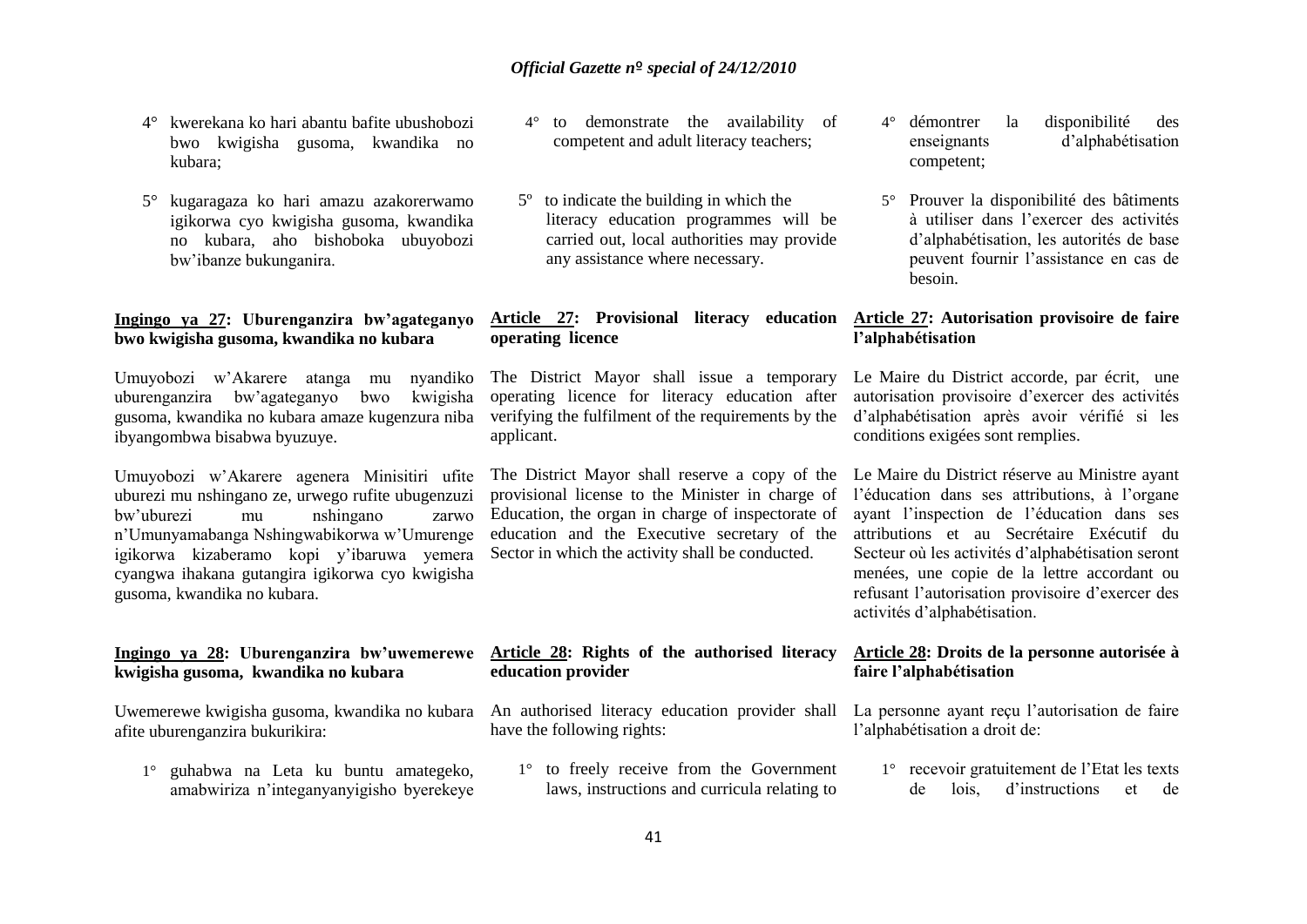kwigisha gusoma, kwandika no kubara;

2° guhabwa na Leta, imiryango cyangwa undi muterankunga uwo ari we wese wo mu gihugu cyangwa mu mahanga inkunga cyangwa indi mpano kugira ngo ashobore gukora neza imirimo yo kwigisha gusoma, kwandika no kubara.

### **Ingingo ya 29: Inshingano z'uwemerewe kwigisha gusoma, kwandika no kubara**

Uwemerewe kwigisha gusoma, kwandika no kubara agomba kubahiriza inshingano zikurikira:

- 1° gukurikiza politiki, amategeko, amabwiriza n'integanyanyigisho byerekeye kwigisha gusoma, kwandika no kubara;
- 2° kwakira abantu bakuru bose bifuza kwiga gusoma, kwandika no kubara nta vangura iryo ari ryo ryose;
- 3° kwemera igenzura rikorwa n'inzego za Minisiteri ifite uburezi mu nshingano zayo, urwego rufite ubugenzuzi bw'Uburezi mu nshingano zarwo, Akarere, Umurenge n'Akagari;
- 4° kutaka amafaranga y'ishuri abo agomba kwigisha gusoma, kwandika no kubara;
- 5° gutanga raporo buri gihembwe ku Murenge akagenera kopi Akarere na Minisiteri ifite uburezi mu nshingano zayo.

literacy education;

2° to freely receive from the Government, local or international donors and partners any form of funding and donations for undertaking and promoting literacy education programmes.

### **Article 29: Obligations of an authorised Article 29: Obligations de la personne literacy education provider**

programmes he private provider shall have the l'alphabétisation doit respecter les obligations following obligations:

- 1° to conform to the government policy, laws, instructions and curricula on literacy education;
- 2° to admit adults intending to enrol for literacy education courses without any form of discrimination;
- 3° to accept inspections by the Ministry in charge of education, organ in charge of inspectorate of education, District, Sector and Cell;
- 4° not to demand any school dues from learners of literacy education programme;
- 5° to submit a quarterly activity report on literacy education to the Sector, with copies to the District and the Ministry in

programmes d'alphabétisation ;

2° recevoir de l'Etat, des Organisations ou bailleurs de fonds locaux ou internationaux des aides ou des dons destinés à la promotion des activités d'alphabétisation.

# **autorisée à faire l'alphabétisation**

An authorised literacy education provider La personne ayant reçu l'autorisation de faire suivantes:

- 1° se conformer à la politique d'alphabétisation, aux lois, instructions et programmes d'alphabétisation;
- 2° accueillir les adultes désireux de suivre les cours d'alphabétisation sans discrimination aucune;
- 3° accepter l'inspection du Ministère ayant l'éducation dans ses attributions, organe ayant l'inspection de l'éducation dans ses attributions, District, Secteur et Cellule;
- 4° ne pas demander les frais de scolarité aux apprenants de l'alphabétisation;
- 5° donner le rapport trimestriel d'activités au Secteur et réserver une copie au District et au Ministère ayant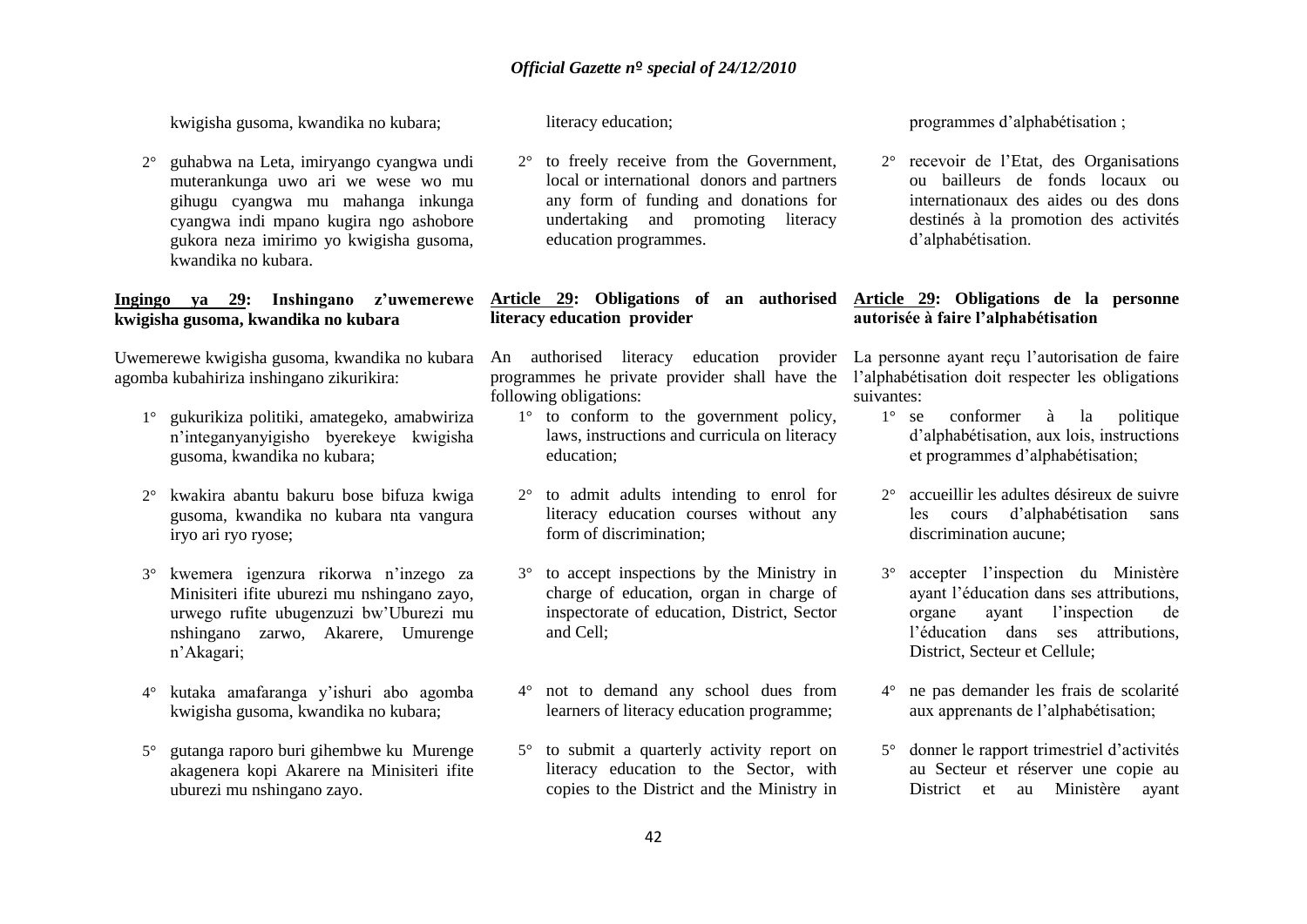charge of education .

l'éducation dans ses attributions.

| Ingingo ya 30: Impamvu zo kwamburwa <u>Article-30</u> : Reasons-for-withdrawal-of-literacy<br>uburenganzira bwo kwigisha gusoma, kwandika<br>no kubara                                                                                             | education operating license                                                                                                                                                                                                                                           | 30:<br><b>Motifs</b><br><b>Article</b><br>de<br>retrait<br>de<br>l'autorisation d'alphabétisation                                                                                                                                                             |  |  |
|----------------------------------------------------------------------------------------------------------------------------------------------------------------------------------------------------------------------------------------------------|-----------------------------------------------------------------------------------------------------------------------------------------------------------------------------------------------------------------------------------------------------------------------|---------------------------------------------------------------------------------------------------------------------------------------------------------------------------------------------------------------------------------------------------------------|--|--|
| Impamvu zo kwamburwa uburenganzira bwo<br>kwigisha gusoma, kwandika no kubara ni izi<br>zikurikira:                                                                                                                                                | The following are the reasons for the withdrawal<br>of literacy education operating license:                                                                                                                                                                          | Les motifs de retrait de l'autorisation de faire<br>l'alphabétisation sont les suivants:                                                                                                                                                                      |  |  |
| kudakurikiza<br>politiki,<br>amategeko,<br>$1^{\circ}$<br>amabwiriza n'integanyanyigisho byerekeye<br>kwigisha gusoma, kwandika no kubara;                                                                                                         | 1° failure to conform to the Government<br>policy, laws, instructions and curricula<br>regarding literacy education;                                                                                                                                                  | $1^\circ$ le non respect de la politique, des lois,<br>des instructions et des programmes<br>d'alphabétisation;                                                                                                                                               |  |  |
| kutubahiriza<br>amabwiriza<br>yerekeye<br>$2^{\circ}$<br>umutekano cyangwa kugaragaza ibikorwa<br>bishobora guteza umutekano muke;                                                                                                                 | $2^{\circ}$ failure to respect the security regulations<br>or demonstrating practices that may<br>interfere with public order;                                                                                                                                        | le non respect des instructions relatives<br>$2^{\circ}$<br>à la sécurité ou mener les activités<br>pouvant porter atteinte à la sécurité;                                                                                                                    |  |  |
| ry'ibyerekeye<br>kwigisha<br>$3^\circ$<br>ivugururwa<br>gusoma, kwandika no kubara.                                                                                                                                                                | 3° reforms relating to literacy education<br>programmes.                                                                                                                                                                                                              | 3° réforme des activités d'alphabétisation.                                                                                                                                                                                                                   |  |  |
| 31:<br>kivanaho<br><b>Icyemezo</b><br>Ingingo<br>ya<br>uburenganganzira<br>bwo<br>kwigisha<br>gusoma,<br>kwandika no kubara                                                                                                                        | Decision to withdraw the<br>Article 31:<br>authorisation of a literacy education operating<br>licence                                                                                                                                                                 | Décision<br>Article 31:<br>de retrait<br>de<br>l'autorisation d'alphabétisation                                                                                                                                                                               |  |  |
| Icyemezo kivanaho uburenganzira bw'agateganyo<br>bwo kwigisha gusoma, kwandika no kubara gifatwa<br>n'Akarere hashingiwe kuri raporo y'urwego rufite<br>ubugenzuzi bw'uburezi mu nshingano zarwo<br>cyangwa iy'inzego z'Akarere zishinzwe uburezi. | The decision to withdraw a temporary literacy<br>education operating license shall be taken by<br>District on the recommendation of the report of<br>the organ in charge of inspectorate of education<br>or District Education authorities in charge of<br>education. | La décision de retrait de l'autorisation<br>provisoire de faire l'alphabétisation revient au<br>Maire de District sur recommandation de<br>l'organe ayant l'inspection de l'éducation dans<br>ses attributions ou des services de l'éducation<br>du District. |  |  |
| Icyemezo kivanaho uburenganzira bwa burundu<br>bwo kwigisha gusoma, kwandika no kubara gifatwa                                                                                                                                                     | The decision to withdraw a definitive literacy<br>education operating licence shall be taken by the                                                                                                                                                                   | La décision de retrait de l'autorisation<br>définitive de faire l'alphabétisation revient au                                                                                                                                                                  |  |  |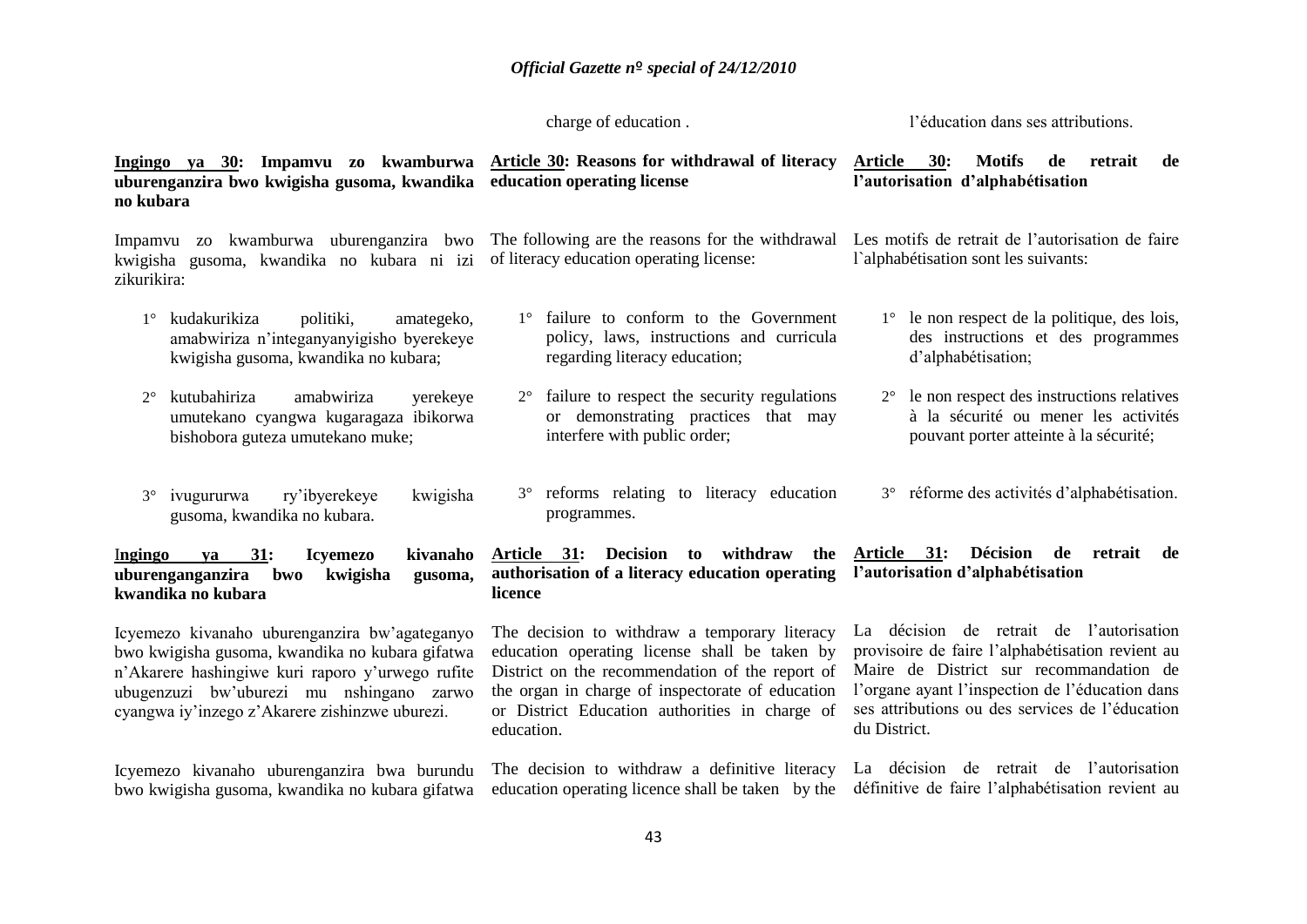| na Minisitiri ufite uburezi mu nshingano ze<br>ashingiye kuri raporo y'urwego rufite ubugenzuzi<br>bw'uburezi mu nshingano zarwo.                            | charge<br>Education<br>Minister<br>of<br>in<br><sub>on</sub><br>recommendation of the report of the organ in<br>charge of inspectorate of education. | l'Education<br>dans<br>Ministre<br>ayant<br>ses<br>attributions sur base du rapport de l'organe<br>ayant l'inspection de l'éducation dans ses<br>attributions. |
|--------------------------------------------------------------------------------------------------------------------------------------------------------------|------------------------------------------------------------------------------------------------------------------------------------------------------|----------------------------------------------------------------------------------------------------------------------------------------------------------------|
| <b>UMUTWE WA IV: INGINGO ZISOZA</b>                                                                                                                          | <b>CHAPTER IV: FINAL PROVISIONS</b>                                                                                                                  | <b>CHAPITRE IV: DISPOSITIONS FINALES</b>                                                                                                                       |
| Ingingo ya 32: Ivanwaho ry'ingingo zinyuranyije Article 32: Repealing provision<br>n'aya mabwiriza                                                           |                                                                                                                                                      | <b>Article 32: Disposition abrogatoire</b>                                                                                                                     |
| Ingingo zose z'amabwiriza abanziriza aya kandi All prior instructions contrary to these instructions<br>zinyuranyije nayo zivanyweho.                        | are hereby repealed.                                                                                                                                 | Toutes les instructions antérieures contraires<br>aux présentes instructions sont abrogées.                                                                    |
| Ingingo ya 33 : Igihe amabwiriza atangirira Article 33 : Commencement<br>gukurikizwa                                                                         |                                                                                                                                                      | Article 33 : Entrée en vigueur                                                                                                                                 |
|                                                                                                                                                              |                                                                                                                                                      |                                                                                                                                                                |
| Aya mabwiriza atangira gukurikizwa ku munsi These instructions shall come into force on the<br>atangarijweho mu Igazeti ya Leta ya Repubulika y'u<br>Rwanda. | date of their publication in the Official Gazette of<br>the Republic of Rwanda.                                                                      | Les présentes instructions entrent en vigueur le<br>jour de leur publication au Journal Officiel de<br>la Republique du Rwanda.                                |
| Kigali, kuwa 09/12/2010                                                                                                                                      | Kigali, on 09/12/2010                                                                                                                                | Kigali, le 09/12/2010                                                                                                                                          |

**Bibonywe kandi bishyizweho Ikirango cya Repubulika:**

**Seen and sealed with the Seal of the Republic:**

**Vu et scellé du Sceau de la République:**

(sé) **KARUGARAMA Tharcisse** Minisitiri w'Ubutabera/ Intumwa Nkuru ya Leta

(sé) **KARUGARAMA Tharcisse** Minister of Justice/ Attorney General

(sé) **KARUGARAMA Tharcisse** Ministre de la Justice/ Garde des Sceaux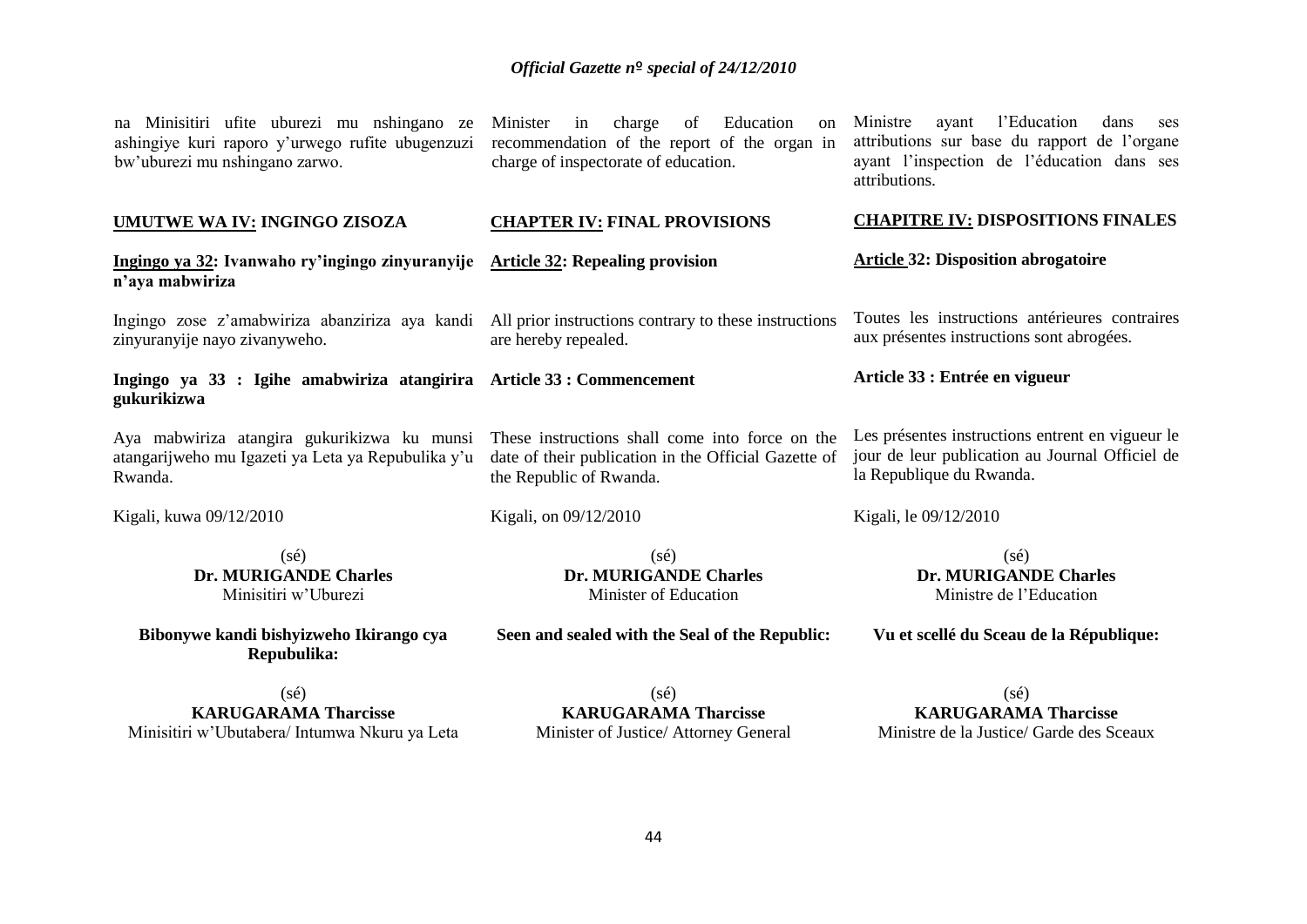| AMABWIRIZA YA MINISITIRI N° 003/2010<br>YO KUWA 09/12/2010 AGENGA IMIRIMO<br>Y'UBUSHAKASHATSI MU RWANDA | MINISTERIAL INSTRUCTIONS N°003/2010<br>OF 09/12/2010 REGULATING RESEARCH<br><b>ACTIVITIES IN RWANDA</b> | <b>INSTRUCTIONS</b><br><b>MINISTERIELLES</b><br>N°003/2010 DU 09/12/2010 REGISSANT<br>LES ACTIVITES DE RECHERCHE AU<br><b>RWANDA</b> |
|---------------------------------------------------------------------------------------------------------|---------------------------------------------------------------------------------------------------------|--------------------------------------------------------------------------------------------------------------------------------------|
| <b>ISHAKIRO</b>                                                                                         | <b>TABLE OF CONTENTS</b>                                                                                | <b>TABLES DES MATIERES</b>                                                                                                           |
| UMUTWE WA MBERE: INGINGO RUSANGE                                                                        | <b>CHAPTER ONE: GENERAL PROVISIONS</b>                                                                  | <b>CHAPITRE PREMIER: DISPOSITIONS</b><br><b>GENERALES</b>                                                                            |
| Ingingo ya mbere: Ikigamijwe n'aya mabwiriza                                                            | <b>Article One: Purpose of these Instructions</b>                                                       | Article premier: Objet des présentes<br>instructions                                                                                 |
| Ingingo ya<br>Abarebwa<br>2:<br>n'aya<br>mabwiriza                                                      | <b>Article 2: Scope</b>                                                                                 | <b>Article 2: Champ d'application</b>                                                                                                |
| Ingingo ya 3: Akamaro k'aya mabwiriza                                                                   | <b>Article 3: Importance of these instructions</b>                                                      | Importance des présentes<br>Article 3:<br>instructions                                                                               |
| UMUTWE WA II: INSHINGANO Z'INZEGO<br>Z'UBUSHAKASHATSI                                                   | <b>CHAPTER II: RESPONSIBILITIES OF THE</b><br><b>RESEARCH ORGANS</b>                                    | <b>CHAPITRE II: ATTRIBUTIONS DES</b><br><b>ORGANES DE RECHERCHE</b>                                                                  |
| Ingingo ya 4 : Inshingano za Minisiteri ifite<br>Ubushakashatsi mu nshingano zayo                       | Article 4: Responsibilities of the Ministry in<br>charge of research activities                         | Article 4 : Attributions du Ministère chargé<br>de la recherche                                                                      |
| Inshingano<br>Ingingo<br>ya 5:<br>z'ibigo<br>by'ubushakashatsi                                          | Article 5:<br>Responsibilities of research<br>institutions                                              | <b>Article 5: Attributions des institutions</b><br>de recherche                                                                      |
| UMUTWE WA III:<br>IBIKORWA BY'<br><b>UBUSHAKASHATSI</b>                                                 | <b>CHAPTER III: RESEARCH ACTIVITIES</b>                                                                 | <b>ACTIVITES</b><br><b>CHAPITRE</b><br>III:<br>DE<br><b>RECHERCHE</b>                                                                |
| Ingingo ya 6: Gusaba uburenganzira bwo gukora<br>ubushakashatsi                                         | Article 6: Request for permission to carry out<br>research activities                                   | Article 6: Demande d'autorisation de faire<br>la recherche                                                                           |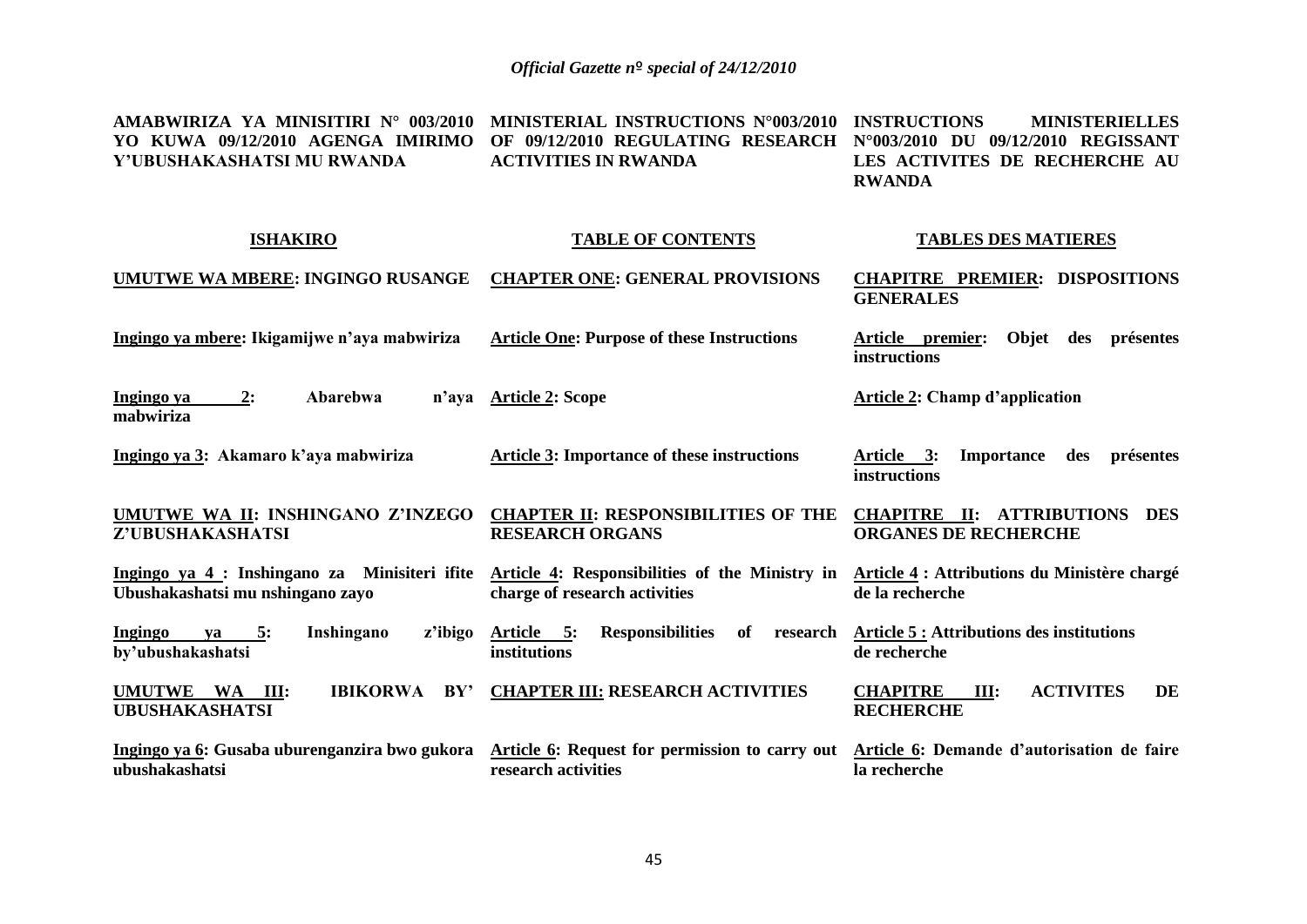| Ingingo ya 7: Guhabwa uburenganzira bwo Article 7: Approval to carry out research Article 7: Autorisation de faire la<br>gukora ubushakashatsi | activities                                                                         | recherche                                                              |
|------------------------------------------------------------------------------------------------------------------------------------------------|------------------------------------------------------------------------------------|------------------------------------------------------------------------|
| Ingingo ya 8: Uburenganzira bw'uwemerewe Article 8: Rights of the approved research<br>gukora ubushakashatsi                                   | <b>Applicant</b>                                                                   | Article 8: Droits de la personne autorisée à<br>faire la recherche     |
| Ingingo ya 9: Inshingano z'uwemerewe gukora Article 9: Obligations of the approved<br>ubushakashatsi                                           | research applicant                                                                 | Article 9: Obligations de la personne<br>autorisé à faire la recherche |
| Ingingo ya 10: Imyitwarire igomba kuranga Article 10: The researcher's conduct<br>ukora ubushakashatsi                                         |                                                                                    | Article 10: Code de conduite du chercheur                              |
| Ingingo ya 11: Kwamburwa uburenganzira bwo Article 11: Withdrawal of the authorisation to<br>ubushakashatsi<br>gukora                          | carry out research activities                                                      | Article 11 : Retrait de l'autorisation de<br>faire la recherche        |
| <b>Ingingo</b><br><b>12:</b><br><b>Icyemezo</b><br>kivanaho<br>va<br>uburenganganzira bwo gukora ubushakashatsi                                | Article 12: Decision to terminate the approval<br>to carry out research activities | Article 12: Décision de retrait de<br>l'autorisation de recherche      |
| <b>UMUTWE</b><br><b>IBYAVUYE</b><br>MU<br>WA<br>IV:<br><b>BUSHAKASHATSI</b>                                                                    | <b>CHAPTER IV: RESEARCH DATA</b>                                                   | <b>CHAPITRE IV: RÉSULTATS DE LA</b><br><b>RECHERCHE</b>                |
| Ingingo ya 13:<br>bushakashatsi                                                                                                                | Gukoresha ibyavuye mu Article 13: Use of research data                             | Article 13 : Utilisation des résultats de la<br>recherche              |
| UMUTWE WA V : INGINGO ZISOZA                                                                                                                   | <b>CHAPTER V: FINAL PROVISIONS</b>                                                 | <b>CHAPITRE V: DISPOSITIONS FINALES</b>                                |
| Ingingo ya 14: Ivanwaho ry'ingingo zinyuranyije Article 14: Repealing provision<br>n'aya mabwiriza                                             |                                                                                    | <b>Article 14 : Disposition abrogatoire</b>                            |
| Ingingo ya 15: Igihe amabwiriza atangirira Article 15: Commencement<br>gukurikizwa                                                             |                                                                                    | Article 15 : Entrée en vigueur                                         |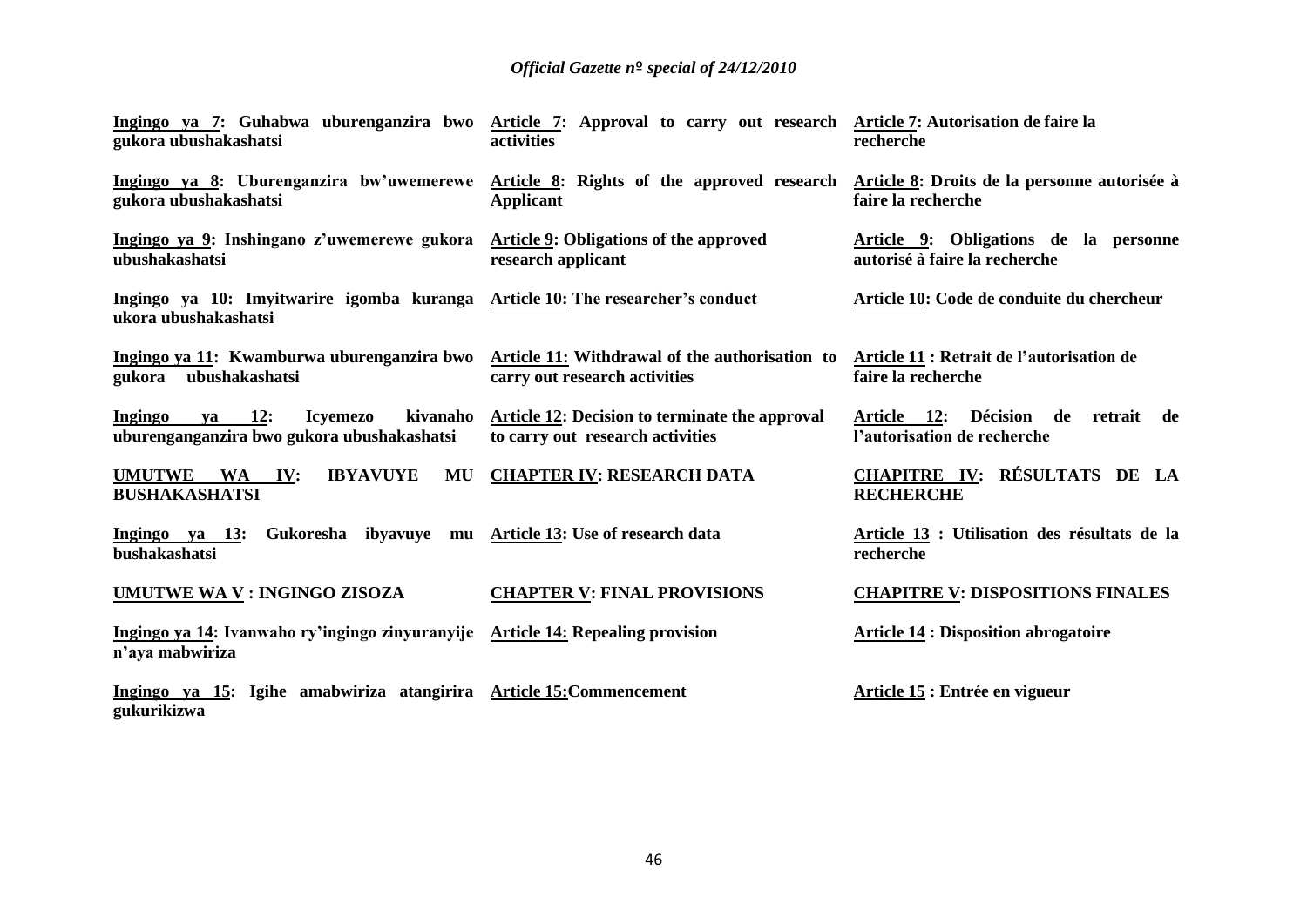| AMABWIRIZA YA MINISITIRI N° 003/2010<br>YO KUWA 09/12/2010 AGENGA IMIRIMO<br>Y'UBUSHAKASHATSI MU RWANDA                                                                                                                                                          | MINISTERIAL INSTRUCTIONS N°003/2010<br>OF 09/12/2010 REGULATING RESEARCH<br><b>ACTIVITIES IN RWANDA</b>                                                                                                                                                          | <b>INSTRUCTIONS</b><br><b>MINISTERIELLES</b><br>N°003/2010 DU 09/12/2010 REGISSANT<br>LES ACTIVITES DE RECHERCHE AU<br><b>RWANDA</b>                                                                                                                                                           |
|------------------------------------------------------------------------------------------------------------------------------------------------------------------------------------------------------------------------------------------------------------------|------------------------------------------------------------------------------------------------------------------------------------------------------------------------------------------------------------------------------------------------------------------|------------------------------------------------------------------------------------------------------------------------------------------------------------------------------------------------------------------------------------------------------------------------------------------------|
| Minisitiri w'Uburezi;                                                                                                                                                                                                                                            | The Minister of Education;                                                                                                                                                                                                                                       | Le Ministre de l'Education;                                                                                                                                                                                                                                                                    |
| Ashingiye ku Itegeko Nshinga rya Repubulika y'u<br>Rwanda ryo ku wa 04 Kamena 2003, nk'uko<br>ryavuguruwe kugeza ubu, cyane cyane mu ngingo<br>yaryo ya 201;                                                                                                     | Pursuant to the Constitution of the Republic of Vu la Constitution de la République du<br>Rwanda of 04 June 2003 as amended to date,<br>especially in Article 201;                                                                                               | Rwanda du 04 juin 2003 telle que révisée à ce<br>jour, spécialement en son article 201;                                                                                                                                                                                                        |
| Ashingiye ku Itegeko Ngenga n° 20/2003 ryo ku wa<br>03/08/2003 rigena imiterere y'uburezi, cyane cyane<br>mu ngingo zaryo, iya 2 n'iya 11;                                                                                                                       | Pursuant to Organic Law n° 20/2003 of Vu la Loi Organique n° 20/2003 du 03/08/2003<br>03/08/2003 organising education, especially in<br>Articles 2 and 11;                                                                                                       | portant<br>organisation<br>de<br>l'éducation,<br>spécialement en ses articles 2 et 11;                                                                                                                                                                                                         |
| Ashingiye ku Itegeko n° 20/2005 ryo ku wa Pursuant to Law n° 20/2005 of 20/10/2005<br>20/10/2005 rishyiraho imiterere, imitunganyirize<br>n'imikorere y'Amashuri Makuru;                                                                                         | governing the organization and functioning of<br>higher education;                                                                                                                                                                                               | Vu la Loi nº 20/2005 du 20/10/2005 portant<br>fonctionnement<br>organisation<br>et<br>de<br>l'enseignement supérieur;                                                                                                                                                                          |
| Mu rwego rwo gushyira mu nyandiko no guhuza<br>ibikorwa by'ubushakashatsi bikorerwa mu Rwanda<br>hubakwa ubushobozi bw'Igihugu<br>no<br>kugira<br>ubumenyi bw'ibanze bufatika mu gushyiraho ibyo<br>Igihugu gikeneye na politiki rusange<br>mu<br>bushakashatsi; | In order to document and coordinate research<br>activities carried out in Rwanda, by building<br>national capacity and acquisition of basic and<br>sound knowledge for establishment of national<br>priorities and formulation of public policy for<br>research; | Dans le cadre de répertorier et coordonner les<br>activités de recherche exécutées au Rwanda, de<br>construire la capacité nationale et une<br>connaissance de base suffisante pour mettre en<br>place les priorités nationales et élaborer la<br>politique nationale en matière de recherche; |
| Mu rwego rwo gushyiraho uburyo bunoze bwo<br>gukora ubushakashatsi mu Rwanda;                                                                                                                                                                                    | In order to establish standard norms for research<br>in Rwanda;                                                                                                                                                                                                  | Dans le cadre de déterminer les normes<br>standards de la recherche au Rwanda;                                                                                                                                                                                                                 |
| ASHYIZEHO AMABWIRIZA AKURIKIRA:                                                                                                                                                                                                                                  | <b>HEREBY</b><br><b>THE</b><br><b>FOLLOWING DONNE</b><br><b>GIVES</b><br><b>INSTRUCTIONS:</b>                                                                                                                                                                    | <b>LES</b><br><b>INSTRUCTIONS</b><br><b>SUIVANTES:</b>                                                                                                                                                                                                                                         |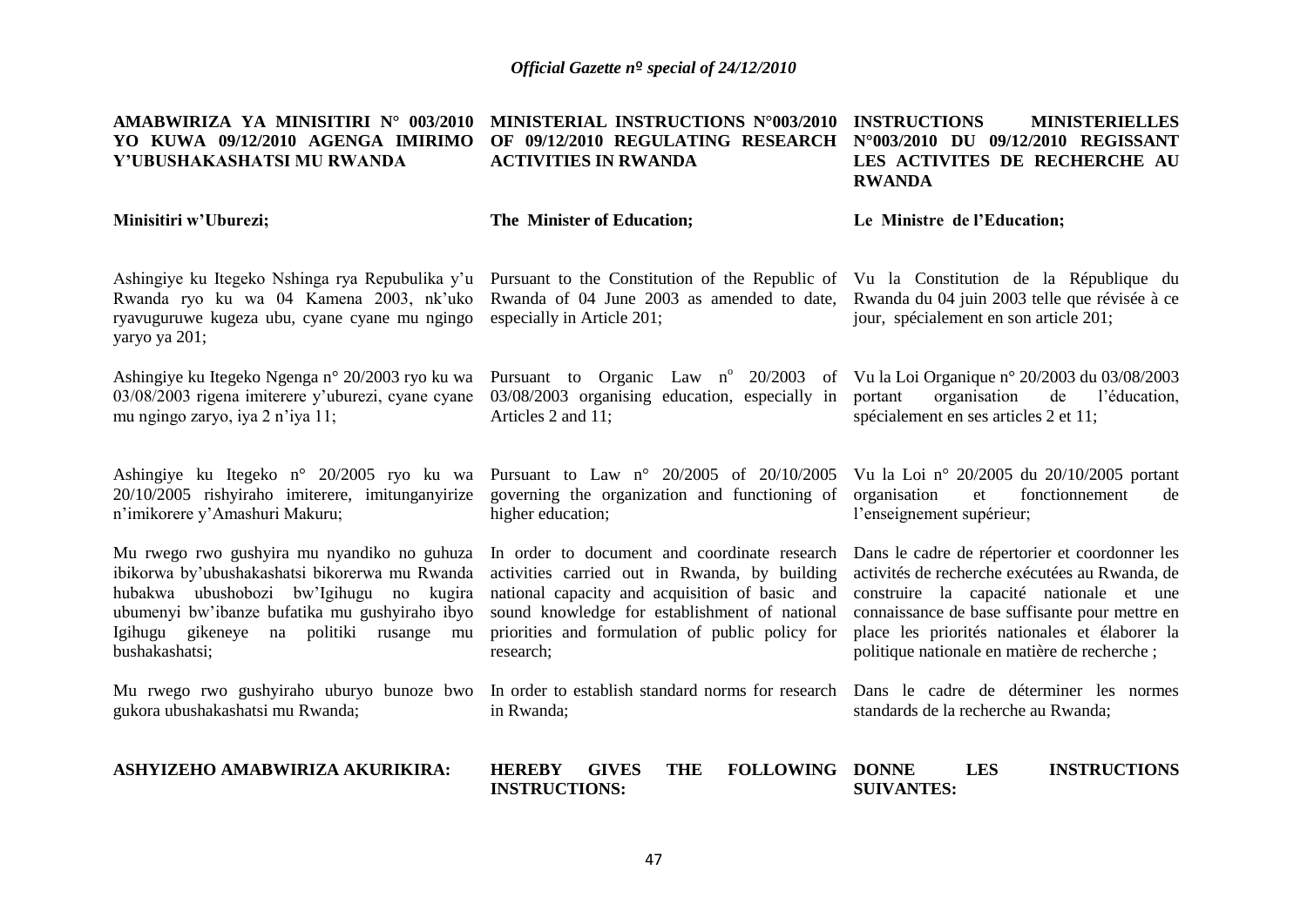| <b>UMUTWE</b><br><b>MBERE</b><br><b>INGINGO</b><br><b>WA</b><br><b>RUSANGE</b>                                                                                                   | <b>CHAPTER ONE: GENERAL PROVISIONS</b>                                                                                                                                 | <b>CHAPITRE PREMIER:</b><br><b>DISPOSITIONS</b><br><b>GENERALES</b>                                                                                                                |  |  |  |
|----------------------------------------------------------------------------------------------------------------------------------------------------------------------------------|------------------------------------------------------------------------------------------------------------------------------------------------------------------------|------------------------------------------------------------------------------------------------------------------------------------------------------------------------------------|--|--|--|
| Ingingo ya mbere: Ikigamijwe n'aya mabwiriza                                                                                                                                     | <b>Article One: Purpose of these instructions</b>                                                                                                                      | Article premier : Objet des présents<br>instructions                                                                                                                               |  |  |  |
| Aya mabwiriza ashyiraho uburyo bunoze bwo<br>gukora imirimo y'ubushakashatsi mu Rwanda.                                                                                          | These instructions establish the regulations<br>governing research activities in Rwanda.                                                                               | Les présentes instructions déterminent les<br>normes standards de qualité à respecter dans<br>les activités de recherche au Rwanda.                                                |  |  |  |
| Abarebwa<br>Ingingo ya<br>2:<br>mabwiriza                                                                                                                                        | n'aya Article 2 : Scope                                                                                                                                                | <b>Article 2: Champ d'application</b>                                                                                                                                              |  |  |  |
| Aya mabwiriza arareba inzego zose za Leta,<br>izigenga, imiryango cyangwa umuntu ku giti cye<br>bashaka<br>cyangwa<br>gukora<br>imirimo<br>bakora<br>y'ubushakashatsi mu Rwanda. | These instructions shall concern all public and<br>private institutions, agencies or individuals who<br>carry or intend to carry out research activities in<br>Rwanda. | Les présentes instructions concernent tout<br>organe public ou privé, organisation ou<br>personne physique qui exerce ou souhaite<br>exercer des activités de recherche au Rwanda. |  |  |  |
| Ingingo ya 3: Akamaro k'aya mabwiriza                                                                                                                                            | <b>Article 3: Importance of these instructions</b>                                                                                                                     | <u>Article 3:</u><br><b>Importance</b><br>des présentes<br>instructions                                                                                                            |  |  |  |
|                                                                                                                                                                                  |                                                                                                                                                                        |                                                                                                                                                                                    |  |  |  |
| Aya mabwiriza afite akamaro gakurikira:                                                                                                                                          | The importance of these instructions is as follows:                                                                                                                    | L'importance des présentes instructions est la<br>suivante :                                                                                                                       |  |  |  |
| $1^{\circ}$ gufasha kumenya no guhuza ibikorwa byose $1^{\circ}$ to assist in the documentation<br>n'ubushakashatsi<br>bukorerwa mu<br>bijyanye<br>Rwanda;                       | coordination of all research activities carried<br>out in Rwanda;                                                                                                      | and 1° permettre de répertorier et de coordonner<br>toutes les activités de recherche au<br>Rwanda;                                                                                |  |  |  |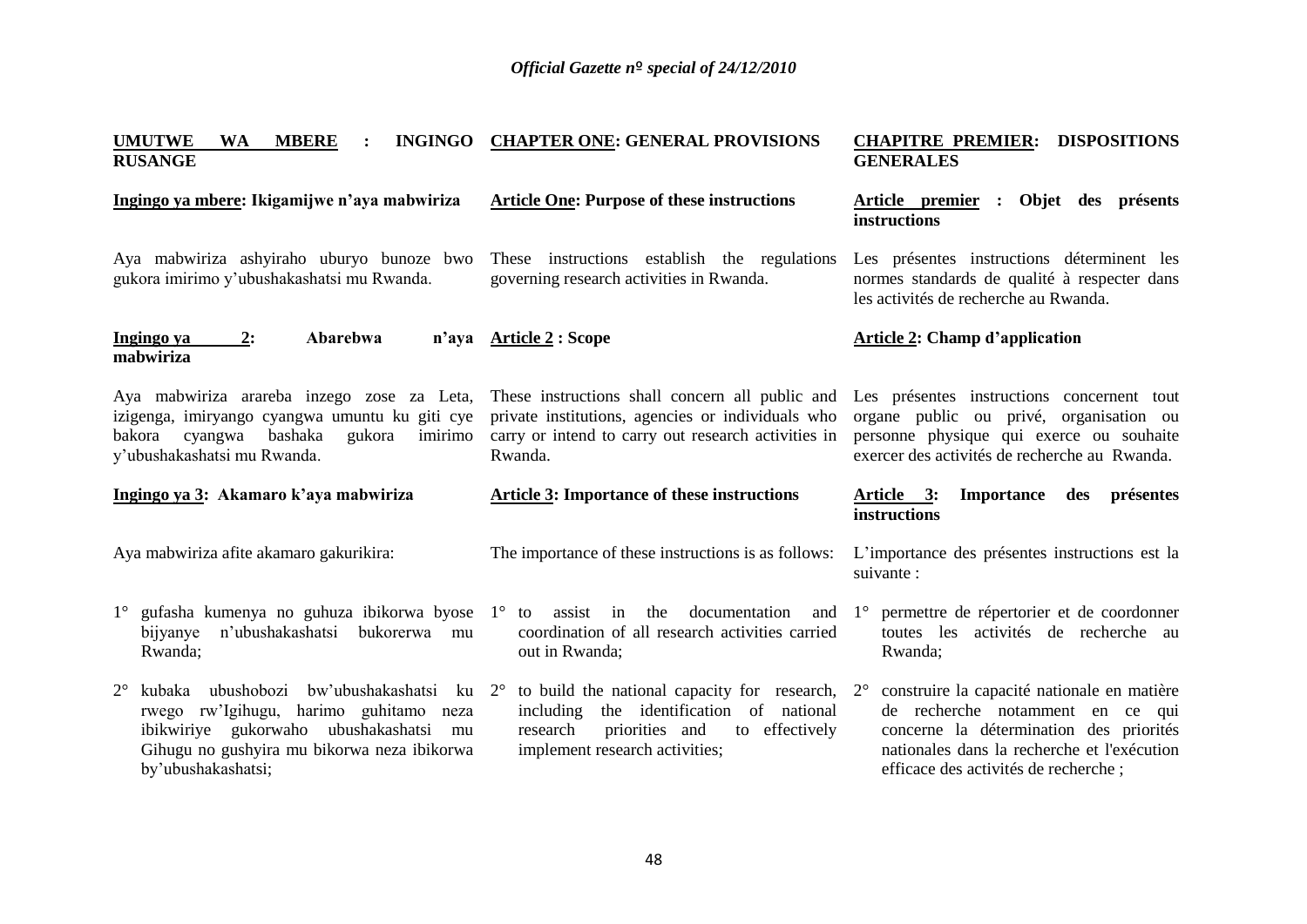- 3° guteza imbere ubushakashatsi bukenewe cyane bijyanye n'intego z'iterambere ry'Igihugu; to promote and prioritize the necessary areas of research activities in line with national development objectives; de développement national;
- 4° kwirinda gutatanya imbaraga no gukora ubushakashatsi bumwe hirya no hino mu Gihugu;
- 5° kongera umubare w'abashakashatsi b'inzobere 5° to increase the number of high-quality mu Rwanda;
- 6° kurwanya imyitwarire idakwiye mu bushakashatsi n'ibikorwa bishobora kugira ingaruka ku buzima bw'abantu n'ibidukikije;
- 7° kwirinda ikusanywa n'iyimurwa ritemewe ry'ibikoresho by'ubushakashatsi na/cyangwa amakuru ava mu bushakashatsi;
- 8° kurengera uburenganzira n'imibereho myiza y'ab'ubushakashatsi bukorerwaho;
- 9° kubaka umubano hagati y'ibigo bikora ubushakashakatsi byo mu Rwanda n'ibyo hirya no hino ku isi hagamijwe kubaka urubuga rw'ubufatanye n'ihanahana ry'ubumenyi.
- 
- 4° to prevent fragmentation and duplication of 4° éviter la fragmentation des efforts et la research efforts in Rwanda;
- researchers in Rwanda;
- to prevent research misconduct and activities  $6^\circ$ that may be harmful to human health and the environment;
- 7° to prevent unauthorized collection and transfer of research materials and/or information from research;
- to protect the rights and welfare of research  $8^\circ$ subjects;
- 9° to foster links among national institutions and research organizations, and around the world in order to develop a platform for collaboration and knowledge transfer.
- 3° développer les domaines prioritaires de recherche en conformité avec les objectifs
- duplication dans des activités de recherche;
- 5° augmenter le nombre de chercheurs de qualité au Rwanda ;
- lutter contre les mauvais comportements dans la recherche ainsi que contre des activités susceptibles de nuire à la santé des personnes et à l'environnement ;
- lutter contre la collection et le transfert non autorisés du matériel de recherche et/ou les données de la recherche ;
- 8° protéger les droits et le bien-être des personnes sujets de recherche ;
- 9° stimuler la coopération entre les établissements de recherche du Rwanda et les Etablissements de recherche des autres pays du monde dans le but de développer la collaboration et le transfert des connaissances.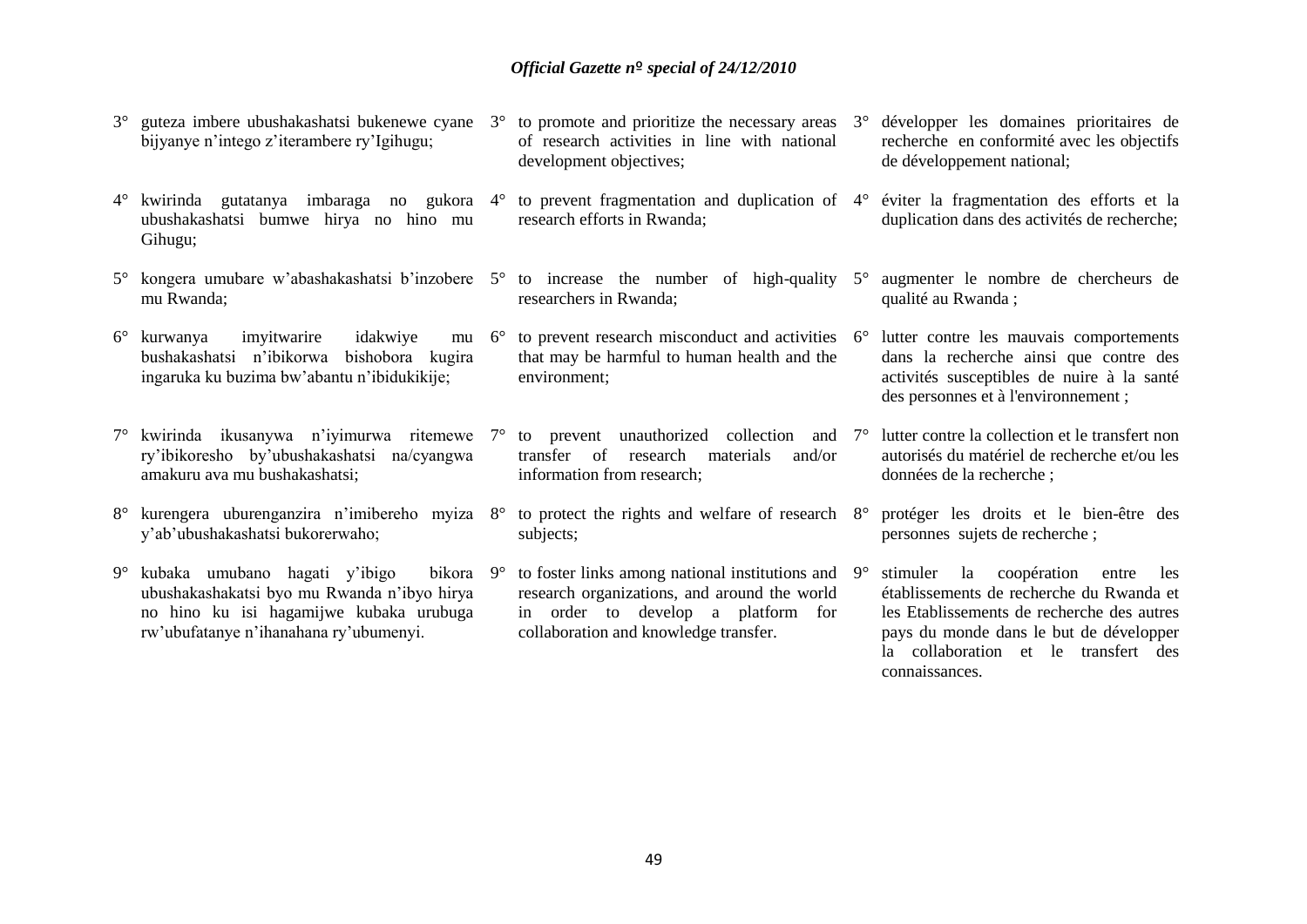|             | UMUTWE WA II: INSHINGANO Z'INZEGO<br>Z'UBUSHAKASHATSI                                                                          | <b>CHAPTER II: RESPONSIBILITIES OF THE</b><br><b>RESEARCH ORGANS</b>                     |                                                                                                                                                 |                                                                         | <b>CHAPITRE II: ATTRIBUTIONS DES</b><br><b>ORGANES DE RECHERCHE</b>                                                                          |  |  |
|-------------|--------------------------------------------------------------------------------------------------------------------------------|------------------------------------------------------------------------------------------|-------------------------------------------------------------------------------------------------------------------------------------------------|-------------------------------------------------------------------------|----------------------------------------------------------------------------------------------------------------------------------------------|--|--|
|             | Ingingo ya 4 : Inshingano za Minisiteri ifite<br>Ubushakashatsi mu nshingano zayo                                              |                                                                                          | Article 4: Responsibilities of the Ministry in<br>charge of research activities                                                                 | Article 4 : Attributions du Ministère chargé<br>de la recherche         |                                                                                                                                              |  |  |
|             | Minisiteri ifite ubushakashatsi mu nshingano zayo,<br>ifite inshingano zikurikira:                                             | The Ministry in charge of research activities shall<br>be responsible for the following: |                                                                                                                                                 | Le Ministère ayant la recherche dans ses<br>attributions est chargé de: |                                                                                                                                              |  |  |
| $1^{\circ}$ | politiki<br>gutegura<br>n'amabwiriza<br>bigenga<br>ubushakashatsi mu Rwanda no gukurikirana<br>ishyirwa mu bikorwa ryabyo;     |                                                                                          | $1^{\circ}$ to prepare the<br>regulations for research in Rwanda and to<br>ensure their implementation;                                         |                                                                         | policy, rules and 1° élaborer la politique et des instructions<br>relatives à la recherche au Rwanda et faire<br>le suivi de leur exécution; |  |  |
|             | $2^{\circ}$ kwerekana<br>ibikwiriye<br>kwitabwaho<br>mu<br>bushakashatsi<br>hagamijwe<br>iterambere<br>ry'Igihugu;             |                                                                                          | to identify priority areas of research with $2^{\circ}$ déterminer les priorités en matière de<br>a view to national development;               |                                                                         | dans<br>l'objectif<br>recherche<br>du<br>développement national;                                                                             |  |  |
| $3^\circ$   | gushyiraho amabwiriza ngenderwaho<br>mu<br>byerekeye gukora ubushakashatsi;                                                    |                                                                                          | $3^{\circ}$ to establish the standard norms in relation $3^{\circ}$ élaborer les normes standard dans des<br>to conduct of research activities; |                                                                         | activités de recherche;                                                                                                                      |  |  |
| $4^{\circ}$ | guhuza ibikorwa<br>byose<br>by'ubushakashatsi<br>bibera mu gihugu;                                                             | $4^\circ$                                                                                | to coordinate all the research activities 4° coordonner<br>carried out in Rwanda;                                                               |                                                                         | activités<br>toutes<br>les<br>de<br>recherche au Rwanda;                                                                                     |  |  |
| $5^{\circ}$ | gukurikirana<br>ishyirwa<br>bikorwa<br>mu<br>ry'amasezerano<br>mpuzamahanga<br>yerekeye<br>ubushakashatsi Leta yemeye burundu; | $5^\circ$                                                                                | to monitor the execution of international $5^\circ$ faire<br>protocols relating to research activities<br>ratified by the government;           |                                                                         | le<br>suivi<br>l'exécution<br>de<br>des<br>conventions internationales relatives à la<br>recherche ratifiées par l'Etat;                     |  |  |
| $6^{\circ}$ | gushishikariza no kugira inama inzego n'abantu<br>babishoboye<br>kwitabira<br>ibikorwa<br>bose<br>by'ubushakashatsi;           | $6^{\circ}$                                                                              | to sensitize and advise institutions and $6^\circ$<br>competent individuals to engage in<br>research activities;                                |                                                                         | sensibiliser et guider les organes et les<br>individus capables pour s'engager dans des<br>activités de recherche;                           |  |  |
| $7^{\circ}$ | gutanga amahugurwa no guhuza abashakashatsi<br>banyuranye kugira ngo bashobore kungurana                                       | $7^\circ$                                                                                | to conduct trainings<br>and coordinate<br>consultative<br>meetings<br>for<br>various                                                            | $7^{\circ}$                                                             | organiser des formations et unir différents<br>chercheurs<br>afin<br>de<br>partager<br>les                                                   |  |  |

researchers to exchange views;

expériences;

ibitekerezo;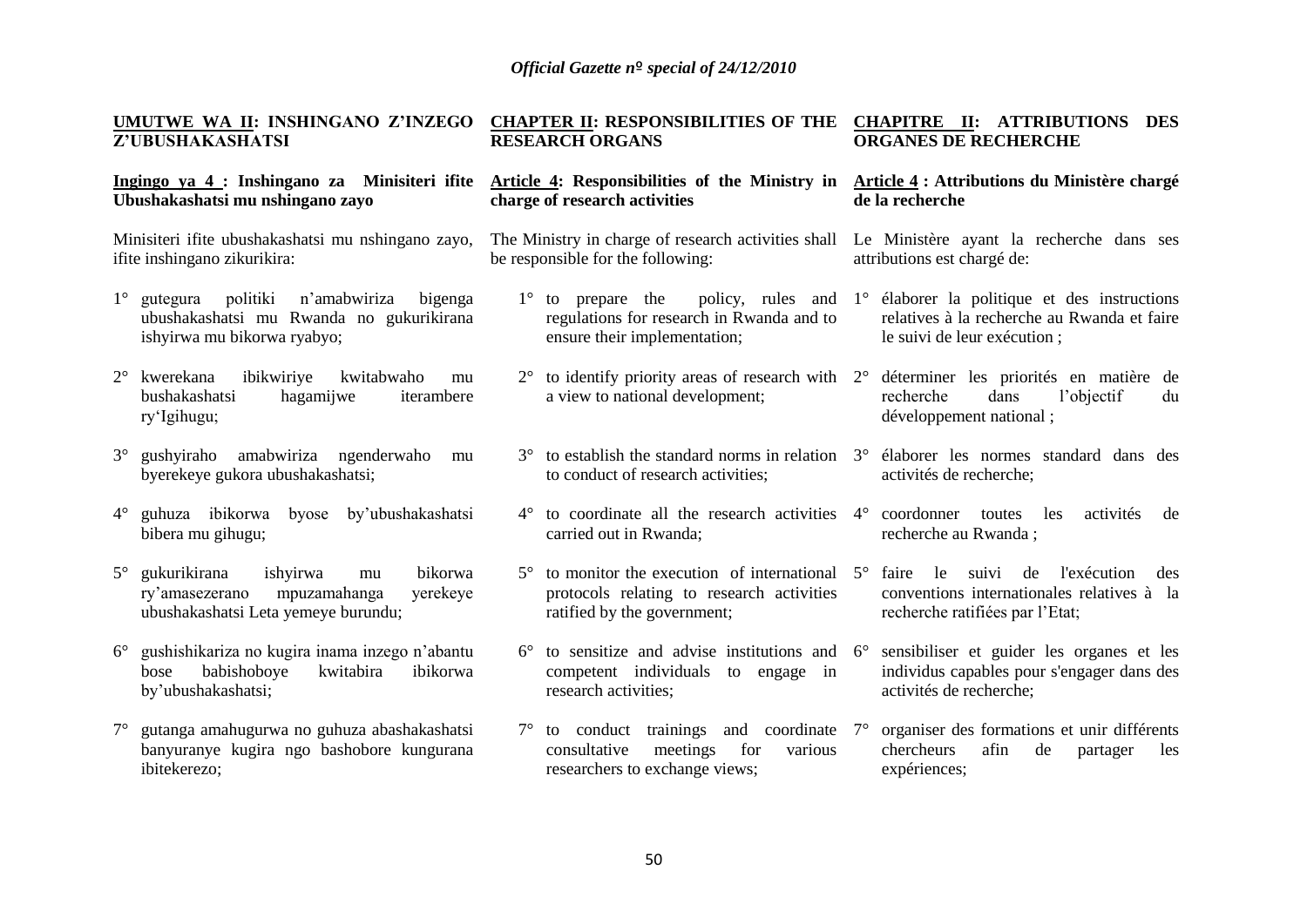| to award prizes where possible for 8°<br>outstanding contribution of researchers to<br>the development of Rwanda.                                                                                                                                           | attribuer, si possible, des prix à des<br>contribué<br>recherches<br>ayant<br>au<br>développement du Rwanda.                                                                                                                                                                                                                                                                                                                                                                                                                                                                                                                         |  |  |
|-------------------------------------------------------------------------------------------------------------------------------------------------------------------------------------------------------------------------------------------------------------|--------------------------------------------------------------------------------------------------------------------------------------------------------------------------------------------------------------------------------------------------------------------------------------------------------------------------------------------------------------------------------------------------------------------------------------------------------------------------------------------------------------------------------------------------------------------------------------------------------------------------------------|--|--|
| shall be responsible for the daily management of                                                                                                                                                                                                            | La gestion quotidienne des activités de<br>recherche au Rwanda est assurée par la<br>Direction Générale de la Science, de la<br>Technologie et de la Recherche au sein du<br>Ministère ayant la recherche dans ses<br>attributions.                                                                                                                                                                                                                                                                                                                                                                                                  |  |  |
| <b>Responsibilities</b><br>Article 5:<br>of<br>institutions                                                                                                                                                                                                 | research Article 5 : Attributions des institutions<br>de recherche                                                                                                                                                                                                                                                                                                                                                                                                                                                                                                                                                                   |  |  |
| responsibilities:                                                                                                                                                                                                                                           |                                                                                                                                                                                                                                                                                                                                                                                                                                                                                                                                                                                                                                      |  |  |
| activities within its scope undertaken by<br>various researchers;                                                                                                                                                                                           | gérer et coordonner les activités de<br>recherche faites par différents chercheurs<br>dans le domaine de l'objet de l'institution;                                                                                                                                                                                                                                                                                                                                                                                                                                                                                                   |  |  |
| $2^{\circ}$<br>to promote research carried out on the<br>mission of the institutions;                                                                                                                                                                       | prendre toutes les mesures nécessaires<br>pour développer les recherches exécutées<br>dans le domaine de l'objet de l'institution;                                                                                                                                                                                                                                                                                                                                                                                                                                                                                                   |  |  |
| $3^\circ$<br>the institution is in compliance with the<br>instructions regulating research activities;<br>the Ministry in charge of research,<br>describing the ongoing and completed<br>research activities relating to the mission<br>of the institution. | s'assurer que les recherches qui sont<br>menées au sein de l'institution respectent<br>les instructions relatives à la recherche;<br>faire le rapport trimestriel au Ministère<br>ayant la recherche dans ses attributions<br>relatif aux recherches en cours et aux<br>recherches effectuées dans le domaine de<br>l'objet de l'institution.                                                                                                                                                                                                                                                                                        |  |  |
|                                                                                                                                                                                                                                                             | Ubuyobozi Bukuru bw'Ubumenyi, Ikoranabuhanga The General Directorate of Science, Technology<br>and Research in the Ministry in charge of research<br>research activities in Rwanda.<br>A research institution, within the scope of its Une institution de recherche, chacune en ce<br>research activities, shall have the following qui la concerne, est chargée de :<br>$1^{\circ}$ to manage and coordinate all the research $1^{\circ}$<br>to take all the necessary measures in order $2^{\circ}$<br>to ensure that the research carried out in $3^\circ$<br>$4^{\circ}$ to prepare and submit a quarterly report to $4^{\circ}$ |  |  |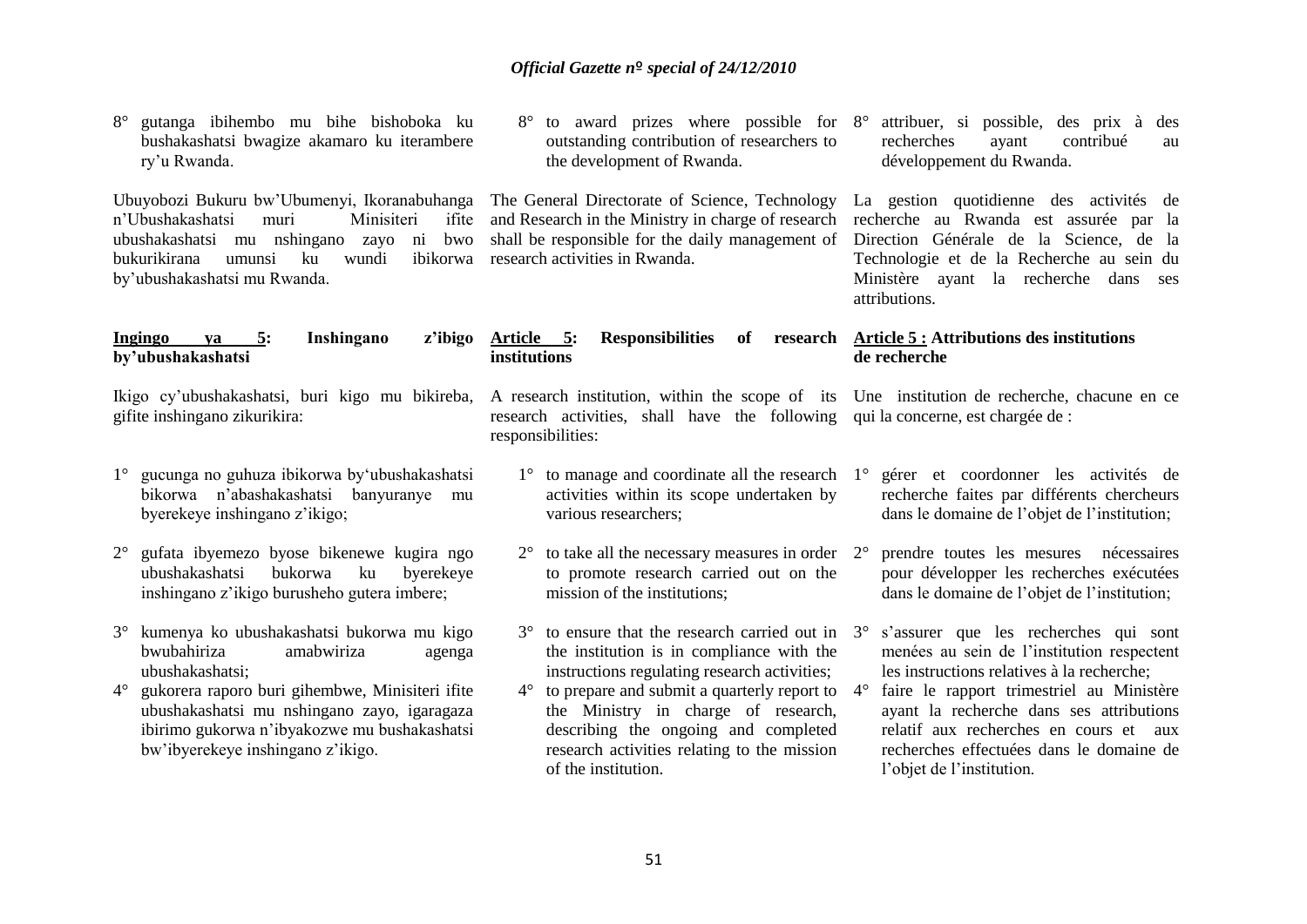**CHAPITRE III: ACTIVITES DE** 

expéditions de recherche dans le cadre de leur

**UMUTWE WA III: IBIKORWA CHAPTER III: RESEARCH ACTIVITIES** 

Bukuru bw'Ubumenyi, Ikoranabuhanga

### **BY'UBUSHAKASHATSI Ingingo ya 6: Gusaba uburenganzira bwo gukora ubushakashatsi**  Ikigo cyangwa umuntu uwo ari we wese ushaka gutangira gukora igikorwa cy'ubushakashatsi abisaba Ubuyobozi Bukuru bw'Ubumenyi, Ikoranabuhanga n'Ubushakashatsi muri Minisiteri ifite ubushakashatsi mu nshingano zayo. Gusaba gutangira igikorwa cy'ubushakashatsi bigomba gukorwa mu buryo bukurikije aya mabwiriza. Uruhushya rwo gukorera ubushakashatsi ahantu harinzwe nko muri za pariki, n'amagereza, rusabwa urwego rubifitiye ububasha Iyo ubushakashatsi bukorerwa ku muntu, ukorwaho ubushakashatsi cyangwa umurera iyo akiri muto, ni we uruhushya rusabwa. Abanyeshuri, abarimu n'abashakashatsi bo mu mashuri ya Leta cyangwa ayigenga akorera mu Rwanda, abakozi ba Leta, ab'ibigo by'ubushakashatsi bya Leta cyangwa ibyigenga, iyo bakora ubushakashatsi mu rwego rw'imirimo yabo, ntibabanza kubisabira uruhushya mu Buyobozi **Article 6: Application for authorisation to carry out research**  Any institution or individual which/who intends to engage in research activities shall apply for authorisation to the General Directorate of Science, Technology and Research in the Ministry in charge of research. The application to engage in research activities shall be done out in accordance with these instructions. Authorisation to carry out research in a protected zone like a national park and prisons shall be sought from a competent authority. Authorisation to carry out research on a human being shall be sought from the sole subject of research or the guardian in case of a minor. Students, lecturers and researchers in public and private institutions of learning in Rwanda as well as public servants and staff of public and private research institutions, when undertaking research activities in the framework of their duties, shall not be required to seek prior authorisation from **RECHERCHE Article 6: Demande d'autorisation de faire la recherche**  Toute institution ou toute personne qui souhaite entreprendre une activité de recherche en fait une demande à la Direction Générale de la Science, de la Technologie et de la Recherche au Ministère ayant la recherche dans ses attributions. La demande d'entreprendre une activité de recherche doit être faite conformément aux présentes instructions. L'autorisation pour mener des activités de recherche dans les zones protégées comme les parcs et les prisons est demandée à l'autorité compétente. Lorsque la recherche doit être faite sur des sujets humains, l'autorisation de recherche est demandée à la personne sur laquelle la recherche doit se faire ou son tuteur si elle est mineure. Les étudiants, les professeurs et chercheurs des institutions d'enseignement publiques ou privées œuvrant au Rwanda ainsi que les fonctionnaires de l'Etat ou ceux des Etablissements publics ou privés de recherche, quand ils entreprennent des activités ou

the Directorate General in charge of Science,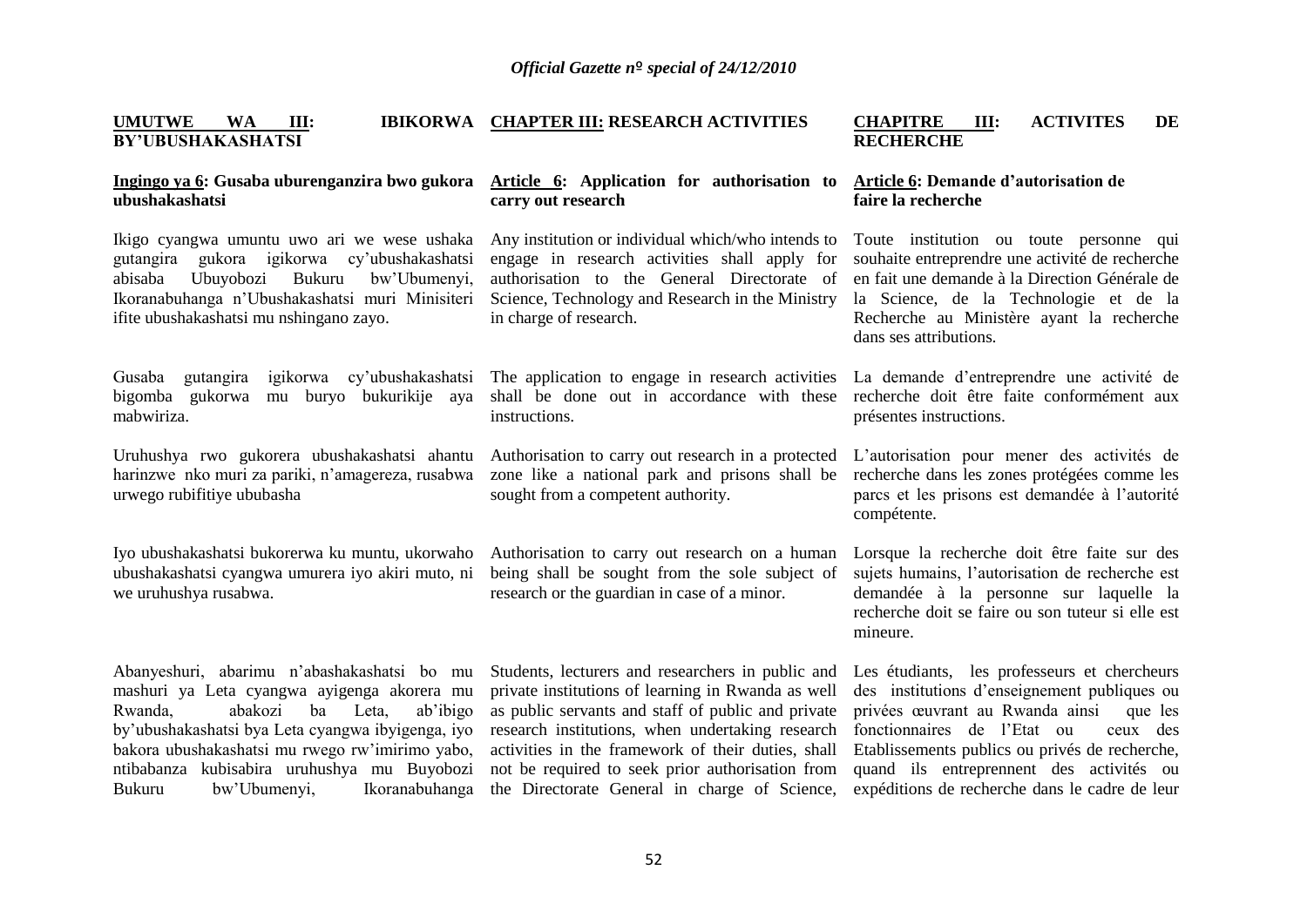Technology and Research of the Ministry in travail habituel, ne doivent pas demander une

n'Ubushakashatsi bwa Minisiteri

| Ubushakashatsi.                                                                                                                                                                                                                              | charge of Research.                                                                                                                                                                                                                                                                                       | autorisation préalable auprès de la Direction<br>Générale de Science, Technologie et<br>Recherche du Ministère ayant la recherche<br>dans ses attributions.                                                                                                                           |
|----------------------------------------------------------------------------------------------------------------------------------------------------------------------------------------------------------------------------------------------|-----------------------------------------------------------------------------------------------------------------------------------------------------------------------------------------------------------------------------------------------------------------------------------------------------------|---------------------------------------------------------------------------------------------------------------------------------------------------------------------------------------------------------------------------------------------------------------------------------------|
| Ingingo ya 7: Guhabwa uburenganzira bwo<br>gukora ubushakashatsi                                                                                                                                                                             | Article 7: Approval to carry out research Article 7: Autorisation de faire la recherche<br>activities                                                                                                                                                                                                     |                                                                                                                                                                                                                                                                                       |
| Uburenganzira<br>bwo<br>gukora<br>ubushakashatsi<br>butangwa n'Ubuyobozi Bukuru bw'Ubumenyi,<br>Ikoranabuhanga<br>n'Ubushakashatsi<br>bumaze<br>kwemeza ko uwasabye gukora ubushakashatsi<br>yujuje ibyangombwa byose bisabwa.               | The approval to carry out research activities shall<br>be issued by the General Directorate of Science,<br>Technology and Research, subject to the<br>applicant's satisfactory fulfilment of the required<br>conditions.                                                                                  | L'autorisation de faire la recherche est accordée<br>par la Direction Générale de la Science, de la<br>Technologie et de la Recherche, après avoir<br>vérifié si le demandeur remplit toutes les<br>conditions exigées.                                                               |
| Uwemerewe gukora imirimo y'ubushakashatsi<br>kigaragaza ubushakashatsi<br>ahabwa icyemezo<br>yemerewe gukora,<br>aho azabukorera n'igihe<br>buteganyirijwe kumara. Ahabwa kandi ikarita<br>imuranga agomba kwerekana mu gihe cya<br>ngombwa. | The applicant who is authorised to carry out<br>research activities shall be issued with a Research<br>Clearance Certificate indicating the type, location<br>and the validity of the research activity. He/she<br>shall also be issued with a research identity card<br>to be presented where necessary. | La personne autorisée à effectuer la recherche<br>reçoit une attestation qui indique la recherche<br>autorisée à faire, l'endroit de la recherche ainsi<br>que le délai de la recherche. Il reçoit<br>également une carte d'identification qu'il doit<br>exhiber en cas de nécessité. |
| Ingingo ya 8: Uburenganzira bw'uwemerewe<br>gukora ubushakashatsi                                                                                                                                                                            | Article 8: Rights of the approved research<br>applicant                                                                                                                                                                                                                                                   | Article 8: Droits de la personne autorisée à<br>faire la recherche                                                                                                                                                                                                                    |
| Umuntu wese wemerewe gukora ubushakashatsi<br>afite uburenganzira bukurikira:                                                                                                                                                                | Any approved research applicant shall be entitled<br>to the following rights:                                                                                                                                                                                                                             | Toute personne ayant reçu l'autorisation de<br>faire la recherche a droit de:                                                                                                                                                                                                         |
| 1° guhabwa n'Ubuyobozi Bukuru bw'Ubumenyi,<br>Ikoranabuhanga n'Ubushakashatsi ku buntu<br>amategeko<br>n'amabwiriza<br>byerekeye<br>ubushakashatsi;                                                                                          | to freely receive from the General Directorate<br>$1^{\circ}$<br>of Science, Technology and Research, rules<br>and regulations relating to research;                                                                                                                                                      | 1° recevoir gratuitement de la Direction<br>Générale de la Science, de la Technologie<br>et de la Recherche, les textes de lois et<br>d'instructions relatives à la recherche;                                                                                                        |
| $2^{\circ}$ gushaka abamufasha mu bushakashatsi ariko $2^{\circ}$<br>akaba ashinzwe kumenya niba bubahiriza                                                                                                                                  | that they comply with research laws and                                                                                                                                                                                                                                                                   | to appoint research assistants and to ensure $2^{\circ}$ chercher des partenaires de recherche sous<br>réserve d'en assumer la responsabilité                                                                                                                                         |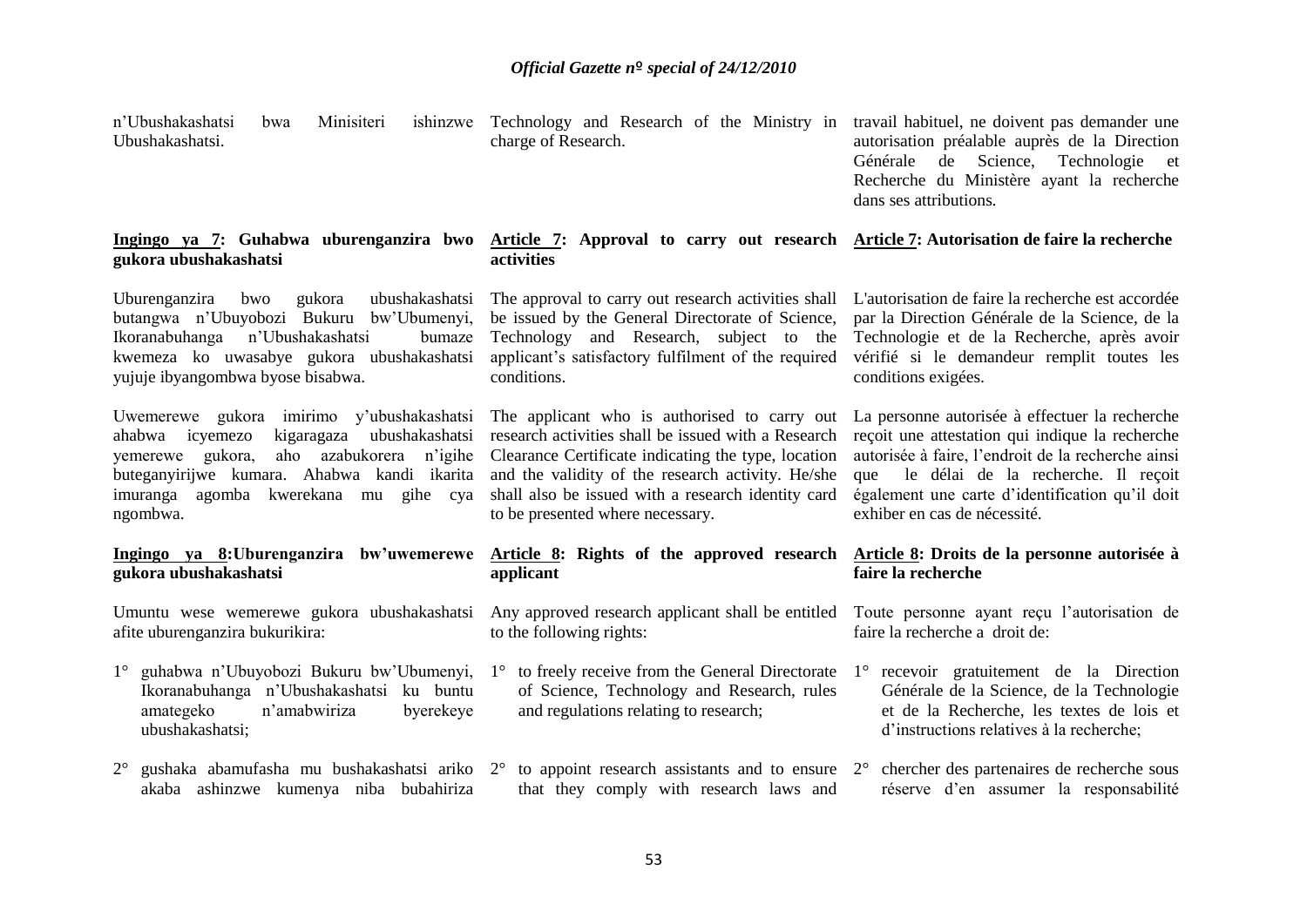|             | n'amabwiriza<br>amategeko<br>agenga<br>ubashakashatsi;                                                                                                                                                                                                                                                                         | regulations;                                                                                                                                                                                                                                                                                        | quant à leur respect des lois et instructions<br>relatives à la recherche;                                                                                                                                                                                                                                                                                               |
|-------------|--------------------------------------------------------------------------------------------------------------------------------------------------------------------------------------------------------------------------------------------------------------------------------------------------------------------------------|-----------------------------------------------------------------------------------------------------------------------------------------------------------------------------------------------------------------------------------------------------------------------------------------------------|--------------------------------------------------------------------------------------------------------------------------------------------------------------------------------------------------------------------------------------------------------------------------------------------------------------------------------------------------------------------------|
| $3^\circ$   | guhabwa amakuru yemewe gutangazwa;                                                                                                                                                                                                                                                                                             | 3° to have access to public information;                                                                                                                                                                                                                                                            | accéder à l'information sur le domaine<br>$3^\circ$<br>public;                                                                                                                                                                                                                                                                                                           |
| $4^{\circ}$ | gutangwa mu byerekeye ubushakashatsi.                                                                                                                                                                                                                                                                                          | gusaba no guhabwa ibihembo bishobora $4^{\circ}$ to apply for and receive any prizes or awards<br>that may be applicable in the research field.                                                                                                                                                     | $4^\circ$<br>demander<br>et recevoir<br>divers<br>prix<br>applicables en matière de recherche.                                                                                                                                                                                                                                                                           |
|             | Ingingo ya 9: Inshingano z'uwemerewe gukora<br>ubushakashatsi                                                                                                                                                                                                                                                                  | <b>Article 9: Obligations of the approved research</b><br>applicant                                                                                                                                                                                                                                 | Article 9 : Obligations de la personne<br>autorisée à faire la recherche                                                                                                                                                                                                                                                                                                 |
|             | gukora<br>ubushakashatsi<br>Uwemerewe<br>agomba<br>kubahiriza inshingano zikurikira:                                                                                                                                                                                                                                           | Any approved research applicant shall be required<br>to respect the following obligations:                                                                                                                                                                                                          | La personne ayant reçu l'autorisation de faire<br>la recherche est soumise à des obligations<br>suivantes:                                                                                                                                                                                                                                                               |
|             | 1° gukurikiza politiki, amategeko n'amabwiriza<br>byerekeye ubushakashatsi;                                                                                                                                                                                                                                                    | $1^\circ$ to abide by the policy and research rules<br>and regulations;                                                                                                                                                                                                                             | $1^\circ$ se conformer à la politique, aux lois et aux<br>instructions relatives à la recherche;                                                                                                                                                                                                                                                                         |
| $2^{\circ}$ | kwemera gusurwa<br>n'Ubuyobozi Bukuru<br>bw'Ubumenyi,<br>Ikoranabuhanga<br>Minisiteri<br>n'Ubushakashatsi<br>ifite<br>muri<br>ubushakashatsi mu nshingano zayo cyangwa<br>undi uyihagarariye washyizweho kugira ngo<br>birebere aho imirimo igeze kandi barebe niba<br>amabwiriza<br>yerekeye<br>ubushakashatsi<br>akurikizwa; | to accept visits of the General Directorate<br>$2^{\circ}$<br>of Science, Technology and Research in<br>the Ministry in charge of research or its<br>appointed representative in order to view<br>progress of the research and to ensure that<br>regulations relating to research are<br>respected; | accepter la visite de la Direction Générale<br>$2^{\circ}$<br>de la Science, de la Technologie et de la<br>Recherche au Ministère ayant la recherche<br>dans ses attributions ou un autre<br>représentant désigné pour se rendre compte<br>de la progression de la recherche et<br>s'assurer de sa bonne marche et du respect<br>des règlements relatifs à la recherche; |
| $3^\circ$   | gutanga raporo buri mezi atandatu (6) ku<br>Buyobozi<br>bw'Ubumenyi,<br>Bukuru<br>Ikoranabuhanga n'Ubushakashatsi;                                                                                                                                                                                                             | $3^{\circ}$ to submit a report every six (6) months to $3^{\circ}$<br>the General Directorate of Science,<br>Technology and Research;                                                                                                                                                               | faire un rapport tous les six (6) mois à la<br>Direction Générale de la Science, de la<br>Technologie et de la Recherche;                                                                                                                                                                                                                                                |
| $4^\circ$   | raporo isoza<br>gushyikiriza<br>ubushakashatsi<br>Ubuyobozi<br><b>Bukuru</b><br>bw'Ubumenyi,<br>Ikoranabuhanga n'Ubushakashatsi.                                                                                                                                                                                               | to submit a copy of the final report $4^\circ$<br>$4^{\circ}$<br>the research findings to the<br>detailing<br>General<br>Directorate<br>of<br>Science,                                                                                                                                              | transmettre le rapport de fin de recherche à<br>la Direction Générale de la Science, de la<br>Technologie et de la Recherche.                                                                                                                                                                                                                                            |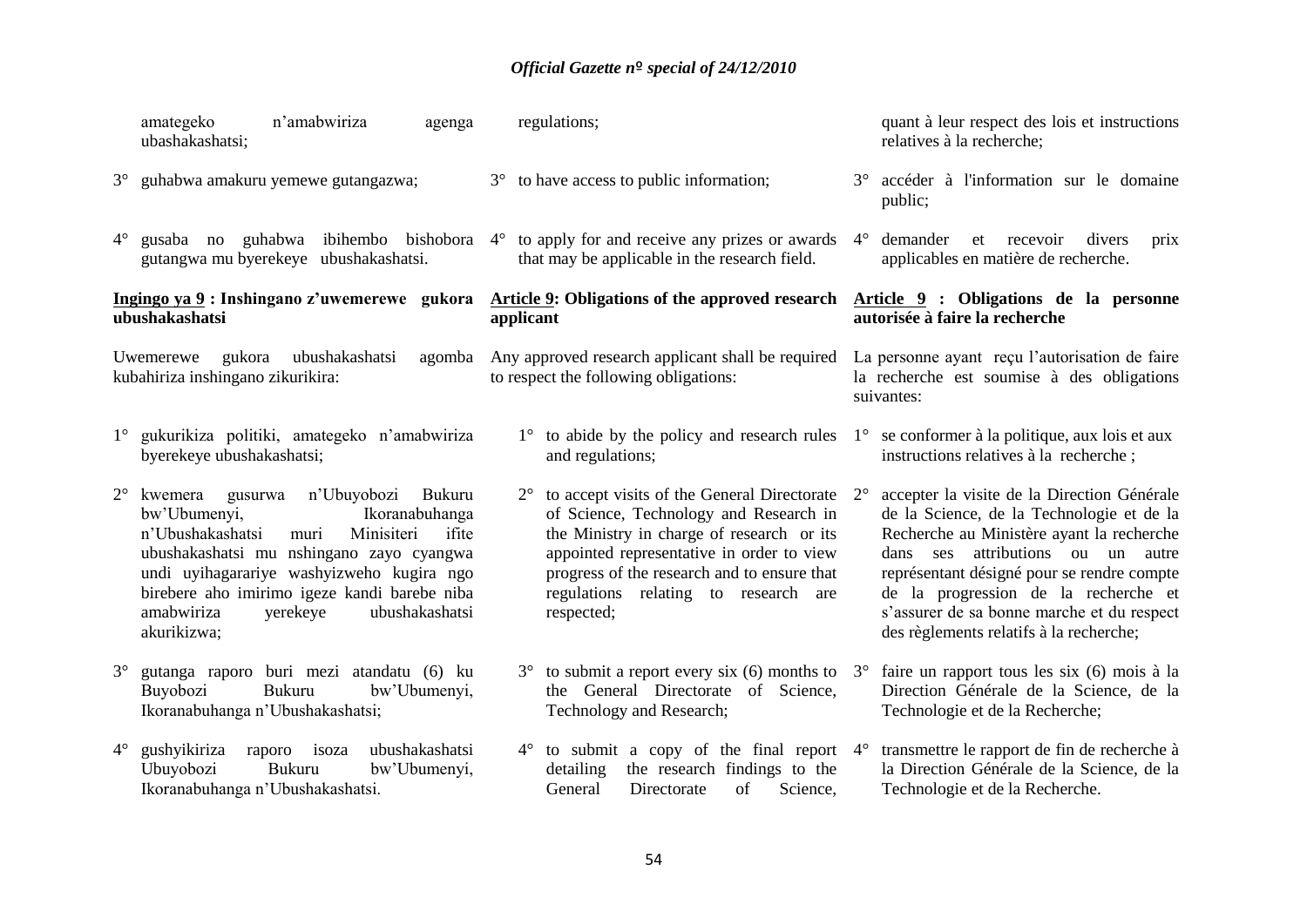### Technology and Research.

### **Ingingo ya 10: Imyitwarire igomba kuranga Article 10: Researcher's conduct ukora ubushakashatsi Article 10 : Code de conduite du chercheur**

Umushakashatsi agomba kurangwa n'ibi bikurikira:

- 1° kubahiriza politiki, amategeko n'amabwiriza agenga ubushakashatsi n'umwuga w'ubushakashatsi;
- 2° iyo ategura umushinga w'ubushakashatsi n'iyo awushyira mu bikorwa, umushakashatsi asabwa guharanira gukora umurimo utagira amakemwa;
- 3° guharanira kurinda ishema, uburenganzira, umutekano n'ubuzima bwiza bw'abantu bakorerwaho cyangwa bakora ubushakashatsi kandi agomba gutanga raporo ku gikorwa icyo ari cyo cyose kibangamiye iyi nshingano;
- 4° kubika ibanga ry'amakuru yabonye mu bushakashatsi bukorerwa ku bantu. Atanga ayo makuru igihe ukorwaho ubushakashatsi abimuhereye uruhushya;
- 5° kwerekana iteka uruhare rw'abandi mu bushakashatsi yakoze;
- 6° kwerekana amakuru nyayo ku byo yagezeho mu bushakashatsi, kudahimba, cyangwa guhindura amakuru, kudakoporora iby'abandi abyita ibye

A researcher shall be guided by the following:

- 1° conform to the government policy, laws and instructions governing research activities and research profession;
- $2^{\circ}$  in preparation and implementation of a  $2^{\circ}$ research project, a researcher shall be obliged to excel in all his/her work done;
- 3° to strive to protect the dignity, rights, security and health of the research subjects or the researchers, and shall report any activities that contradict of this requirement.
- 4° to respect the right of confidentiality of data of research carried out on human beings. He/she shall release such data when permitted by the research subject;
- $5^\circ$  to regularly acknowledge co-authorship in  $5^\circ$ research activities carried out by him/her;
- $6^{\circ}$  to indicate accurate research data without  $6^{\circ}$ any data fabrication or alteration, plagiarism and misrepresentation and not

Le chercheur doit être guidé par ce qui suit :

- 1° se conformer à la politique, aux lois et aux instructions régissant la recherche et la fonction de chercheur;
- 2° s'efforcer d'effectuer un travail parfait dans la préparation et l'exécution d'un projet de recherche;
- 3° lutter pour la protection de la dignité, les droits, la santé et la sécurité des personnes objets de recherche ou des chercheurs et donner rapport sur toute activité en contradiction avec cette exigence ;
- 4° respecter la confidentialité des informations obtenues suite aux recherches effectuées sur les sujets humains. Il ne donne ces informations qu'après avoir obtenu l'autorisation de la personne sur laquelle la recherche a été effectuée;
- montrer l'apport des autres personnes dans sa recherche;
- 6° donner des informations réelles relatives aux résultats de la recherche et s'abstenir de toute fabrication, falsification, plagiat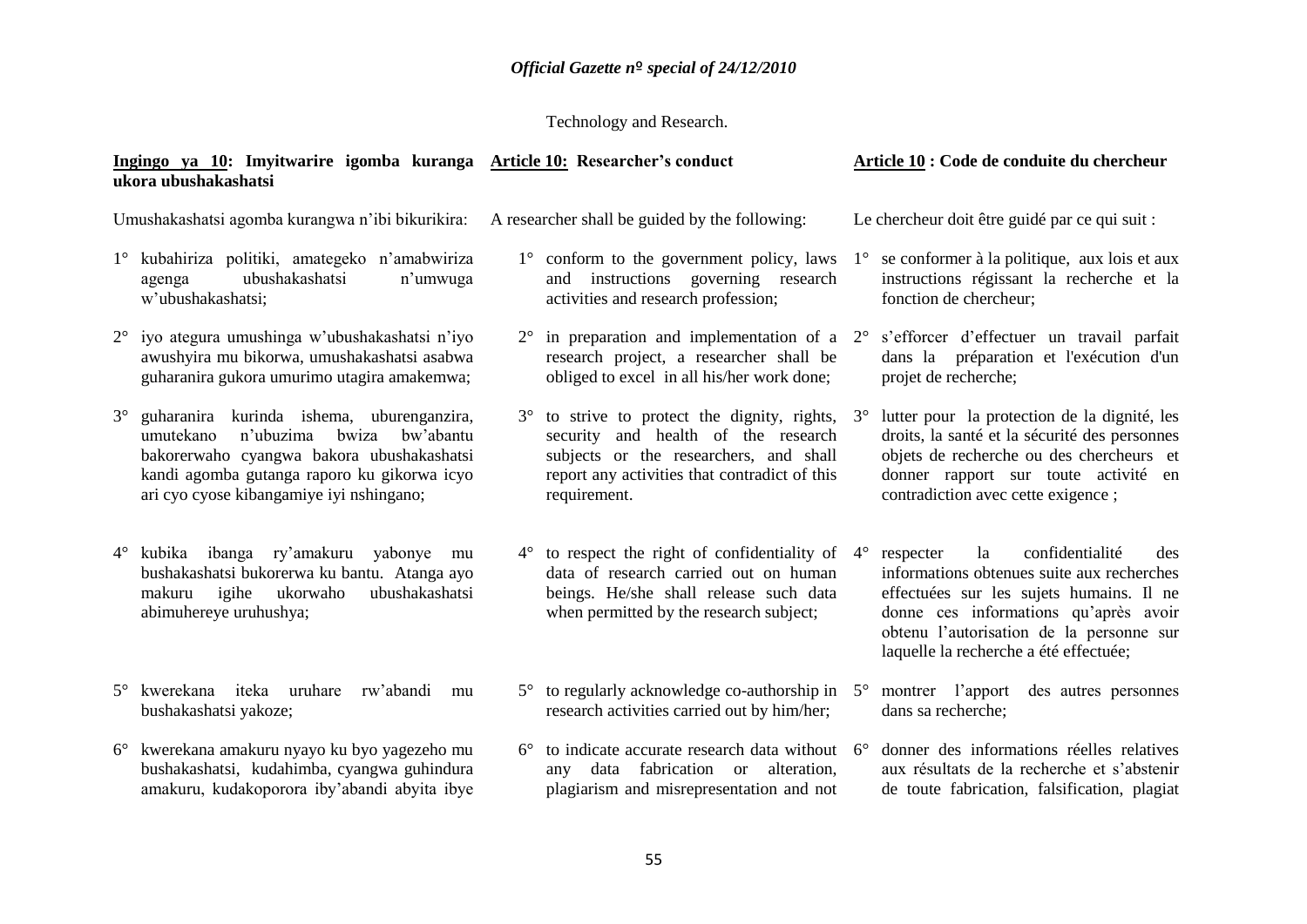cyangwa no kubyita uko bitari kutabeshya ku ruhare n'inyungu bye n'iby'abandi mu bushakashatsi;

- 7° kubahiriza amahame agenga ubushakashatsi mu rwego mpuzamahanga arebana n'ibyo akoraho ubushakashatsi;
- 8° guharanira guteza imbere ubufatanye n'abandi bashakashatsi mu guhanahana ubumenyi n'uburambe byerekeye ibanga ry'akazi;
- 9° guharanira guhora yihugura no kubaka ubushobozi mu byo akoramo ubushakashatsi.

### **Ingingo ya 11: Kwamburwa uburenganzira bwo gukora ubushakashatsi**

Uwahawe uburenganzira bwo gukora ubushakashatsi ashobora kubwamburwa kubera imwe mu mpamvu zikurikira:

- 1° kutubahiriza imyitwarire igomba kuranga umushakashatsi;
- 2° kudakurikiza politiki, amategeko n'amabwiriza byerekeye ubushakashatsi;
- 3° kugira uruhare mu bikorwa binyuranye n'amabwiriza y'umutekano cyangwa bishobora guhungabanya umutekano.

to deceive on his or other people's roles and interests in the research;

- $7^\circ$  to abide by international research  $7^\circ$ principles governing his/her specific field of his/her research;
- 8° to promote cooperation with other 8° researchers in order to exchange knowledge and experience relating to confidentiality;
- 9° A researcher shall strive to train and to build capacity in the field of his/her research.

### **Article 11: Withdrawal of authorisation to Article 11 : Retrait de l'autorisation de carry out research activities**

activities may be deprived of such an authorisation due to one of the following reasons:

- 1° failure to respect the code of conduct of a researcher;
- 2° failure to abide by the policy, laws and regulations that govern research;
- 3° participating in acts which compromise security instructions or can lead to insecurity.

et fausse représentation de données ou de son rôle ou intérêts et ceux des autres.

- 7° se conformer aux principes internationaux de recherche relatifs à son domaine de recherche;
- stimuler la collaboration avec les autres chercheurs par l'échange de connaissances et d'expérience sujet de confidentialité;
- 9° se former et construire la capacité dans son domaine de recherche.

# **faire la recherche**

Any authorised applicant to carry out research L'autorisation de faire la recherche peut être retirée au chercheur pour l'une des raisons suivantes :

- 1° non respect du code de conduite du chercheur ;
- 2° le non respect de la politique, des lois et des instructions relatives à la recherche;
- 3° participer aux actes qui compromettent les instructions de sécurité ou peuvent mener à l'insécurité.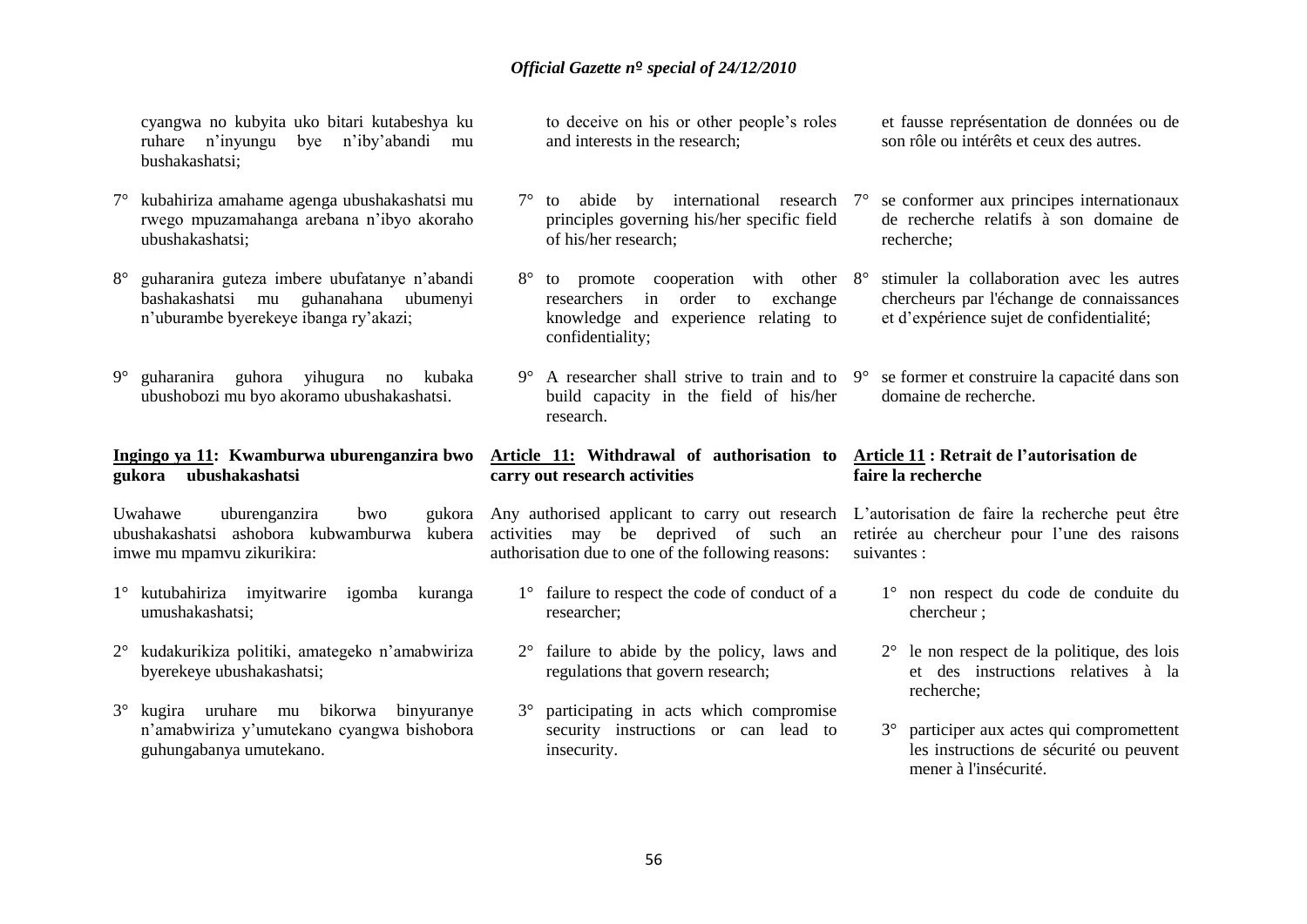| Ingingo ya 12: |  | Icvemezo                                   | kivanaho Article 12: Decision to withdraw |  |                                     |  |
|----------------|--|--------------------------------------------|-------------------------------------------|--|-------------------------------------|--|
|                |  | uburenganganzira bwo gukora ubushakashatsi |                                           |  | authorisation to carry out research |  |

Icyemezo kivanaho uburenganzira bwo gukora Decision to withdraw the authorisation to carry ubushakashatsi gifatwa n'Ubuyobozi Bukuru bw'Ubumenyi, Ikoranabuhanga n'Ubushakashatsi.

**UMUTWE WA IV: IBYAVUYE BUSHAKASHATSI CHAPTER IV: RESEARCH DATA**

### **Ingingo ya 13: Gukoresha ibyavuye mu bushakashatsi**

Ibyavuye mu bushakashatsi mu Rwanda bicungwa kandi bigakoreshwa mu buryo buteza imbere inyungu rusange z'u Rwanda n'iz'umuryango mpuzamahanga w'ubushakashatsi iyo bitabangamiye ibanga n'uburenganzira bw'umutungo w'umuntu ku bihangano bye. Abakoresha ibyavuye mu bushakashatsi bagomba kwerekana aho babivanye kandi bakubahiriza ibyo bemeye igihe bahabwaga iby'umwimerere.

### **UMUTWE WA V : INGINGO ZISOZA**

### **Ingingo ya 14: Ivanwaho ry'ingingo zinyuranyije Article 14: Repealing provision n'aya mabwiriza**

Ingingo zose z'amabwiriza abanziriza aya kandi zinyuranyije nayo zivanyweho.

out research shall be taken by the General Directorate of Science, Technology and Research.

### **Article 13: Use of research data**

Data generated through research activities in Rwanda shall be managed and used in ways that maximise public benefit in Rwanda and the international research community where confidentiality and intellectual property rights permit.

All users of research data are obliged to fully acknowledge the source of their data and abide by the terms and conditions under which they accessed the original data.

### **CHAPTER V: FINAL PROVISIONS**

All prior instructions contrary to these Instructions are hereby repealed.

**Article 12 : Décision de retrait de l'autorisation de recherche** 

> La décision de retrait de l'autorisation de faire la recherche revient à la Direction Générale de la Science, de la Technologie et de la Recherche.

### **CHAPITRE IV: RÉSULTATS DE LA RECHERCHE**

### **Article 13 : Utilisation des résultats de la recherche**

Les données des activités de recherche au Rwanda sont gérées et utilisées de manière à maximiser l'intérêt général du Rwanda et de la communauté internationale de recherche dans la mesure où la confidentialité et la propriété intellectuelle le permettent.

Tous les utilisateurs des données doivent toujours faire connaître leur source et respecter les termes et conditions sous lesquels ils ont accédé aux données originales.

### **CHAPITRE V: DISPOSITIONS FINALES**

### **Article 14: Disposition abrogatoire**

Toutes les instructions antérieures contraires aux présentes instructions sont abrogées.